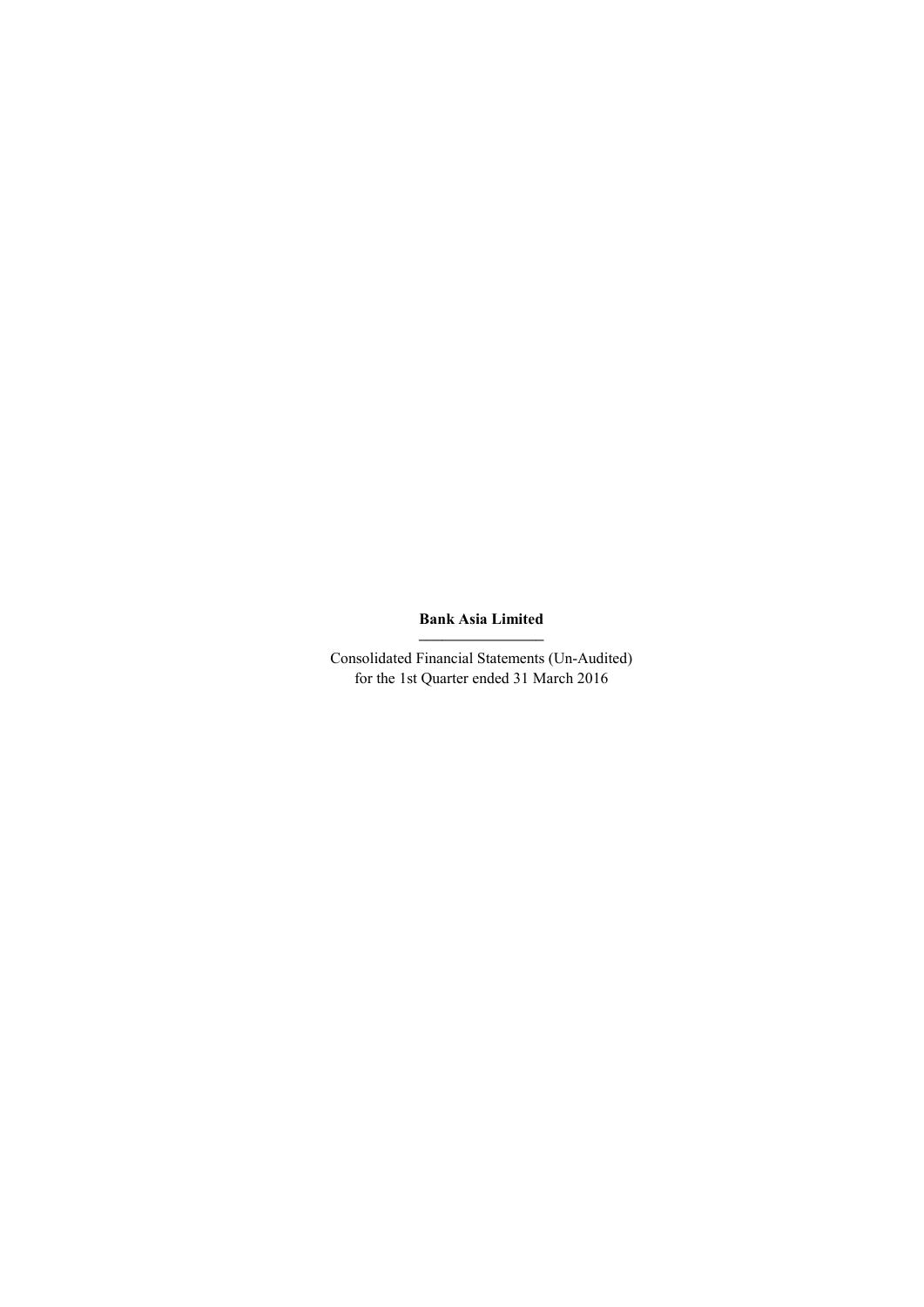# Bank Asia Limited and Its Subsidiaries Consolidated Balance Sheet As at 31 March 2016

|                                                                |              | Amount in Taka     |                 |
|----------------------------------------------------------------|--------------|--------------------|-----------------|
|                                                                |              | At                 | At              |
|                                                                | <b>Notes</b> | 31 March 2016      | 31 Dec 2015     |
| <b>PROPERTY AND ASSETS</b>                                     |              |                    |                 |
| Cash                                                           | 4(a)         | 13,675,430,371     | 12,470,996,852  |
| In hand (including foreign currencies)                         | 4.1(a)       | 1,507,836,487      | 1,691,680,962   |
| Balance with Bangladesh Bank and its agent bank                |              |                    |                 |
| (including foreign currencies)                                 | 4.2(a)       | 12,167,593,884     | 10,779,315,890  |
| Balance with other banks and financial institutions            | 5(a)         | 5,248,521,010      | 8,779,031,163   |
| In Bangladesh                                                  |              | 4,904,636,545      | 8,000,106,067   |
| Outside Bangladesh                                             |              | 343,884,465        | 778,925,096     |
| Money at call and on short notice                              | 6(a)         | 2,100,000,000      | 3,230,000,000   |
| <b>Investments</b>                                             | 7(a)         | 42,253,152,971     | 47,162,324,547  |
| Government                                                     |              | 38,691,835,356     | 43,717,224,029  |
| Others                                                         |              | 3,561,317,615      | 3,445,100,518   |
|                                                                |              |                    |                 |
| <b>Loans and advances/investments</b>                          | 8(a)         | 147,013,678,901    | 139,004,595,335 |
| Loans, cash credits, overdrafts, etc/investments               |              | 137,028,964,639    | 129,595,040,389 |
| Bills purchased and discounted                                 |              | 9,984,714,262      | 9,409,554,946   |
| Fixed assets including premises, furniture and fixtures        | 9(a)         | 5,066,897,659      | 5,092,815,069   |
| <b>Other assets</b>                                            | 10(a)        | 7,190,240,664      | 9,925,844,072   |
| Non - banking assets                                           |              |                    |                 |
| <b>Total assets</b>                                            |              | 222,547,921,576    | 225,665,607,038 |
| <b>LIABILITIES AND CAPITAL</b>                                 |              |                    |                 |
| <b>Liabilities</b>                                             |              |                    |                 |
| Borrowings from other banks, financial institutions and agents | 11(a)        | 14,298,106,156     | 12,335,454,278  |
| Subordinated non-convertible bonds                             | 11(aa)       | 3,315,440,646      | 3,315,440,646   |
| Deposits and other accounts                                    | 12(a)        | 167, 144, 997, 067 | 170,145,826,321 |
| Current/Al-wadeeah current accounts and other accounts         |              | 30,758,669,009     | 29,928,959,572  |
| Bills payable                                                  |              | 1,968,577,453      | 3,936,675,238   |
| Savings bank/Mudaraba savings bank deposits                    |              | 21,987,990,237     | 21,174,184,061  |
| Fixed deposits/Mudaraba fixed deposits                         |              | 112,429,760,368    | 115,106,007,450 |
| Bearer certificates of deposit                                 |              |                    |                 |
| Other deposits                                                 |              |                    |                 |
| <b>Other liabilities</b>                                       | 13(a)        | 18,868,665,783     | 21,172,640,859  |
| <b>Total liabilities</b>                                       |              | 203,627,209,652    | 206,969,362,104 |
| Capital/shareholders' equity                                   |              |                    |                 |
| <b>Total shareholders' equity</b>                              |              | 18,920,711,924     | 18,696,244,934  |
| Paid-up capital                                                | 14.2         | 8,392,951,530      | 8,392,951,530   |
| Statutory reserve                                              | 15           | 5,953,592,479      | 5,876,250,921   |
| Revaluation reserve                                            | 16(a)        | 2,591,220,142      | 2,549,629,842   |
| General reserve                                                |              | 8,166,144          | 8,166,144       |
| Retained earnings                                              | 17(a)        | 1,973,446,418      | 1,867,693,933   |
| Foreign currency translation reserve                           |              | 1,324,317          | 1,541,779       |
| Non-controlling (minority) interest                            | 17(b)        | 10,894             | 10,785          |
| Total liabilities and shareholders' equity                     |              | 222,547,921,576    | 225,665,607,038 |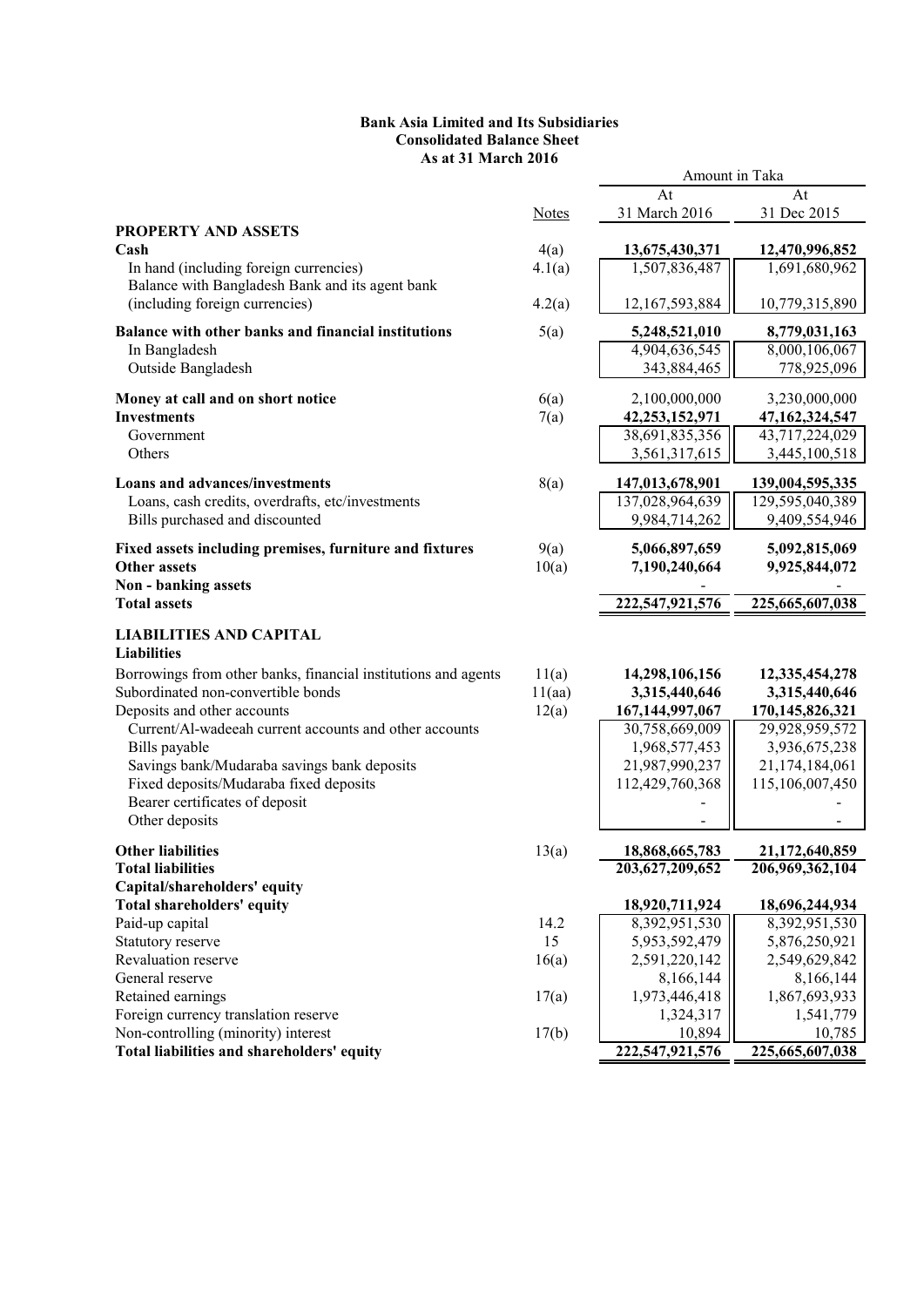# As at 31 March 2016 Bank Asia Limited and Its Subsidiaries Consolidated Balance Sheet

|                                                                       |              | Amount in Taka  |                   |
|-----------------------------------------------------------------------|--------------|-----------------|-------------------|
|                                                                       |              | At              | At                |
|                                                                       | <b>Notes</b> | 31 March 2016   | 31 Dec 2015       |
| <b>OFF-BALANCE SHEET ITEMS</b>                                        |              |                 |                   |
| <b>Contingent liabilities</b>                                         | 18           | 100,238,792,035 | 94,579,682,894    |
| Acceptances and endorsements                                          |              | 34,099,965,720  | 33,178,690,709    |
| Letters of guarantee                                                  |              | 30,842,020,062  | 29, 263, 667, 968 |
| Irrevocable letters of credit                                         |              | 24,623,451,254  | 23,093,149,701    |
| Bills for collection                                                  |              | 10,673,354,999  | 9,044,174,516     |
| Other contingent liabilities                                          |              |                 |                   |
| <b>Other commitments</b>                                              |              |                 | 2, 237, 373, 935  |
| Documentary credits and short term trade-related transactions         |              |                 |                   |
| Forward assets purchased and forward deposits placed                  |              |                 | 2,237,373,935     |
| Undrawn note issuance and revolving underwriting facilities           |              |                 |                   |
| Undrawn formal standby facilities, credit lines and other commitments |              |                 |                   |
| Total off-balance sheet items including contingent liabilities        |              | 100,238,792,035 | 96.817,056,829    |

Md. Mehmood Husain Mohammed Lakiotullah A Rouf Chowdhury<br>President & Managing Director Director Chairman President & Managing Director

-Sd- -Sd-

-Sd- -Sd-**Imran Ahmed FCA, CISA** Aminul Islam<br>
Chief Financial Officer<br>
Company Secret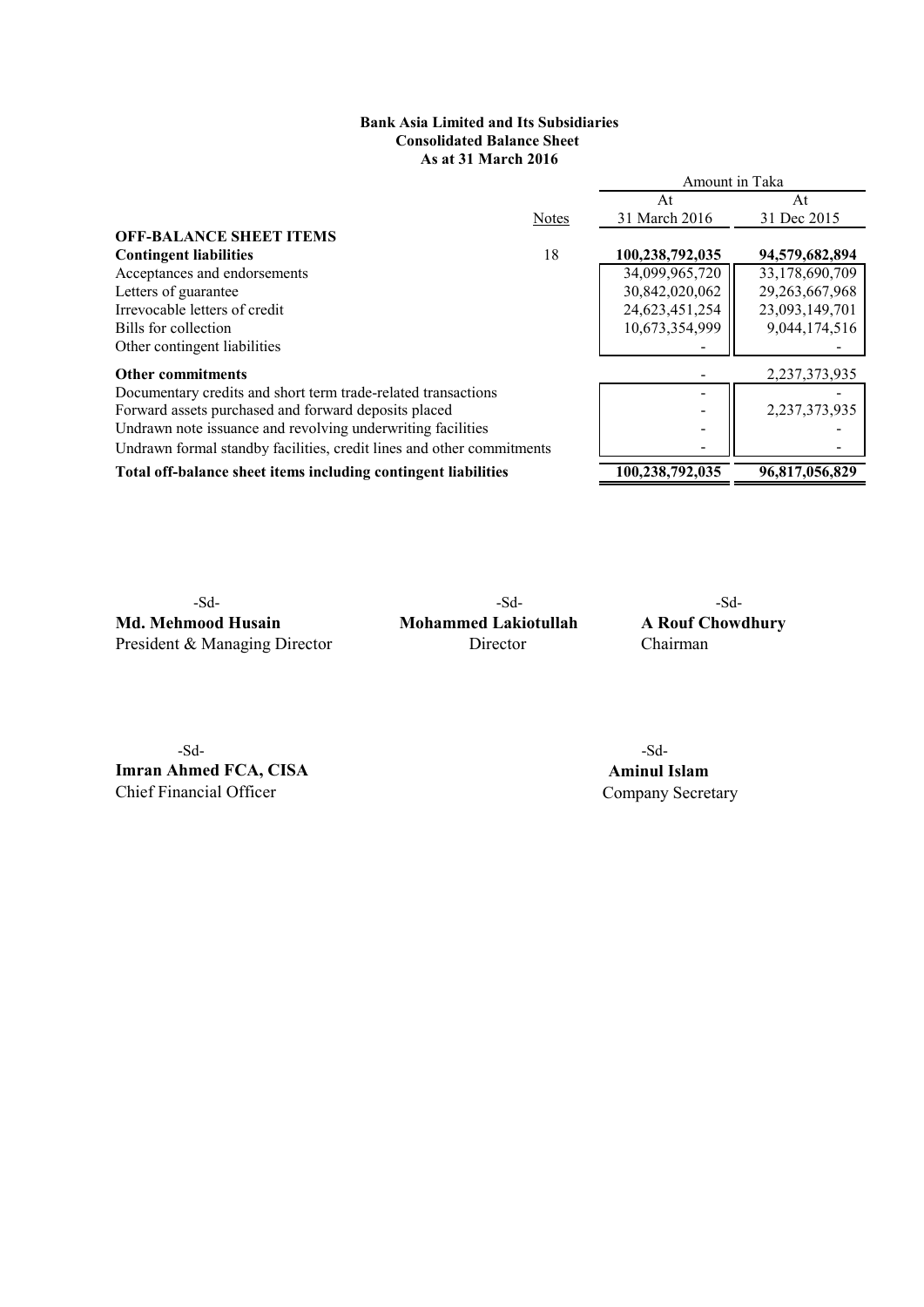# Bank Asia Limited and Its Subsidiaries Consolidated Profit and Loss Statement For the period ended 31 March 2016

|                                                  |              | Amount in Taka |               |
|--------------------------------------------------|--------------|----------------|---------------|
|                                                  | <b>Notes</b> | 31 March 2016  | 31 March 2015 |
| <b>OPERATING INCOME</b>                          |              |                |               |
| Interest income                                  | 20(a)        | 3,429,297,925  | 3,361,533,087 |
| Interest paid on deposits and borrowings, etc    | 21(a)        | 2,639,955,819  | 2,782,268,977 |
| Net interest income                              |              | 789,342,106    | 579,264,110   |
| Investment income                                | 22(a)        | 793,312,871    | 984,272,852   |
| Commission, exchange and brokerage               | 23(a)        | 630,091,036    | 440,708,173   |
| Other operating income                           | 24(a)        | 121,251,429    | 107,420,783   |
|                                                  |              | 1,544,655,336  | 1,532,401,808 |
| Total operating income (A)                       |              | 2,333,997,442  | 2,111,665,918 |
| <b>OPERATING EXPENSES</b>                        |              |                |               |
| Salaries and allowances                          | 25(a)        | 569,625,107    | 510,784,797   |
| Rent, taxes, insurance, electricity, etc         | 26(a)        | 132,514,924    | 138,483,208   |
| Legal expenses                                   | 27(a)        | 3,678,613      | 3,281,179     |
| Postage, stamp, telecommunication, etc           | 28(a)        | 17,763,587     | 18,897,519    |
| Stationery, printing, advertisements, etc        | 29(a)        | 26,543,021     | 25,298,656    |
| Managing Director's salary and fees              | 30           | 3,060,000      | 3,060,000     |
| Directors' fees                                  | 31(a)        | 760,400        | 505,250       |
| Auditors' fees                                   | 32(a)        | 395,478        | 494,778       |
| Depreciation and repairs of Bank's assets        | 33(a)        | 97,184,389     | 106,138,825   |
| Other expenses                                   |              | 272,223,080    | 250,527,176   |
| Total operating expenses (B)                     | 34(a)        | 1,123,748,599  | 1,057,471,388 |
| Profit before provision (C=A-B)                  |              | 1,210,248,843  | 1,054,194,530 |
| Provision for loans and advances/investments     |              |                |               |
|                                                  |              |                |               |
| General provision                                |              |                | 193,134,140   |
| Specific provision                               |              | 765,017,277    | 102,526,765   |
|                                                  |              | 765,017,277    | 295,660,905   |
| Provision for off-balance sheet items            |              | 35,000,000     | 65,903,253    |
| Provision for diminution in value of investments |              |                |               |
| Other provisions                                 |              |                |               |
| <b>Total provision (D)</b>                       |              | 800,017,277    | 361,564,158   |
| Total profit before tax (C-D)                    |              | 410,231,566    | 692,630,372   |
| Provision for taxation                           |              |                |               |
| Current tax                                      | 13.4.1(a)    | 229,226,866    | 392,230,896   |
| Deferred tax                                     | 13.4.2(a)    |                |               |
|                                                  |              | 229,226,866    | 392,230,896   |
| Net profit after tax                             |              | 181,004,700    | 300,399,476   |
| <b>Appropriations</b>                            |              |                |               |
| Statutory reserve                                | 15           | 77,341,558     | 154,789,750   |
| General reserve                                  |              |                |               |
|                                                  |              | 77,341,558     | 154,789,750   |
| <b>Retained surplus</b>                          |              | 103,663,142    | 145,609,726   |
| <b>Attributable to:</b>                          |              |                |               |
| Equity holders of Bank Asia Limited              |              | 103,663,033    | 145,610,108   |
| Non-controlling (minority) interest              |              | 109            | (382)         |
|                                                  |              | 103,663,142    | 145,609,726   |
| <b>Earnings Per Share (EPS)</b>                  | 37(a)        | 0.22           | 0.36          |
|                                                  |              |                |               |
| $-Sd$ -                                          | $-Sd$ -      |                | $-Sd$ -       |
|                                                  |              |                |               |

Md. Mehmood Husain Mohammed Lakiotullah A Rouf Chowdhury President & Managing Director Director Chairman

-Sd- -Sd-**Imran Ahmed FCA, CISA** Aminul Islam<br>
Chief Financial Officer Company Secret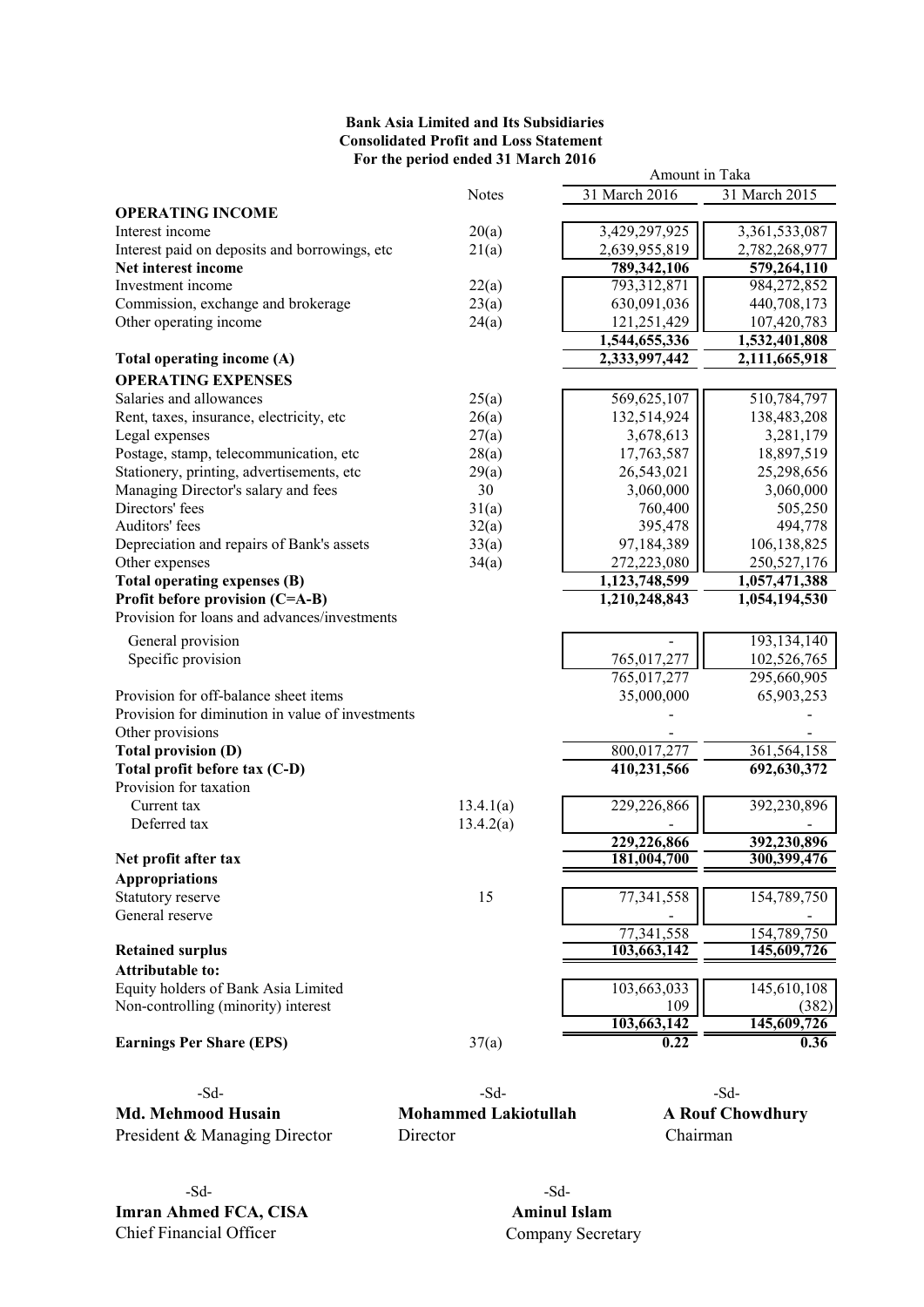# Bank Asia Limited and Its Subsidiaries Consolidated Cash Flow Statement For the period ended 31 March 2016

|                                                                   |              | <b>Amount in Taka</b> |                    |  |
|-------------------------------------------------------------------|--------------|-----------------------|--------------------|--|
|                                                                   | <b>Notes</b> | 31 March 2016         | 31 March 2015      |  |
| Cash flows from operating activities (A)                          |              |                       |                    |  |
| Interest receipts                                                 |              | 4,207,571,437         | 4,026,374,708      |  |
| Interest payments                                                 |              | (2,639,955,819)       | (2,782,268,977)    |  |
| Fees and commission receipts                                      |              | 630,091,036           | 440,708,173        |  |
| Cash payment to employees                                         |              | (509, 625, 106)       | (440, 674, 797)    |  |
| Cash payment to suppliers                                         |              | (41,601,336)          | (34,912,535)       |  |
| Income tax paid                                                   |              | (588, 487, 375)       | (457, 528, 938)    |  |
| Receipts from other operating activities                          | 35(a)        | 128,484,001           | 194,648,323        |  |
| Payments for other operating activities                           | 36(a)        | (430, 321, 587)       | (415,091,811)      |  |
| Operating profit before changes in operating assets & liabilities |              | 756,155,251           | 531,254,146        |  |
| Increase/decrease in operating assets and liabilities             |              |                       |                    |  |
| Loans and advances to customers                                   |              | (8,009,083,566)       | (1, 287, 537, 358) |  |
| Other assets                                                      |              | (55, 499, 061)        | (58,935,980)       |  |
| Deposits from customers                                           |              | (3,000,829,254)       | 2,463,353,927      |  |
| <b>Trading liabilities</b>                                        |              | 1,962,651,878         | 497,262,313        |  |
| Other liabilities                                                 |              | 46,517,877            | 347,732,830        |  |
| Net increase in operating liabilities                             |              | (9,056,242,126)       | 1,961,875,732      |  |
| Net cash flows from operating activities                          |              | (8,300,086,875)       | 2,493,129,878      |  |
| Cash flows from investing activities (B)                          |              |                       |                    |  |
| Investments in treasury bills, bonds and others                   |              | 5,017,644,886         | (5,981,395,512)    |  |
| Sale/(Purchase) of trading securities                             |              | (116, 217, 097)       | 1,445,056,726      |  |
| Purchase of fixed assets                                          |              | (56, 265, 253)        | (42, 227, 606)     |  |
| Net cash used in investing activities                             |              | 4,845,162,536         | (4,578,566,392)    |  |
| Cash flows from financing activities (C)                          |              |                       |                    |  |
| Payment for finance lease                                         |              | (74, 495)             | (223, 320)         |  |
| Issue of floating rate non-convertible subordinated bonds         |              |                       | 3,000,000,000      |  |
| Net cash flows from/(used) in financing activities                |              | (74, 495)             | 2,999,776,680      |  |
| Net increase in cash and cash equivalents $(A+B+C)$               |              | (3,454,935,834)       | 914,340,166        |  |
| Effects of exchange rate changes on cash and cash equivalents     |              |                       |                    |  |
| Cash and cash equivalents at the beginning of the year            |              | 24,482,870,715        | 12,086,802,751     |  |
| Cash and cash equivalents at the end of the period                |              | 21,027,934,881        | 13,001,142,917     |  |
| Cash and cash equivalents:                                        |              |                       |                    |  |
| Cash                                                              |              | 1,507,836,487         | 1,541,400,614      |  |
| Balance with Bangladesh Bank and its agent bank(s)                |              | 12,167,593,884        | 10,053,875,250     |  |
| Balance with other banks and financial institutions               |              | 5,248,521,010         | 1,402,686,753      |  |
| Money at call and on short notice                                 |              | 2,100,000,000         |                    |  |
| Prize bonds                                                       |              | 3,983,500             | 3,180,300          |  |
|                                                                   |              | 21,027,934,881        | 13,001,142,917     |  |
| Net Operating Cash Flows per Share                                |              | (9.89)                | 2.97               |  |

President & Managing Director Director Chairman

-Sd- -Sd-Imran Ahmed FCA, CISA Aminul Islam Chief Financial Officer Company Secretary

-Sd- -Sd- -Sd-Md. Mehmood Husain Mohammed Lakiotullah A Rouf Chowdhury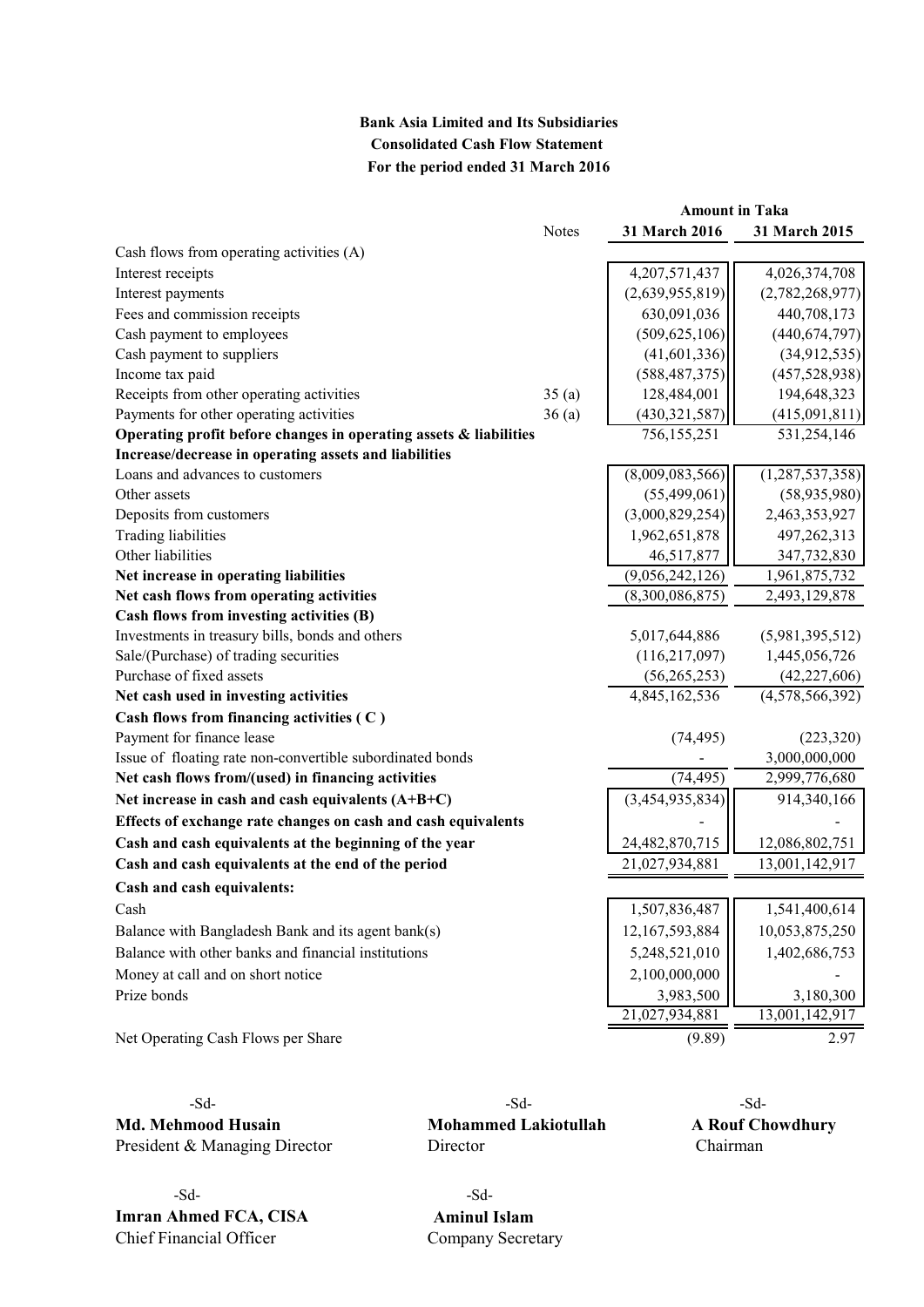## Bank Asia Limited and Its Subsidiaries Consolidated Statement of Changes in Equity For the period ended 31 March 2016

|                                                            |                    |                          |                               |                          |                                               |                             |                 |                                 | Amount in Taka  |
|------------------------------------------------------------|--------------------|--------------------------|-------------------------------|--------------------------|-----------------------------------------------|-----------------------------|-----------------|---------------------------------|-----------------|
| <b>Particulars</b>                                         | Paid-up<br>capital | <b>Statutory reserve</b> | <b>Revaluation</b><br>reserve | General<br>reserve       | Foreign<br>currency<br>translation<br>reserve | <b>Retained</b><br>earnings | <b>Total</b>    | Non-<br>controlling<br>interest | Total<br>equity |
| Balance at 01 January 2015                                 | 7,629,955,940      | 5,051,466,882            | 2,682,592,433                 | 8,166,474                | 661,265                                       | 1,229,245,329               | 16,602,088,323  | 10,781                          | 16,602,099,104  |
| Transferred during the year                                |                    | 154,789,750              |                               |                          | $\sim$                                        | (154, 789, 750)             |                 |                                 |                 |
| Adjustment on revaluation of fixed assets and other        |                    |                          | 34, 377, 779                  |                          |                                               |                             | 34, 377, 779    |                                 | 34, 377, 779    |
| investment                                                 |                    |                          |                               |                          |                                               |                             |                 |                                 |                 |
| Foreign currency translation for the period                |                    |                          |                               | $\overline{\phantom{a}}$ | 632,860                                       |                             | 632,860         |                                 | 632,860         |
| Issue of bonus shares                                      | 762,995,590        |                          |                               |                          |                                               | (762, 995, 590)             |                 |                                 |                 |
| Issue of cash dividend                                     |                    |                          |                               |                          |                                               | (381, 497, 797)             | (381, 497, 797) |                                 | (381, 497, 797) |
| Net profit for the period                                  |                    |                          |                               |                          |                                               | 300,399,858                 | 300,399,858     | (382)                           | 300,399,476     |
| <b>Balance as at 31 March 2015</b>                         | 8,392,951,530      | 5,206,256,632            | 2,716,970,212                 | 8,166,474                | 1,294,125                                     | 230,362,050                 | 16,556,001,023  | 10,399                          | 16,556,011,422  |
| Transferred during the year                                |                    | 669,994,289              |                               | $\blacksquare$           | $\overline{\phantom{a}}$                      | (669, 994, 289)             |                 |                                 |                 |
| Adjustment on revaluation of fixed assets and other        |                    |                          | (167, 340, 370)               |                          | $\overline{\phantom{a}}$                      |                             | (167, 340, 370) | $\overline{\phantom{a}}$        | (167, 340, 370) |
| investment                                                 |                    |                          |                               |                          |                                               |                             |                 |                                 |                 |
| Transferred to retained earnings                           |                    |                          |                               | (330)                    |                                               | 330                         |                 |                                 |                 |
| Foreign currency translation for opening retained earnings |                    |                          |                               |                          | 247,654                                       |                             | 247,654         |                                 | 247,654         |
| Net profit for the period                                  |                    |                          |                               |                          |                                               | 2,307,325,842               | 2,307,325,842   | 386                             | 2,307,326,228   |
| Balance as at 31 December 2015                             | 8,392,951,530      | 5,876,250,921            | 2,549,629,842                 | 8,166,144                | 1,541,779                                     | ,867,693,933                | 18,696,234,149  | 10,785                          | 18,696,244,934  |
| Transferred during the year                                |                    | 77,341,558               |                               |                          | $\overline{\phantom{a}}$                      | (77, 341, 558)              |                 |                                 |                 |
| Adjustment on revaluation of fixed assets and other        |                    |                          |                               |                          |                                               |                             |                 |                                 |                 |
| investment                                                 |                    | $\sim$                   | 41,590,300                    |                          | $\overline{\phantom{a}}$                      |                             | 41,590,300      | $\overline{\phantom{a}}$        | 41,590,300      |
| Foreign currency translation for opening retained earnings |                    |                          |                               |                          |                                               | 2,089,452                   | 2,089,452       | ۰.                              | 2,089,452       |
| Foreign currency translation for the period                |                    |                          |                               |                          | (217, 462)                                    |                             | (217, 462)      |                                 | (217, 462)      |
| Net profit for the period                                  |                    |                          |                               |                          |                                               | 181,004,591                 | 181,004,591     | 109                             | 181,004,700     |
| Balance as at 31 March 2016                                | 8,392,951,530      | 5,953,592,479            | 2,591,220,142                 | 8,166,144                | ,324,317                                      | .973,446,418                | 8.920.701.030   | 10.894                          | 18,920,711,924  |

President & Managing Director Chairman

**Imran Ahmed FCA, CISA Aminul Islam**<br> **Chief Financial Officer Company Secretary** Chief Financial Officer

-Sd- -Sd- -Sd-

Md. Mehmood Husain A Rouf Chowdhury<br>
President & Managing Director Chairman<br>
Pirector Chairman

-Sd- -Sd-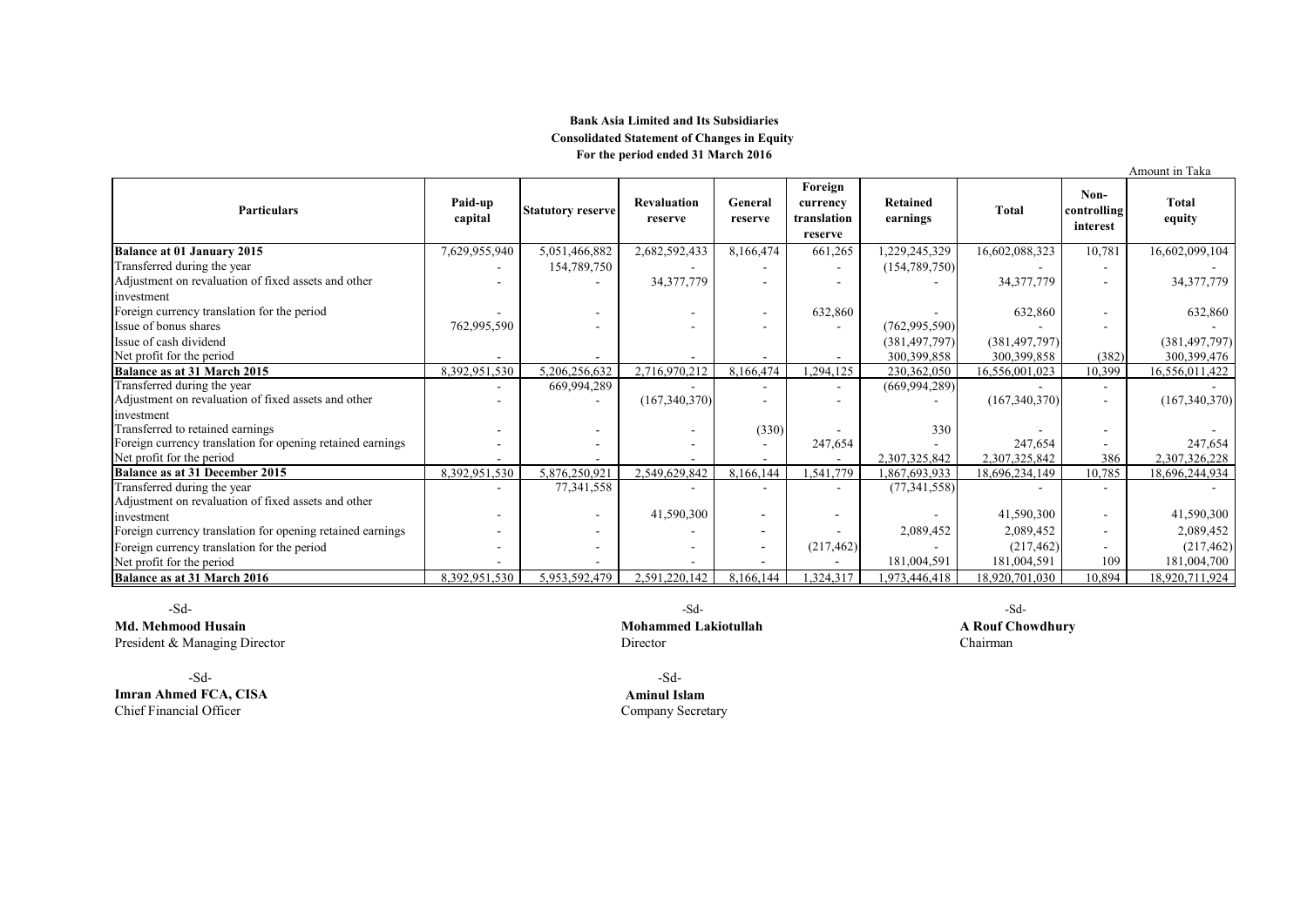# Bank Asia Limited Balance Sheet As at 31 March 2016

Amount in Taka

| <b>Notes</b><br>31 Dec 2015<br><b>PROPERTY AND ASSETS</b><br>Cash<br>$\overline{4}$<br>13,673,550,455<br>12,469,737,907<br>1,505,956,571<br>4.1<br>1,690,422,017<br>In hand (including foreign currencies)<br>Balance with Bangladesh Bank and its agent bank<br>(including foreign currencies)<br>4.2<br>12,167,593,884<br>10,779,315,890<br>Balance with other banks and financial institutions<br>4,841,533,394<br>8,275,831,706<br>4,560,820,660<br>In Bangladesh<br>5.1<br>7,561,200,515<br>5.2<br>Outside Bangladesh<br>280,712,734<br>714,631,191<br>6<br>Money at call and on short notice<br>2,100,000,000<br>3,230,000,000<br><b>Investments</b><br>7<br>41,961,392,425<br>46, 942, 774, 876<br>Government<br>38,691,835,356<br>43,717,224,029<br>Others<br>3,269,557,069<br>3,225,550,847<br><b>Loans and advances/investments</b><br>8<br>144,411,699,826<br>136,396,335,681<br>134,426,985,564<br>126,986,780,735<br>Loans, cash credits, overdrafts, etc/investments<br>Bills purchased and discounted<br>9,984,714,262<br>9,409,554,946<br>Fixed assets including premises, furniture and fixtures<br>9<br>5,050,321,843<br>5,075,506,799<br>10<br><b>Other assets</b><br>9,206,785,210<br>11,957,122,419<br>Non - banking assets<br>221, 245, 283, 153<br>224,347,309,388<br><b>Total assets</b><br><b>LIABILITIES AND CAPITAL</b><br><b>Liabilities</b><br>11<br>Borrowings from other banks, financial institutions and agents<br>14,268,330,763<br>12,296,115,548<br>Subordinated non-convertible bonds<br>11 aa<br>3,315,440,646<br>3,315,440,646<br>12<br>Deposits and other accounts<br>166,902,790,880<br>169,827,340,391<br>30,516,462,822<br>29,610,473,642<br>Current/Al-wadeeah current accounts and other accounts<br>Bills payable<br>1,968,577,453<br>3,936,675,238<br>Savings bank/Mudaraba savings bank deposits<br>21,987,990,237<br>21,174,184,061<br>Fixed deposits/Mudaraba fixed deposits<br>112,429,760,368<br>115,106,007,450<br>Bearer certificates of deposit<br>Other deposits<br><b>Other liabilities</b><br>13<br>17,576,090,889<br>19,929,080,918<br><b>Total liabilities</b><br>202,062,653,178<br>205, 367, 977, 503<br>Capital/shareholders' equity<br>Total shareholders' equity<br>19,182,629,974<br>18,979,331,885<br>Paid-up capital<br>8,392,951,530<br>14.2<br>8,392,951,530<br>15<br>5,953,592,479<br>5,876,250,921<br>Statutory reserve<br>2,591,220,142<br>2,549,629,842<br>Revaluation reserve<br>16<br>8,166,144<br>General reserve<br>8,166,144<br>2,236,699,679<br>2,152,333,448<br>Retained earnings<br>17<br>Total liabilities and shareholders' equity<br>221, 245, 283, 153<br>224,347,309,388 |  | At            | At |
|-----------------------------------------------------------------------------------------------------------------------------------------------------------------------------------------------------------------------------------------------------------------------------------------------------------------------------------------------------------------------------------------------------------------------------------------------------------------------------------------------------------------------------------------------------------------------------------------------------------------------------------------------------------------------------------------------------------------------------------------------------------------------------------------------------------------------------------------------------------------------------------------------------------------------------------------------------------------------------------------------------------------------------------------------------------------------------------------------------------------------------------------------------------------------------------------------------------------------------------------------------------------------------------------------------------------------------------------------------------------------------------------------------------------------------------------------------------------------------------------------------------------------------------------------------------------------------------------------------------------------------------------------------------------------------------------------------------------------------------------------------------------------------------------------------------------------------------------------------------------------------------------------------------------------------------------------------------------------------------------------------------------------------------------------------------------------------------------------------------------------------------------------------------------------------------------------------------------------------------------------------------------------------------------------------------------------------------------------------------------------------------------------------------------------------------------------------------------------------------------------------------------------------------------------------------------------------------------------------------------------------------------------------------------|--|---------------|----|
|                                                                                                                                                                                                                                                                                                                                                                                                                                                                                                                                                                                                                                                                                                                                                                                                                                                                                                                                                                                                                                                                                                                                                                                                                                                                                                                                                                                                                                                                                                                                                                                                                                                                                                                                                                                                                                                                                                                                                                                                                                                                                                                                                                                                                                                                                                                                                                                                                                                                                                                                                                                                                                                                 |  | 31 March 2016 |    |
|                                                                                                                                                                                                                                                                                                                                                                                                                                                                                                                                                                                                                                                                                                                                                                                                                                                                                                                                                                                                                                                                                                                                                                                                                                                                                                                                                                                                                                                                                                                                                                                                                                                                                                                                                                                                                                                                                                                                                                                                                                                                                                                                                                                                                                                                                                                                                                                                                                                                                                                                                                                                                                                                 |  |               |    |
|                                                                                                                                                                                                                                                                                                                                                                                                                                                                                                                                                                                                                                                                                                                                                                                                                                                                                                                                                                                                                                                                                                                                                                                                                                                                                                                                                                                                                                                                                                                                                                                                                                                                                                                                                                                                                                                                                                                                                                                                                                                                                                                                                                                                                                                                                                                                                                                                                                                                                                                                                                                                                                                                 |  |               |    |
|                                                                                                                                                                                                                                                                                                                                                                                                                                                                                                                                                                                                                                                                                                                                                                                                                                                                                                                                                                                                                                                                                                                                                                                                                                                                                                                                                                                                                                                                                                                                                                                                                                                                                                                                                                                                                                                                                                                                                                                                                                                                                                                                                                                                                                                                                                                                                                                                                                                                                                                                                                                                                                                                 |  |               |    |
|                                                                                                                                                                                                                                                                                                                                                                                                                                                                                                                                                                                                                                                                                                                                                                                                                                                                                                                                                                                                                                                                                                                                                                                                                                                                                                                                                                                                                                                                                                                                                                                                                                                                                                                                                                                                                                                                                                                                                                                                                                                                                                                                                                                                                                                                                                                                                                                                                                                                                                                                                                                                                                                                 |  |               |    |
|                                                                                                                                                                                                                                                                                                                                                                                                                                                                                                                                                                                                                                                                                                                                                                                                                                                                                                                                                                                                                                                                                                                                                                                                                                                                                                                                                                                                                                                                                                                                                                                                                                                                                                                                                                                                                                                                                                                                                                                                                                                                                                                                                                                                                                                                                                                                                                                                                                                                                                                                                                                                                                                                 |  |               |    |
|                                                                                                                                                                                                                                                                                                                                                                                                                                                                                                                                                                                                                                                                                                                                                                                                                                                                                                                                                                                                                                                                                                                                                                                                                                                                                                                                                                                                                                                                                                                                                                                                                                                                                                                                                                                                                                                                                                                                                                                                                                                                                                                                                                                                                                                                                                                                                                                                                                                                                                                                                                                                                                                                 |  |               |    |
|                                                                                                                                                                                                                                                                                                                                                                                                                                                                                                                                                                                                                                                                                                                                                                                                                                                                                                                                                                                                                                                                                                                                                                                                                                                                                                                                                                                                                                                                                                                                                                                                                                                                                                                                                                                                                                                                                                                                                                                                                                                                                                                                                                                                                                                                                                                                                                                                                                                                                                                                                                                                                                                                 |  |               |    |
|                                                                                                                                                                                                                                                                                                                                                                                                                                                                                                                                                                                                                                                                                                                                                                                                                                                                                                                                                                                                                                                                                                                                                                                                                                                                                                                                                                                                                                                                                                                                                                                                                                                                                                                                                                                                                                                                                                                                                                                                                                                                                                                                                                                                                                                                                                                                                                                                                                                                                                                                                                                                                                                                 |  |               |    |
|                                                                                                                                                                                                                                                                                                                                                                                                                                                                                                                                                                                                                                                                                                                                                                                                                                                                                                                                                                                                                                                                                                                                                                                                                                                                                                                                                                                                                                                                                                                                                                                                                                                                                                                                                                                                                                                                                                                                                                                                                                                                                                                                                                                                                                                                                                                                                                                                                                                                                                                                                                                                                                                                 |  |               |    |
|                                                                                                                                                                                                                                                                                                                                                                                                                                                                                                                                                                                                                                                                                                                                                                                                                                                                                                                                                                                                                                                                                                                                                                                                                                                                                                                                                                                                                                                                                                                                                                                                                                                                                                                                                                                                                                                                                                                                                                                                                                                                                                                                                                                                                                                                                                                                                                                                                                                                                                                                                                                                                                                                 |  |               |    |
|                                                                                                                                                                                                                                                                                                                                                                                                                                                                                                                                                                                                                                                                                                                                                                                                                                                                                                                                                                                                                                                                                                                                                                                                                                                                                                                                                                                                                                                                                                                                                                                                                                                                                                                                                                                                                                                                                                                                                                                                                                                                                                                                                                                                                                                                                                                                                                                                                                                                                                                                                                                                                                                                 |  |               |    |
|                                                                                                                                                                                                                                                                                                                                                                                                                                                                                                                                                                                                                                                                                                                                                                                                                                                                                                                                                                                                                                                                                                                                                                                                                                                                                                                                                                                                                                                                                                                                                                                                                                                                                                                                                                                                                                                                                                                                                                                                                                                                                                                                                                                                                                                                                                                                                                                                                                                                                                                                                                                                                                                                 |  |               |    |
|                                                                                                                                                                                                                                                                                                                                                                                                                                                                                                                                                                                                                                                                                                                                                                                                                                                                                                                                                                                                                                                                                                                                                                                                                                                                                                                                                                                                                                                                                                                                                                                                                                                                                                                                                                                                                                                                                                                                                                                                                                                                                                                                                                                                                                                                                                                                                                                                                                                                                                                                                                                                                                                                 |  |               |    |
|                                                                                                                                                                                                                                                                                                                                                                                                                                                                                                                                                                                                                                                                                                                                                                                                                                                                                                                                                                                                                                                                                                                                                                                                                                                                                                                                                                                                                                                                                                                                                                                                                                                                                                                                                                                                                                                                                                                                                                                                                                                                                                                                                                                                                                                                                                                                                                                                                                                                                                                                                                                                                                                                 |  |               |    |
|                                                                                                                                                                                                                                                                                                                                                                                                                                                                                                                                                                                                                                                                                                                                                                                                                                                                                                                                                                                                                                                                                                                                                                                                                                                                                                                                                                                                                                                                                                                                                                                                                                                                                                                                                                                                                                                                                                                                                                                                                                                                                                                                                                                                                                                                                                                                                                                                                                                                                                                                                                                                                                                                 |  |               |    |
|                                                                                                                                                                                                                                                                                                                                                                                                                                                                                                                                                                                                                                                                                                                                                                                                                                                                                                                                                                                                                                                                                                                                                                                                                                                                                                                                                                                                                                                                                                                                                                                                                                                                                                                                                                                                                                                                                                                                                                                                                                                                                                                                                                                                                                                                                                                                                                                                                                                                                                                                                                                                                                                                 |  |               |    |
|                                                                                                                                                                                                                                                                                                                                                                                                                                                                                                                                                                                                                                                                                                                                                                                                                                                                                                                                                                                                                                                                                                                                                                                                                                                                                                                                                                                                                                                                                                                                                                                                                                                                                                                                                                                                                                                                                                                                                                                                                                                                                                                                                                                                                                                                                                                                                                                                                                                                                                                                                                                                                                                                 |  |               |    |
|                                                                                                                                                                                                                                                                                                                                                                                                                                                                                                                                                                                                                                                                                                                                                                                                                                                                                                                                                                                                                                                                                                                                                                                                                                                                                                                                                                                                                                                                                                                                                                                                                                                                                                                                                                                                                                                                                                                                                                                                                                                                                                                                                                                                                                                                                                                                                                                                                                                                                                                                                                                                                                                                 |  |               |    |
|                                                                                                                                                                                                                                                                                                                                                                                                                                                                                                                                                                                                                                                                                                                                                                                                                                                                                                                                                                                                                                                                                                                                                                                                                                                                                                                                                                                                                                                                                                                                                                                                                                                                                                                                                                                                                                                                                                                                                                                                                                                                                                                                                                                                                                                                                                                                                                                                                                                                                                                                                                                                                                                                 |  |               |    |
|                                                                                                                                                                                                                                                                                                                                                                                                                                                                                                                                                                                                                                                                                                                                                                                                                                                                                                                                                                                                                                                                                                                                                                                                                                                                                                                                                                                                                                                                                                                                                                                                                                                                                                                                                                                                                                                                                                                                                                                                                                                                                                                                                                                                                                                                                                                                                                                                                                                                                                                                                                                                                                                                 |  |               |    |
|                                                                                                                                                                                                                                                                                                                                                                                                                                                                                                                                                                                                                                                                                                                                                                                                                                                                                                                                                                                                                                                                                                                                                                                                                                                                                                                                                                                                                                                                                                                                                                                                                                                                                                                                                                                                                                                                                                                                                                                                                                                                                                                                                                                                                                                                                                                                                                                                                                                                                                                                                                                                                                                                 |  |               |    |
|                                                                                                                                                                                                                                                                                                                                                                                                                                                                                                                                                                                                                                                                                                                                                                                                                                                                                                                                                                                                                                                                                                                                                                                                                                                                                                                                                                                                                                                                                                                                                                                                                                                                                                                                                                                                                                                                                                                                                                                                                                                                                                                                                                                                                                                                                                                                                                                                                                                                                                                                                                                                                                                                 |  |               |    |
|                                                                                                                                                                                                                                                                                                                                                                                                                                                                                                                                                                                                                                                                                                                                                                                                                                                                                                                                                                                                                                                                                                                                                                                                                                                                                                                                                                                                                                                                                                                                                                                                                                                                                                                                                                                                                                                                                                                                                                                                                                                                                                                                                                                                                                                                                                                                                                                                                                                                                                                                                                                                                                                                 |  |               |    |
|                                                                                                                                                                                                                                                                                                                                                                                                                                                                                                                                                                                                                                                                                                                                                                                                                                                                                                                                                                                                                                                                                                                                                                                                                                                                                                                                                                                                                                                                                                                                                                                                                                                                                                                                                                                                                                                                                                                                                                                                                                                                                                                                                                                                                                                                                                                                                                                                                                                                                                                                                                                                                                                                 |  |               |    |
|                                                                                                                                                                                                                                                                                                                                                                                                                                                                                                                                                                                                                                                                                                                                                                                                                                                                                                                                                                                                                                                                                                                                                                                                                                                                                                                                                                                                                                                                                                                                                                                                                                                                                                                                                                                                                                                                                                                                                                                                                                                                                                                                                                                                                                                                                                                                                                                                                                                                                                                                                                                                                                                                 |  |               |    |
|                                                                                                                                                                                                                                                                                                                                                                                                                                                                                                                                                                                                                                                                                                                                                                                                                                                                                                                                                                                                                                                                                                                                                                                                                                                                                                                                                                                                                                                                                                                                                                                                                                                                                                                                                                                                                                                                                                                                                                                                                                                                                                                                                                                                                                                                                                                                                                                                                                                                                                                                                                                                                                                                 |  |               |    |
|                                                                                                                                                                                                                                                                                                                                                                                                                                                                                                                                                                                                                                                                                                                                                                                                                                                                                                                                                                                                                                                                                                                                                                                                                                                                                                                                                                                                                                                                                                                                                                                                                                                                                                                                                                                                                                                                                                                                                                                                                                                                                                                                                                                                                                                                                                                                                                                                                                                                                                                                                                                                                                                                 |  |               |    |
|                                                                                                                                                                                                                                                                                                                                                                                                                                                                                                                                                                                                                                                                                                                                                                                                                                                                                                                                                                                                                                                                                                                                                                                                                                                                                                                                                                                                                                                                                                                                                                                                                                                                                                                                                                                                                                                                                                                                                                                                                                                                                                                                                                                                                                                                                                                                                                                                                                                                                                                                                                                                                                                                 |  |               |    |
|                                                                                                                                                                                                                                                                                                                                                                                                                                                                                                                                                                                                                                                                                                                                                                                                                                                                                                                                                                                                                                                                                                                                                                                                                                                                                                                                                                                                                                                                                                                                                                                                                                                                                                                                                                                                                                                                                                                                                                                                                                                                                                                                                                                                                                                                                                                                                                                                                                                                                                                                                                                                                                                                 |  |               |    |
|                                                                                                                                                                                                                                                                                                                                                                                                                                                                                                                                                                                                                                                                                                                                                                                                                                                                                                                                                                                                                                                                                                                                                                                                                                                                                                                                                                                                                                                                                                                                                                                                                                                                                                                                                                                                                                                                                                                                                                                                                                                                                                                                                                                                                                                                                                                                                                                                                                                                                                                                                                                                                                                                 |  |               |    |
|                                                                                                                                                                                                                                                                                                                                                                                                                                                                                                                                                                                                                                                                                                                                                                                                                                                                                                                                                                                                                                                                                                                                                                                                                                                                                                                                                                                                                                                                                                                                                                                                                                                                                                                                                                                                                                                                                                                                                                                                                                                                                                                                                                                                                                                                                                                                                                                                                                                                                                                                                                                                                                                                 |  |               |    |
|                                                                                                                                                                                                                                                                                                                                                                                                                                                                                                                                                                                                                                                                                                                                                                                                                                                                                                                                                                                                                                                                                                                                                                                                                                                                                                                                                                                                                                                                                                                                                                                                                                                                                                                                                                                                                                                                                                                                                                                                                                                                                                                                                                                                                                                                                                                                                                                                                                                                                                                                                                                                                                                                 |  |               |    |
|                                                                                                                                                                                                                                                                                                                                                                                                                                                                                                                                                                                                                                                                                                                                                                                                                                                                                                                                                                                                                                                                                                                                                                                                                                                                                                                                                                                                                                                                                                                                                                                                                                                                                                                                                                                                                                                                                                                                                                                                                                                                                                                                                                                                                                                                                                                                                                                                                                                                                                                                                                                                                                                                 |  |               |    |
|                                                                                                                                                                                                                                                                                                                                                                                                                                                                                                                                                                                                                                                                                                                                                                                                                                                                                                                                                                                                                                                                                                                                                                                                                                                                                                                                                                                                                                                                                                                                                                                                                                                                                                                                                                                                                                                                                                                                                                                                                                                                                                                                                                                                                                                                                                                                                                                                                                                                                                                                                                                                                                                                 |  |               |    |
|                                                                                                                                                                                                                                                                                                                                                                                                                                                                                                                                                                                                                                                                                                                                                                                                                                                                                                                                                                                                                                                                                                                                                                                                                                                                                                                                                                                                                                                                                                                                                                                                                                                                                                                                                                                                                                                                                                                                                                                                                                                                                                                                                                                                                                                                                                                                                                                                                                                                                                                                                                                                                                                                 |  |               |    |
|                                                                                                                                                                                                                                                                                                                                                                                                                                                                                                                                                                                                                                                                                                                                                                                                                                                                                                                                                                                                                                                                                                                                                                                                                                                                                                                                                                                                                                                                                                                                                                                                                                                                                                                                                                                                                                                                                                                                                                                                                                                                                                                                                                                                                                                                                                                                                                                                                                                                                                                                                                                                                                                                 |  |               |    |
|                                                                                                                                                                                                                                                                                                                                                                                                                                                                                                                                                                                                                                                                                                                                                                                                                                                                                                                                                                                                                                                                                                                                                                                                                                                                                                                                                                                                                                                                                                                                                                                                                                                                                                                                                                                                                                                                                                                                                                                                                                                                                                                                                                                                                                                                                                                                                                                                                                                                                                                                                                                                                                                                 |  |               |    |
|                                                                                                                                                                                                                                                                                                                                                                                                                                                                                                                                                                                                                                                                                                                                                                                                                                                                                                                                                                                                                                                                                                                                                                                                                                                                                                                                                                                                                                                                                                                                                                                                                                                                                                                                                                                                                                                                                                                                                                                                                                                                                                                                                                                                                                                                                                                                                                                                                                                                                                                                                                                                                                                                 |  |               |    |
|                                                                                                                                                                                                                                                                                                                                                                                                                                                                                                                                                                                                                                                                                                                                                                                                                                                                                                                                                                                                                                                                                                                                                                                                                                                                                                                                                                                                                                                                                                                                                                                                                                                                                                                                                                                                                                                                                                                                                                                                                                                                                                                                                                                                                                                                                                                                                                                                                                                                                                                                                                                                                                                                 |  |               |    |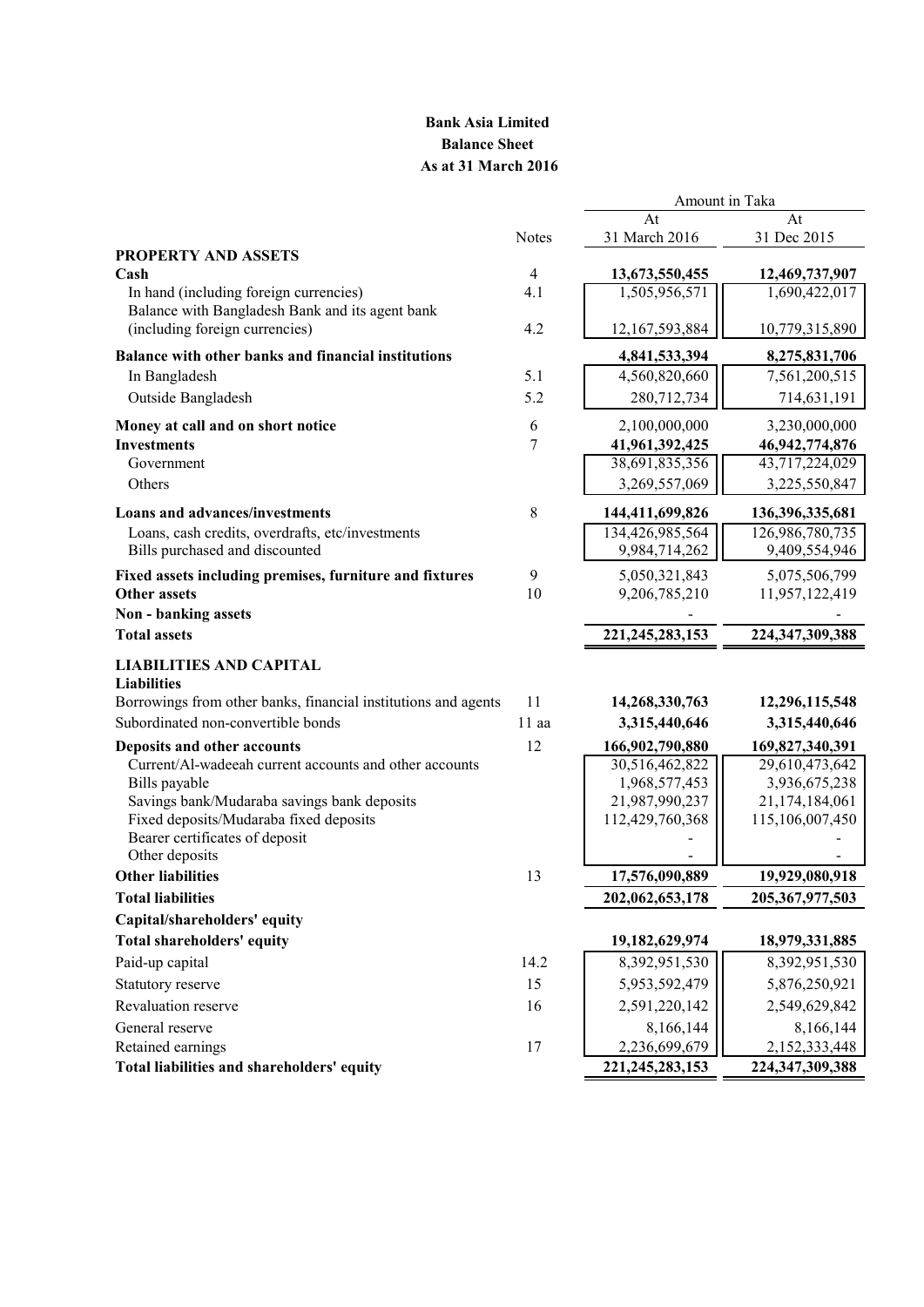# Bank Asia Limited Balance Sheet As at 31 March 2016

|                                                                       |              |                 | Amount in Taka    |
|-----------------------------------------------------------------------|--------------|-----------------|-------------------|
|                                                                       |              | At              | At                |
|                                                                       | <b>Notes</b> | 31 March 2016   | 31 Dec 2015       |
| <b>OFF-BALANCE SHEET ITEMS</b>                                        |              |                 |                   |
| Contingent liabilities                                                | 18           | 100,238,792,035 | 94,579,682,894    |
| Acceptances and endorsements                                          |              | 34,099,965,720  | 33,178,690,709    |
| Letters of guarantee                                                  |              | 30,842,020,062  | 29, 263, 667, 968 |
| Irrevocable letters of credit                                         |              | 24,623,451,254  | 23,093,149,701    |
| Bills for collection                                                  |              | 10,673,354,999  | 9,044,174,516     |
| Other contingent liabilities                                          |              |                 |                   |
| Other commitments                                                     |              |                 | 2,237,373,935     |
| Documentary credits and short term trade-related transactions         |              |                 |                   |
| Forward assets purchased and forward deposits placed                  |              |                 | 2,237,373,935     |
| Undrawn note issuance and revolving underwriting facilities           |              | -               |                   |
| Undrawn formal standby facilities, credit lines and other commitments |              |                 |                   |
| Total off-balance sheet items including contingent liabilities        |              | 100,238,792,035 | 96,817,056,829    |

Md. Mehmood Husain Mohammed Lakiotullah A Rouf Chowdhury President & Managing Director Director Chairman

-Sd- -Sd- -Sd-

-Sd- -Sd-**Imran Ahmed FCA, CISA** Aminul Islam<br>
Chief Financial Officer<br>
Company Secret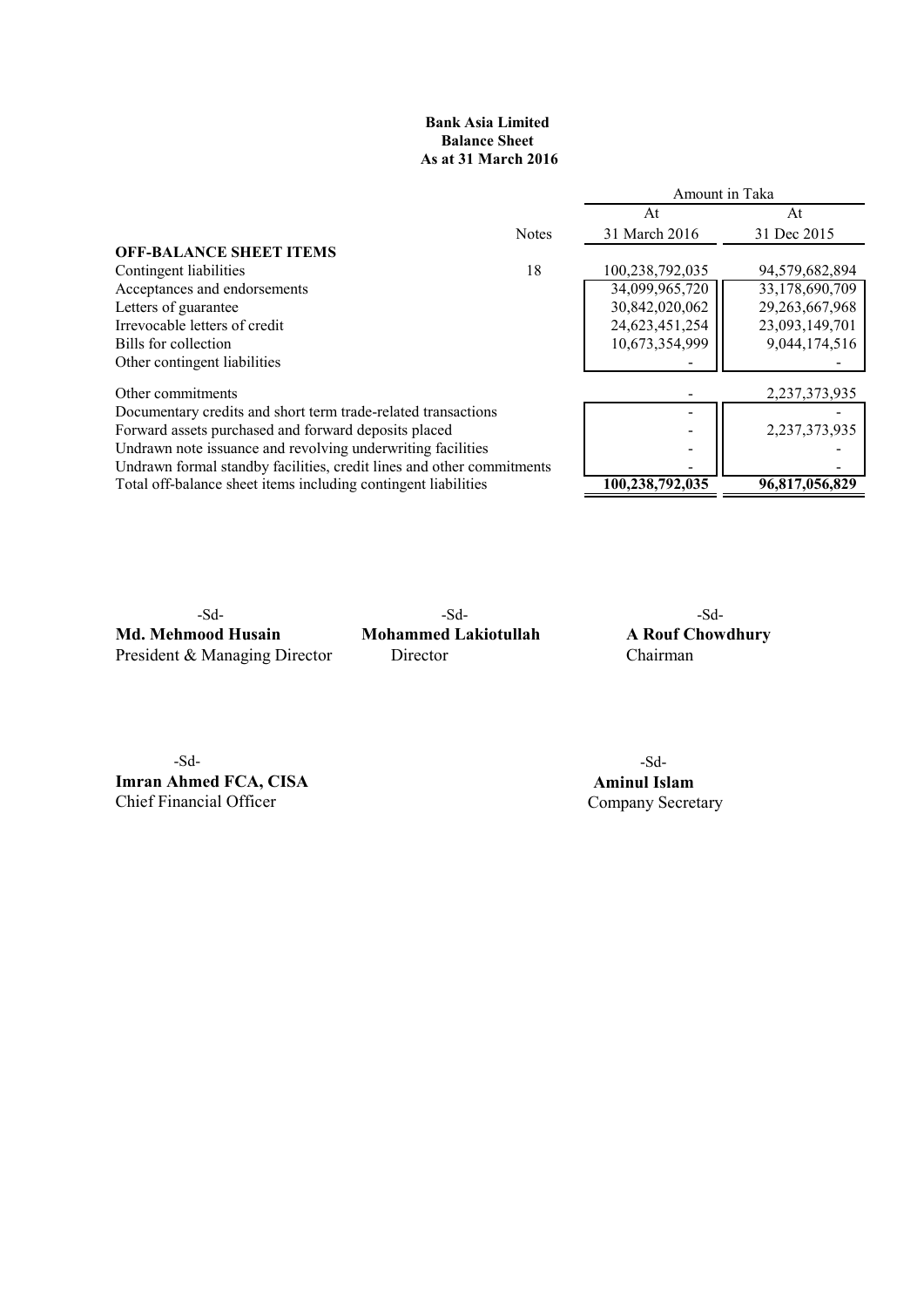# Bank Asia Limited Profit and Loss Statement For the period ended 31 March 2016

|                                                         |              | Amount in Taka             |                              |
|---------------------------------------------------------|--------------|----------------------------|------------------------------|
|                                                         | <b>Notes</b> | 31 March 2016              | 31 March 2015                |
| <b>OPERATING INCOME</b>                                 |              |                            |                              |
| Interest income                                         | 20           | 3,362,712,119              | 3,288,430,468                |
| Interest paid on deposits and borrowings, etc           | 21           | 2,639,259,645              | 2,689,830,481                |
| Net interest income                                     |              | 723,452,474                | 598,599,987                  |
| Investment income                                       | 22           | 793,312,871                | 984,272,852                  |
| Commission, exchange and brokerage                      | 23           | 593,518,843<br>119,453,516 | 418,101,842                  |
| Other operating income                                  | 24           | 1,506,285,230              | 107,348,677<br>1,509,723,371 |
| Total operating income (A)                              |              | 2,229,737,704              | 2,108,323,358                |
| Salaries and allowances                                 | 25           | 554,130,783                | 494,626,114                  |
| Rent, taxes, insurance, electricity, etc                | 26           | 126,215,471                | 132,057,040                  |
| Legal expenses                                          | 27           | 3,163,877                  | 2,720,934                    |
| Postage, stamp, telecommunication, etc                  | 28           | 17,172,920                 | 18,240,252                   |
| Stationery, printing, advertisements, etc               | 29           | 26,377,212                 | 24,842,402                   |
| Managing Director's salary and fees                     | 30           | 3,060,000                  | 3,060,000                    |
| Directors' fees                                         | 31           | 696,000                    | 465,000                      |
| Auditors' fees                                          | 32           |                            | 57,500                       |
| Depreciation and repairs of Bank's assets               | 33           | 96,683,976                 | 104,396,986                  |
| Other expenses                                          | 34           | 265,529,676                | 244,870,987                  |
| Total operating expenses (B)                            |              | 1,093,029,915              | 1,025,337,215                |
| Profit before provision (C=A-B)                         |              | 1,136,707,789              | 1,082,986,143                |
| Provision for loans and advances/investments            |              |                            |                              |
| General provision                                       |              |                            | 193, 134, 140                |
| Specific provision                                      |              | 715,000,000                | 50,000,000                   |
|                                                         |              | 715,000,000                | 243, 134, 140                |
| Provision for off-balance sheet items                   |              | 35,000,000                 | 65,903,253                   |
| Provision for diminution in value of investments        |              |                            |                              |
| Other provisions                                        |              |                            |                              |
| <b>Total provision (D)</b>                              |              | 750,000,000                | 309,037,393                  |
| Total profit before tax (C-D)<br>Provision for taxation |              | 386,707,789                | 773,948,750                  |
| Current tax                                             | 13.4.1       | 225,000,000                | 389,875,011                  |
| Deferred tax                                            | 13.4.2       |                            |                              |
|                                                         |              | 225,000,000                | 389,875,011                  |
| Net profit after tax                                    |              | 161,707,789                | 384,073,739                  |
| <b>Appropriations</b>                                   |              |                            |                              |
| Statutory reserve                                       | 15           | 77,341,558                 | 154,789,750                  |
| General reserve                                         |              |                            |                              |
| <b>Retained surplus</b>                                 |              | 77,341,558<br>84,366,231   | 154,789,750<br>229,283,989   |
| <b>Earnings Per Share (EPS)</b>                         | 37           | 0.19                       | 0.46                         |
|                                                         |              |                            |                              |

Md. Mehmood Husain Mohammed Lakiotullah A Rouf Chowdhury President & Managing Director Director Director Chairman

-Sd- -Sd- -Sd-

-Sd- -Sd-**Imran Ahmed FCA, CISA** Aminul Islam<br>
Chief Financial Officer<br>
Company Secre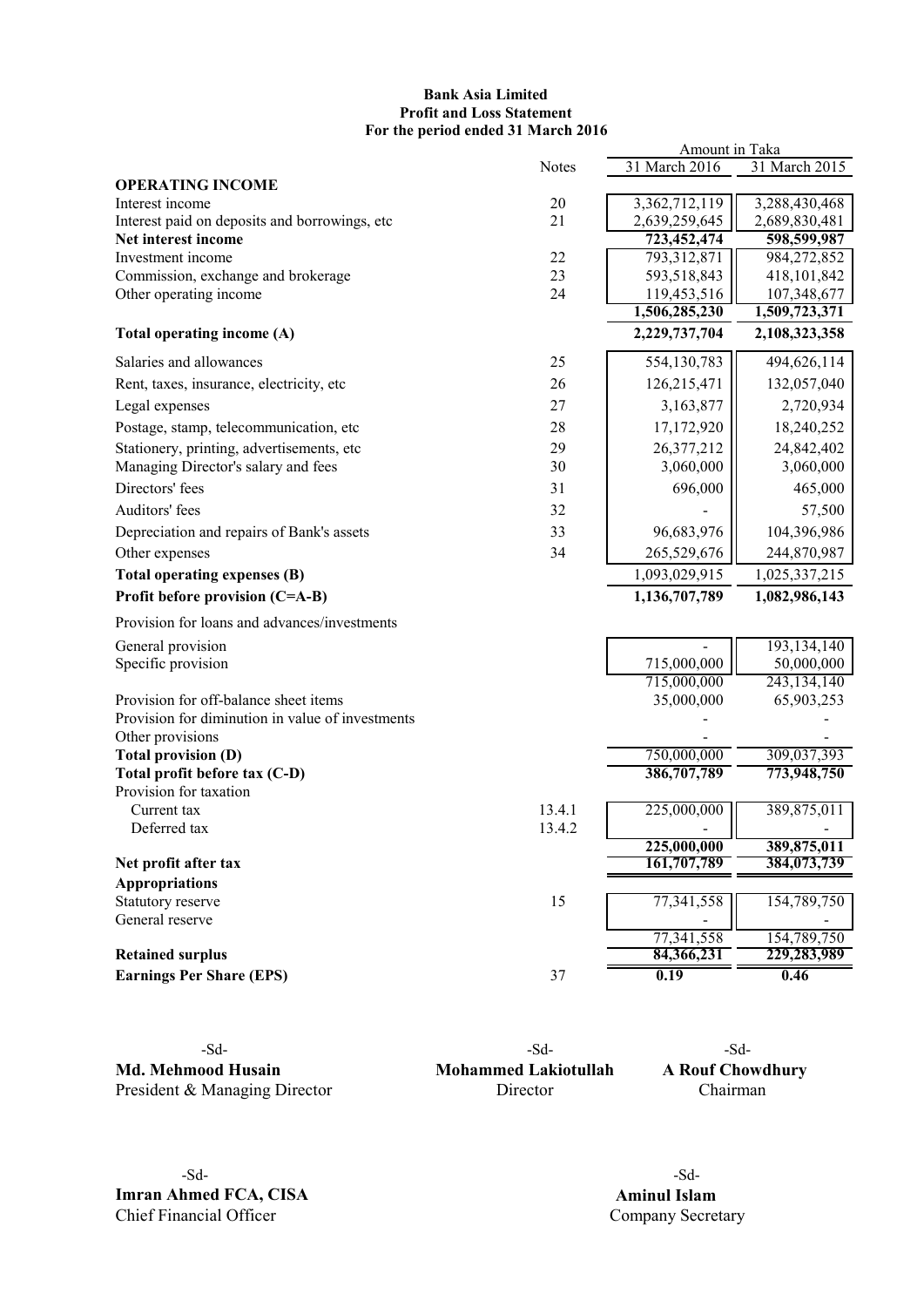# Bank Asia Limited Cash Flow Statement for the period ended 31 March 2016

|                                                                   |              | <b>Amount in Taka</b>            |                                  |
|-------------------------------------------------------------------|--------------|----------------------------------|----------------------------------|
|                                                                   | <b>Notes</b> | <b>31 March 2016</b>             | <b>31 March 2015</b>             |
| Cash flows from operating activities (A)                          |              |                                  |                                  |
| Interest receipts                                                 |              | 4, 141, 048, 631                 | 3,953,272,089                    |
| Interest payments                                                 |              | (2,639,259,645)                  | (2,689,830,481)                  |
| Fees and commission receipts                                      |              | 593,518,843                      | 418,101,842                      |
| Cash payment to employees                                         |              | (494, 130, 782)                  | (424, 516, 114)                  |
| Cash payment to suppliers                                         |              | (41, 435, 527)                   | (34, 456, 281)                   |
| Income tax paid                                                   |              | (584, 336, 515)                  | (455, 173, 053)                  |
| Receipts from other operating activities                          | 35           | 126,686,088                      | 194,576,217                      |
| Payments for other operating activities                           | 36           | (415, 763, 449)                  | (401, 314, 414)                  |
| Operating profit before changes in operating assets & liabilities |              | 686, 327, 644                    | 560,659,805                      |
| Increase/decrease in operating assets and liabilities             |              |                                  |                                  |
| Loans and advances to customers                                   |              | (8,015,364,145)                  | (1,383,424,017)                  |
| Other assets                                                      |              | (21, 850, 653)                   | (28, 848, 337)                   |
| Deposits from customers                                           |              | (2,924,549,511)                  | 2,154,485,720                    |
| Trading liabilities                                               |              | 1,972,215,215                    | 718,195,096                      |
| Other liabilities                                                 |              | 26,577,570                       | 306,944,188                      |
| Net increase in operating liabilities                             |              | (8,962,971,524)                  | 1,767,352,650                    |
| Net cash flows from operating activities                          |              | (8,276,643,880)                  | 2,328,012,455                    |
| Cash flows from investing activities (B)                          |              |                                  |                                  |
| Investments in treasury bills, bonds and others                   |              | 5,017,644,886                    | (5,981,395,512)                  |
| Sale/(Purchase) of trading securities                             |              | (44,006,222)                     | 1,448,683,764                    |
| Purchase of fixed assets                                          |              | (56, 265, 253)                   | (42, 227, 606)                   |
| Net cash used in investing activities                             |              | 4,917,373,411                    | (4, 574, 939, 354)               |
| Cash flows from financing activities (C)                          |              |                                  |                                  |
| Payment for finance lease                                         |              | (74, 495)                        | (223, 320)                       |
| Issue of floating rate non-convertible subordinated bonds         |              |                                  | 3,000,000,000                    |
| Net cash flows from/(used) in financing activities                |              | (74, 495)                        | 2,999,776,680                    |
| Net increase in cash and cash equivalents $(A+B+C)$               |              | (3,359,344,964)                  | 752,849,781                      |
| Effects of exchange rate changes on cash and cash equivalents     |              |                                  |                                  |
| Cash and cash equivalents at the beginning of the year            |              | 23,978,412,313<br>20,619,067,349 | 11,996,744,441<br>12,749,594,222 |
| Cash and cash equivalents at the end of the period                |              |                                  |                                  |
| Cash and cash equivalents:                                        |              |                                  |                                  |
| Cash                                                              |              | 1,505,956,571                    | 1,539,719,988                    |
| Balance with Bangladesh Bank and its agent bank(s)                |              | 12,167,593,884                   | 10,053,875,250                   |
| Balance with other banks and financial institutions               |              | 4,841,533,394                    | 1,152,818,684                    |
| Money at call and on short notice                                 |              | 2,100,000,000                    |                                  |
| Prize bonds                                                       |              | 3,983,500                        | 3,180,300                        |
|                                                                   |              | 20,619,067,349                   | 12,749,594,222                   |
| Net Operating Cash Flows per Share                                |              | (9.86)                           | 2.77                             |

-Sd- -Sd- -Sd-Md. Mehmood Husain Mohammed Lakiotullah A Rouf Chowdhury President & Managing Director Director Director Chairman

-Sd- -Sd-**Imran Ahmed FCA, CISA** Aminul Islam<br>
Chief Financial Officer Company Secre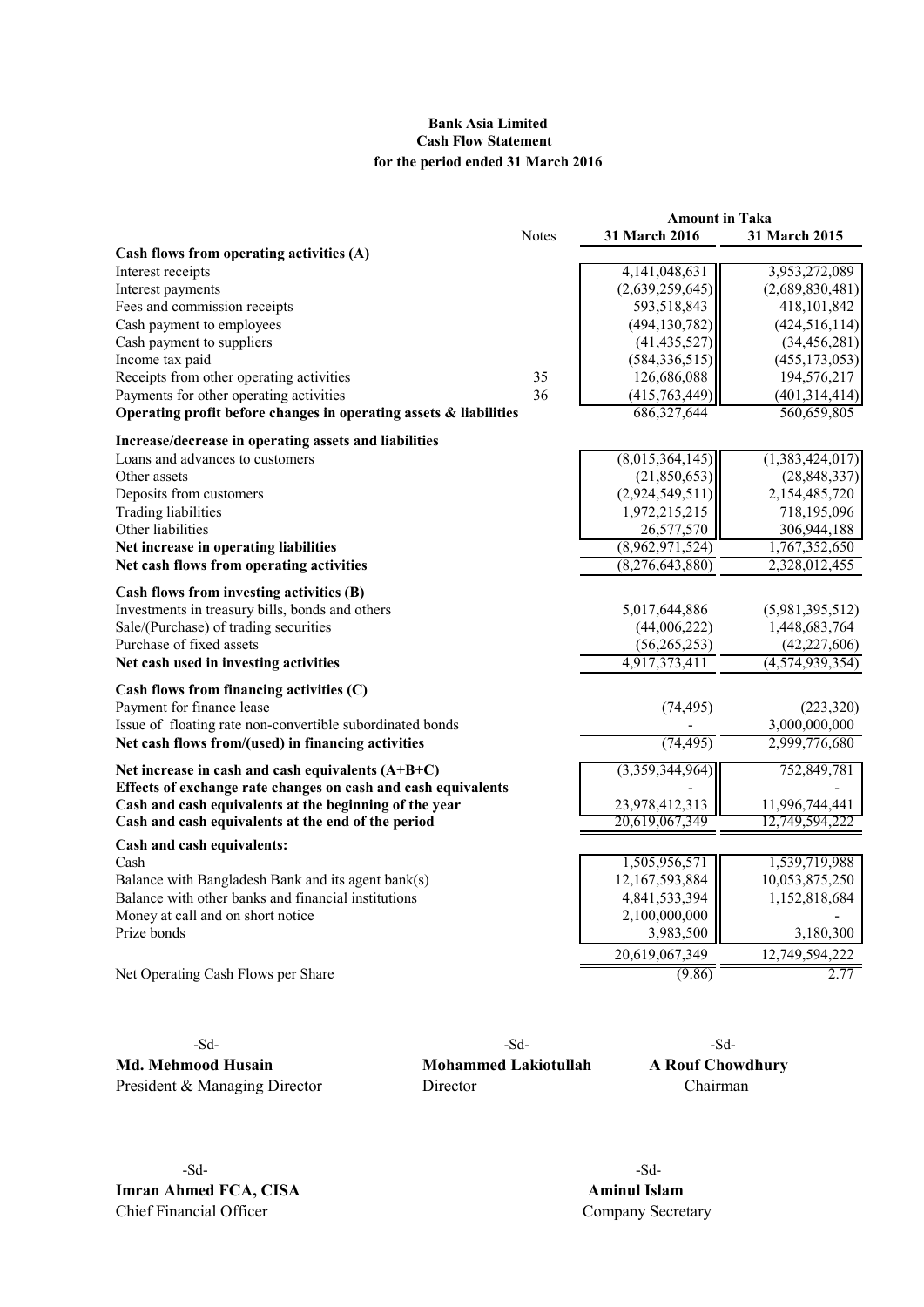# Bank Asia Limited Statement of Changes in Equity For the period ended 31 March 2016

|                                    |                          |                             |                               |                    |                      | Amount in Taka  |
|------------------------------------|--------------------------|-----------------------------|-------------------------------|--------------------|----------------------|-----------------|
| <b>Particulars</b>                 | Paid-up<br>capital       | <b>Statutory</b><br>reserve | <b>Revaluation</b><br>reserve | General<br>reserve | Retained<br>earnings | <b>Total</b>    |
| <b>Balance at 01 January 2015</b>  | 7,629,955,940            | 5,051,466,882               | 2,682,592,433                 | 8,166,474          | 1,492,242,767        | 16,864,424,496  |
| Statutory reserve                  |                          | 154,789,750                 |                               |                    | (154, 789, 750)      |                 |
| <b>Revaluation reserve</b>         |                          |                             | 34, 377, 779                  |                    |                      | 34, 377, 779    |
| Issue of bonus shares              | 762,995,590              |                             |                               |                    | (762, 995, 590)      |                 |
| Issue of cash dividend             |                          |                             |                               |                    | (381, 497, 797)      | (381, 497, 797) |
| Net profit for the period          |                          |                             |                               |                    | 384,073,739          | 384,073,739     |
| <b>Balance at 31 March 2015</b>    | 8,392,951,530            | 5,206,256,632               | 2,716,970,212                 | 8,166,474          | 577,033,369          | 16,901,378,217  |
| Statutory reserve                  |                          | 669,994,289                 |                               |                    | (669, 994, 289)      |                 |
| <b>Revaluation reserve</b>         |                          |                             | (167,340,370)                 |                    |                      | (167,340,370)   |
| Transferred to retained earnings   |                          |                             |                               | (330)              | 330                  |                 |
| Net profit for the period          |                          |                             |                               |                    | 2,245,294,038        | 2,245,294,038   |
| <b>Balance at 31 December 2015</b> | 8,392,951,530            | 5,876,250,921               | 2,549,629,842                 | 8,166,144          | 2,152,333,448        | 18,979,331,885  |
| Statutory reserve                  | $\overline{\phantom{a}}$ | 77,341,558                  |                               |                    | (77, 341, 558)       |                 |
| <b>Revaluation reserve</b>         |                          |                             | 41,590,300                    |                    |                      | 41,590,300      |
| Net profit for the period          |                          |                             |                               |                    | 161,707,789          | 161,707,789     |
| <b>Balance at 31 March 2016</b>    | 8,392,951,530            | 5,953,592,479               | 2,591,220,142                 | 8,166,144          | 2,236,699,679        | 19,182,629,974  |
|                                    |                          |                             |                               |                    |                      |                 |

Md. Mehmood Husain Mohammed Lakiotullah A Rouf Chowdhury<br>President & Managing Director Director Director Chairman President & Managing Director

-Sd- -Sd-Imran Ahmed FCA, CISA <br>
Chief Financial Officer Company Secret

-Sd- -Sd- -Sd-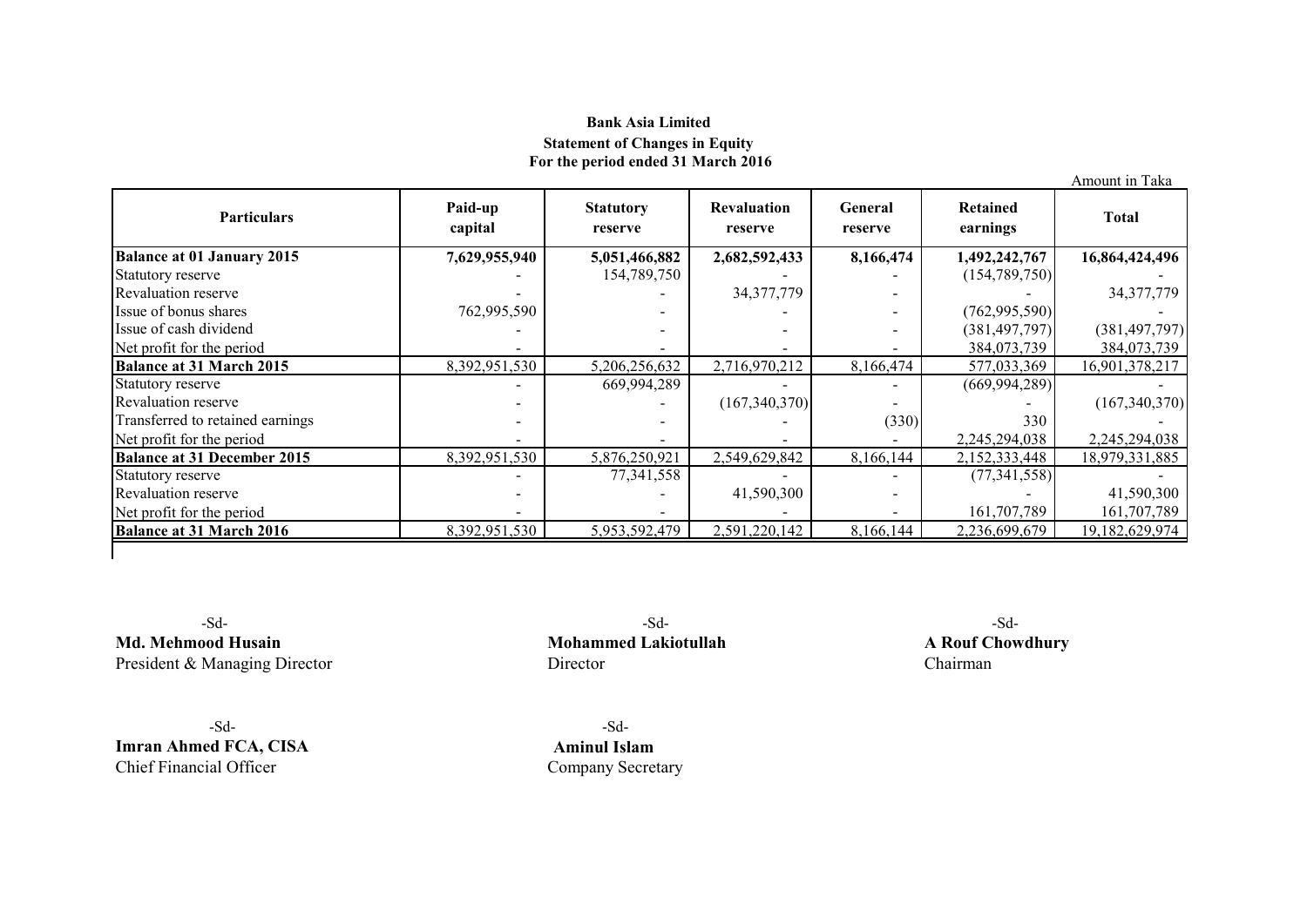# Bank Asia Limited Selected explanatory notes to the financial statements for the period ended March 31, 2016

- 1.1.1 Accounting policies in this Financial Statements are same as that applied in its last Annual Financial Statements of December 31, 2015. Consolidated financial Statements include position of Bank Asia Limited, Bank Asia Securities Limited, BA Exchange Company (UK) Limited and BA Express USA Inc.
- 1.1.2 Provision for income tax has been shown @ 40 % as prescribed in Finance Act, 2015 of the accounting profit made by the Bank after considering some of the taxable add backs of income and disallowances of expenditures including provision for loans.
- 2.1.1 General:
	- a) Figures appearing in these financial statements have been rounded off to the nearest Taka.

b) Figures of previous year have been rearranged wherever necessary to conform to current year's presentation.

3.1.1 Bonus Share of Tk. 419.64 million and Cash Dividend Tk. 1,258.94 million for the year ended December 31, 2015 was approved in the 17th AGM held on April 18, 2016. In preparing this interim financial statements, above dividend for the year 2015 has been kept under retained earnings.

For Bank Asia Limited

Md. Mehmood Husain Mohammed Lakiotullah A Rouf Chowdhury President & Managing Director Director Chairman

-Sd- -Sd- -Sd-

-Sd- -Sd-**Imran Ahmed FCA, CISA** Aminul Islam Chief Financial Officer Company Secretary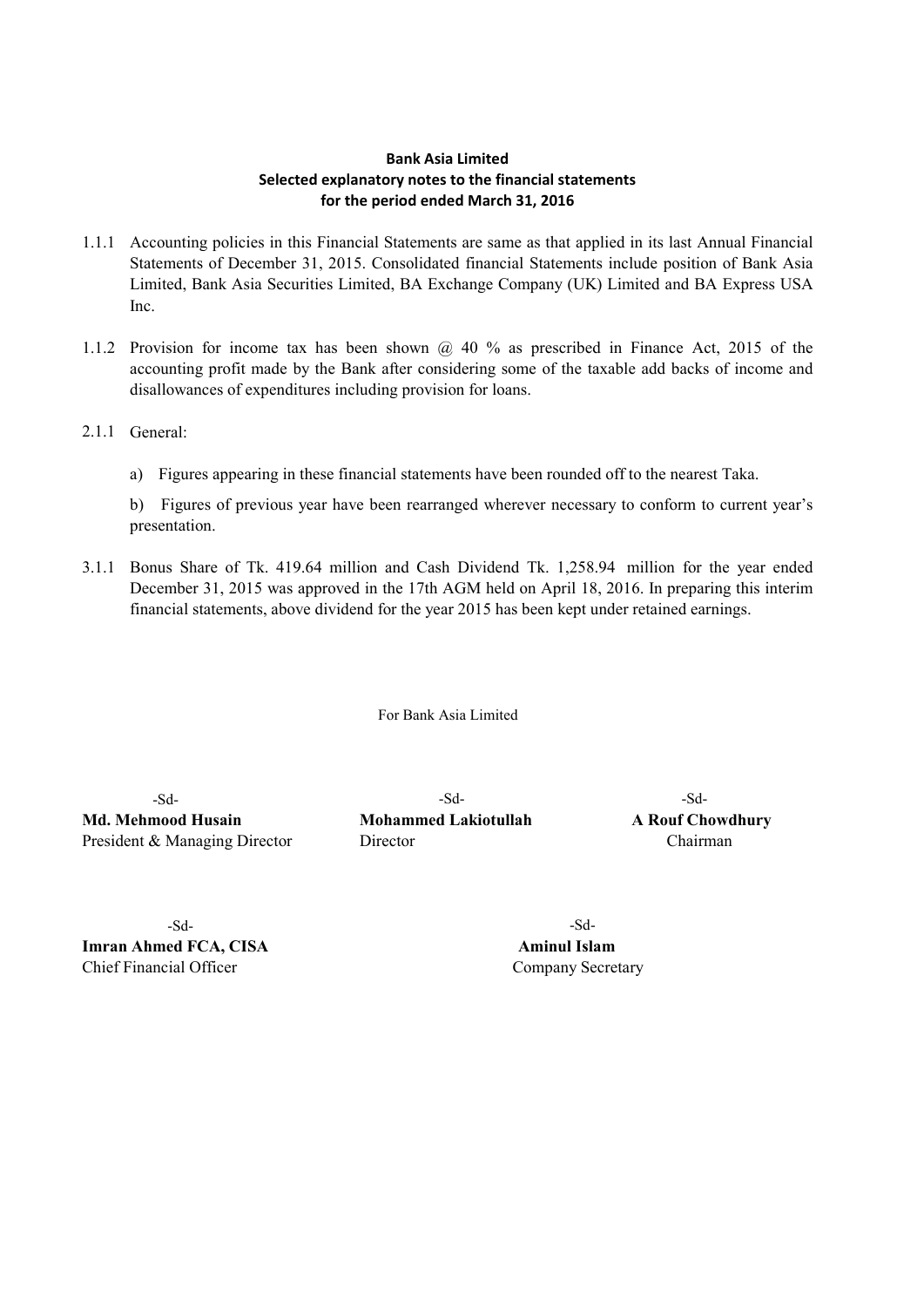|        |                                                            | Amount in Taka                |                               |
|--------|------------------------------------------------------------|-------------------------------|-------------------------------|
|        |                                                            | At                            | At                            |
| 4      | Cash                                                       | 31 March 2016                 | 31 Dec 2015                   |
| 4.1    | In hand                                                    |                               |                               |
|        | Conventional and Islamic banking                           |                               |                               |
|        | Local currency                                             | 1,487,740,768                 | 1,684,148,099                 |
|        | Foreign currencies                                         | 18,215,803                    | 6,273,918                     |
|        |                                                            | 1,505,956,571                 | 1,690,422,017                 |
|        | Off-shore banking unit                                     | 1,505,956,571                 | 1,690,422,017                 |
| 4.1(a) | <b>Consolidated In hand</b>                                |                               |                               |
|        | Bank Asia Limited                                          | 1,505,956,571                 | 1,690,422,017                 |
|        | <b>Bank Asia Securities Limited</b>                        | 9,600                         | 11,890                        |
|        | BA Exchange Company (UK) Limited                           | 1,775,389                     | 1,149,477                     |
|        | BA Express USA, Inc                                        | 94,927                        | 97,578                        |
|        |                                                            | 1,507,836,487                 | 1,691,680,962                 |
| 4.2    | Balance with Bangladesh Bank and its agent bank            |                               |                               |
|        | Conventional and Islamic banking                           |                               |                               |
|        | Balance with Bangladesh Bank                               |                               |                               |
|        | Local currency (statutory deposit)<br>Foreign currencies   | 11,729,077,656<br>287,166,912 | 10,273,716,981<br>54,872,119  |
|        |                                                            | 12,016,244,568                | 10,328,589,100                |
|        | Balance with agent bank (Sonali Bank Limited)              |                               |                               |
|        | Local currency                                             | 151,349,316                   | 450,726,790                   |
|        | Foreign currencies                                         |                               |                               |
|        |                                                            | 151,349,316<br>12,167,593,884 | 450,726,790<br>10,779,315,890 |
|        | Off-shore banking unit                                     |                               |                               |
|        |                                                            | 12, 167, 593, 884             | 10,779,315,890                |
| 5      | <b>Balance with other banks and financial institutions</b> |                               |                               |
|        | In Bangladesh                                              |                               |                               |
|        | Conventional and Islamic banking (Note 5.1.1)              | 4,560,820,660                 | 7,561,200,515                 |
|        | Off-shore banking unit                                     |                               |                               |
|        |                                                            | 4,560,820,660                 | 7,561,200,515                 |
|        | <b>Outside Bangladesh</b>                                  |                               |                               |
|        | Conventional and Islamic banking (Note 5.2.1)              | 246,429,091                   | 667,400,444                   |
|        | Off-shore banking unit                                     | 34,283,643                    | 47,230,747                    |
|        |                                                            | 280,712,734<br>4,841,533,394  | 714,631,191<br>8,275,831,706  |
| 5.1    | In Bangladesh                                              |                               |                               |
|        |                                                            |                               |                               |
| 5.1.1  | <b>Conventional and Islamic banking</b>                    |                               |                               |
|        | <b>Current accounts</b>                                    |                               |                               |
|        | <b>AB Bank Limited</b><br>Agrani Bank Limited              | 41,480<br>826,280             | 41,480<br>826,280             |
|        | National Bank Limited                                      | 782,500                       | 766,332                       |
|        | Sonali Bank Limited                                        | 154,859,635                   | 176,737,352                   |
|        | <b>Standard Chartered Bank</b>                             | 2,030,533                     | 424,319                       |
|        | <b>Trust Bank Limited</b>                                  | 10,576,551                    | 12,978,486                    |
|        |                                                            | 169,116,979                   | 191,774,249                   |
|        |                                                            |                               |                               |
|        | Short-notice deposit accounts<br><b>BRAC Bank Limited</b>  |                               |                               |
|        | <b>AB Bank Limited</b>                                     | 1,086,140<br>519,485          | 3,750,038<br>513,475          |
|        | Islami Bank Bangladesh Limited                             | 171,072                       | 169,835                       |
|        | Uttara Bank Limited                                        | 2,330,455                     | 2,155,993                     |
|        |                                                            | 4,107,152                     | 6,589,341                     |
|        | <b>Fixed deposit accounts/ MTDR</b>                        |                               |                               |
|        | Islamic Finance and Investment Limited                     | 100,000,000                   | 100,000,000                   |
|        | Hajj Finance Company Limited                               | 200,000,000                   | 500,000,000                   |
|        | Social Islami Bank Limited                                 | 50,000,000                    | 300,000,000                   |
|        | Bank Alfalah limited<br>Union Bank Limited                 | 846,529                       | 836,925                       |
|        |                                                            | 150,000,000<br>500,846,529    | 150,000,000<br>1,050,836,925  |
|        |                                                            | 674,070,660                   | 1,249,200,515                 |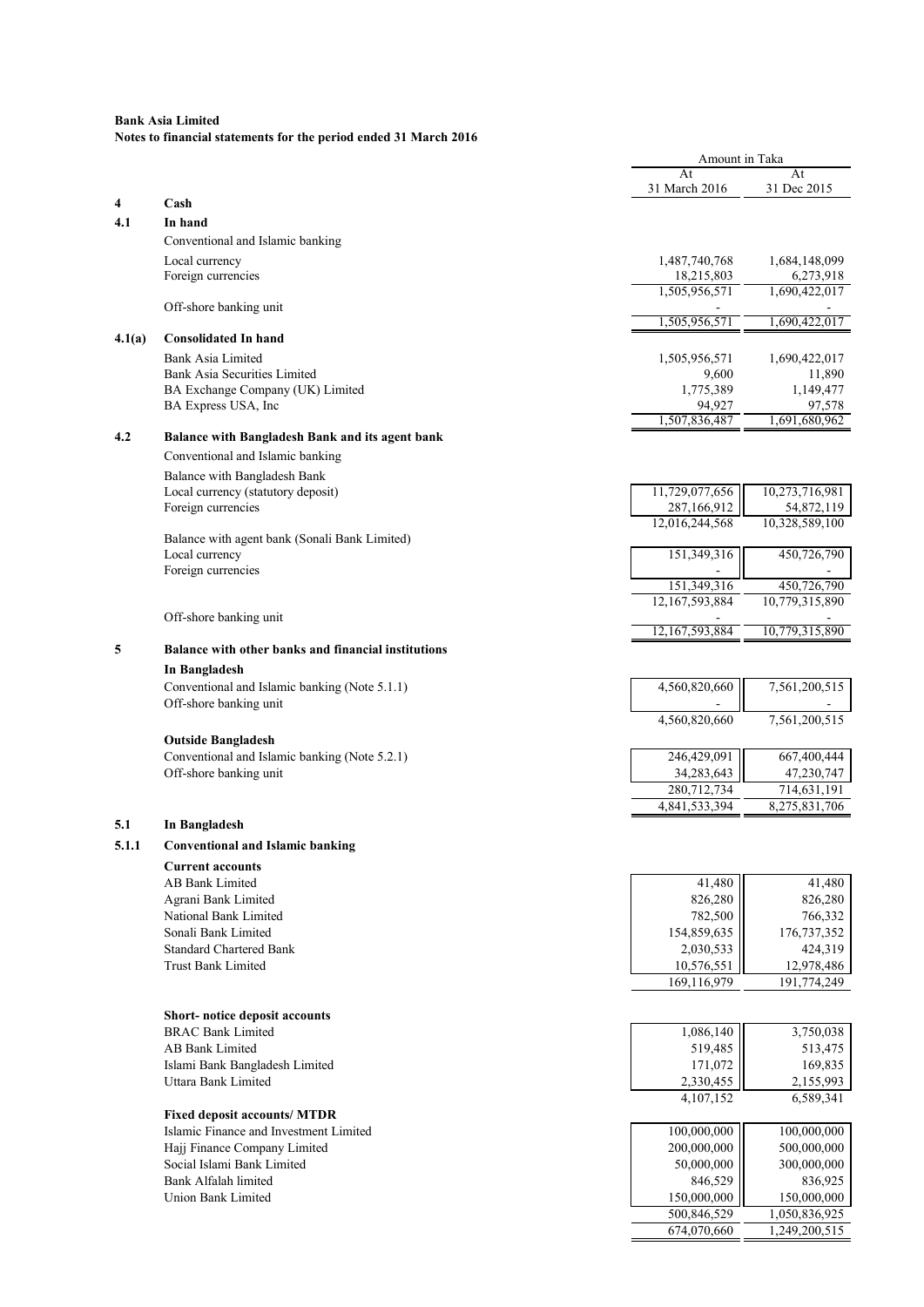|       |                          |                                                                             | Amount in Taka |                              |
|-------|--------------------------|-----------------------------------------------------------------------------|----------------|------------------------------|
|       |                          |                                                                             | At             | At                           |
|       |                          |                                                                             | 31 March 2016  | 31 Dec 2015                  |
| 5.2   |                          | <b>Outside Bangladesh</b>                                                   |                |                              |
| 5.2.1 |                          | <b>Conventional and Islamic banking</b>                                     |                |                              |
|       | <b>Current accounts</b>  |                                                                             |                |                              |
|       | <b>Interest bearing:</b> |                                                                             |                |                              |
|       |                          | Citibank N.A., London (EURO)                                                |                | 159,182                      |
|       |                          | Citibank N.A., London (GBP)                                                 | 11,115,490     | 82,968,317                   |
|       |                          | Citibank NA, New York (USD)                                                 | 39,843,338     | 302,610                      |
|       |                          | Habib American Bank, New York                                               |                | 144,425,283                  |
|       |                          | Mashreqbank psc, New York (USD)                                             |                | 850,164                      |
|       |                          | Standard Chartered Bank, Mumbai                                             | 21,784,358     | 5,900,215                    |
|       |                          | Standard Chartered Bank, New York                                           | 72,743,186     | 7,768,429                    |
|       |                          | Non-interest bearing:                                                       |                | 242,374,200                  |
|       |                          | AB Bank Limited, Mumbai                                                     | 8,752,940      | 11,400,461                   |
|       |                          | Al Rajhi Bank K.S.A                                                         | 1,584,110      | 1,584,110                    |
|       |                          | Bhutan National Bank Limited, Thimphu                                       | 2,516,537      | 3,130,597                    |
|       |                          | Casisse Centrale Desjardins                                                 | 145,916        | 139,953                      |
|       |                          | Commerzbank AG, Frankfurt (EURO)                                            | 124,877,645    | 355,026,015                  |
|       |                          | Commerzbank AG, Frankfurt (USD)                                             | 680,440        | 594,622                      |
|       |                          | Habib Metropolitan Bank Limited, Karachi                                    | 2,398,691      | 274,569                      |
|       |                          | Habib Bank UK, London                                                       | 137,343        | 928,580                      |
|       |                          | ICICI Bank Limited, Kowloon                                                 | 4,461,313      | 832,673                      |
|       |                          | ICICI Bank Limited, Mumbai                                                  | 12,265,586     | 20,363,433                   |
|       |                          | JP Morgan Chase Bank N.A New York, U.S.A                                    |                | 6,627,865                    |
|       |                          | Mashreqbank psc, Mumbai (EURO)                                              |                | 611,632                      |
|       |                          | Muslim Commercial Bank Limited, Colombo                                     | 9,086,323      | 6,544,592                    |
|       |                          | Muslim Commercial Bank Limited, Karachi                                     |                | 5,309,756                    |
|       |                          | National Australia Bank Limited                                             | 206,310        | 538,034                      |
|       |                          | Nepal Bangladesh Bank Limited, Kathmandu                                    | 1,375,276      | 1,174,790                    |
|       |                          | Sonali Bank (UK) Limited, London                                            | 3,974,709      | 5,426,143                    |
|       |                          | Saudi Hollandi K.S.A                                                        | 109,714        | 109,714                      |
|       | <b>UBAF, Tokyo</b>       |                                                                             | 892,612        | 1,694,244                    |
|       |                          | Unicredit Bank AG, Munich (EURO)/Hypovereins Bank, Munich (EURO)            |                | 772,144                      |
|       |                          | Wells Fargo Bank NA, New York, (USD)<br>Wells Fargo Bank NA, London, (Euro) | 20,605         | 1,419,864<br>214,222         |
|       |                          | Zurcher Kantonal Bank, Switzerland                                          | 199,835        | 308,231                      |
|       |                          |                                                                             | 173,685,905    | 425,026,244                  |
|       |                          |                                                                             | 246,429,091    | 667,400,444                  |
| 5.3   | <b>Placements</b>        |                                                                             |                |                              |
|       |                          | With Banking companies (Note 5.3.1 and 5.3.2)                               | 3,886,750,000  | 6,312,000,000                |
|       |                          | With Non-banking financial institutions (Note 5.3.3)                        |                |                              |
|       |                          |                                                                             | 3,886,750,000  | 6,312,000,000                |
|       |                          |                                                                             | 3,886,750,000  | 6,312,000,000                |
|       |                          |                                                                             |                |                              |
|       | 5.3.1                    | Placement- with Banking companies (Local Currency):                         |                |                              |
|       |                          | Southeast Bank Limited                                                      | 100,000,000    |                              |
|       |                          | NRB Bank Limited                                                            |                | 200,000,000                  |
|       |                          | Jamuna Bank Limited                                                         | 500,000,000    | 800,000,000                  |
|       |                          | Midland Bank Limited                                                        | 200,000,000    | 250,000,000                  |
|       |                          | AB Bank Limited                                                             | 800,000,000    | 800,000,000                  |
|       |                          | <b>Standard Bank Limited</b>                                                | 800,000,000    | 800,000,000                  |
|       |                          | Dhaka Bank Limited                                                          |                | 1,000,000,000                |
|       |                          | Meghna Bank Limited                                                         |                | 200,000,000                  |
|       |                          |                                                                             | 2,400,000,000  | 4,050,000,000                |
|       | 5.3.2                    | Placement- with Banking companies (Foreign Currency):                       |                |                              |
|       |                          | Mutual Trust Bank Limited<br>Eastern Bank Limited                           | 313,000,000    | 312,000,000                  |
|       |                          | Islami Bank Bangladesh Limited                                              | 1,173,750,000  | 780,000,000<br>1,170,000,000 |
|       |                          |                                                                             | 1,486,750,000  | 2,262,000,000                |
|       |                          |                                                                             | 3,886,750,000  | 6,312,000,000                |
|       |                          |                                                                             |                |                              |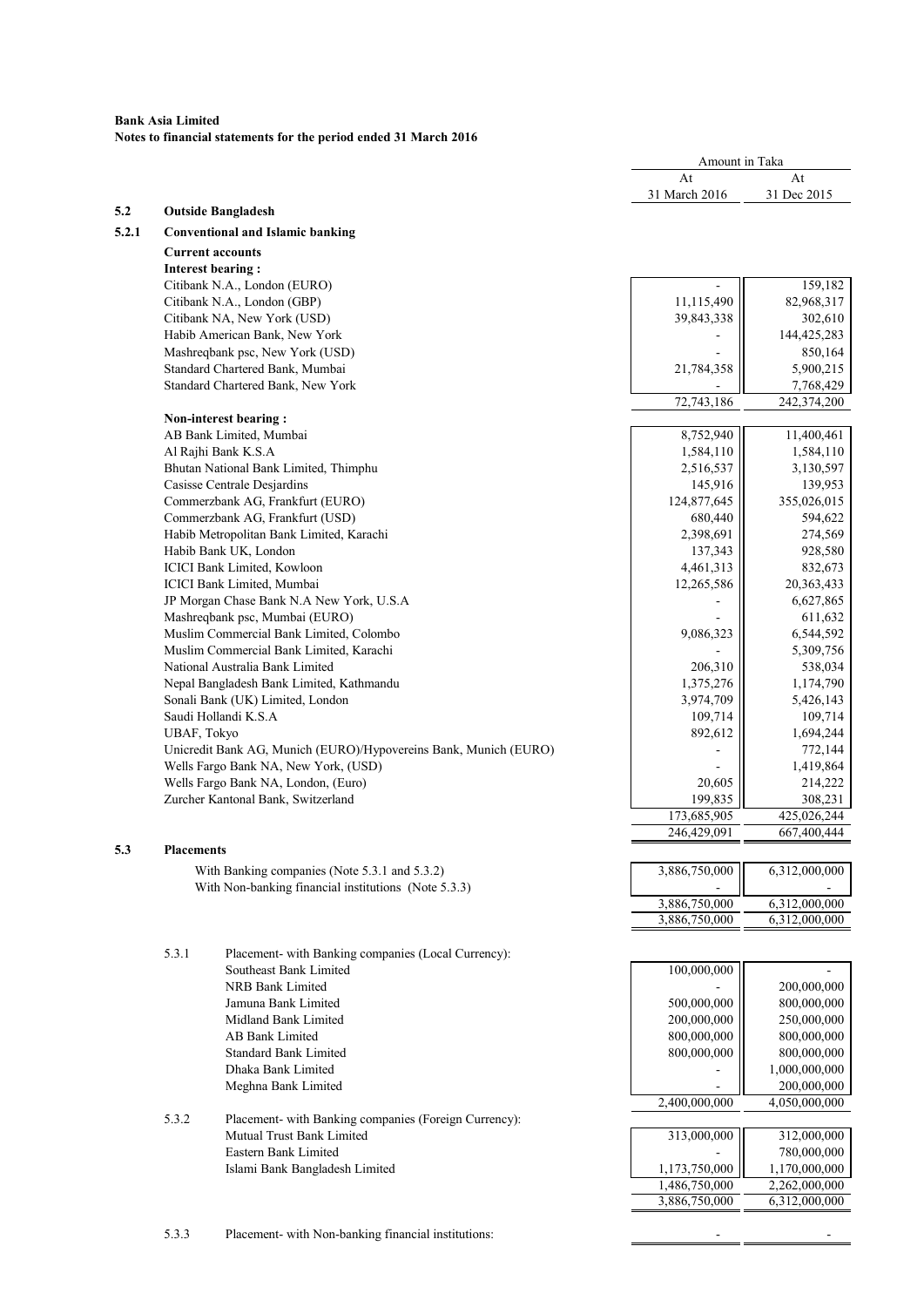|         |                                                                         | Amount in Taka                  |                                 |
|---------|-------------------------------------------------------------------------|---------------------------------|---------------------------------|
|         |                                                                         | At                              | At                              |
|         |                                                                         | 31 March 2016                   | 31 Dec 2015                     |
| 5(a)    | <b>Consolidated Balance with other banks and financial institutions</b> |                                 |                                 |
|         | In Bangladesh                                                           |                                 |                                 |
|         | <b>Bank Asia Limited</b><br><b>Bank Asia Securities Limited</b>         | 4,560,820,660<br>352,004,296    | 7,561,200,515<br>444,415,554    |
|         | BA Exchange Company (UK) Limited                                        |                                 |                                 |
|         | BA Express USA, Inc                                                     |                                 |                                 |
|         |                                                                         | 4,912,824,956                   | 8,005,616,069                   |
|         | Less: Inter-company transactions                                        | 8,188,411                       | 5,510,002                       |
|         |                                                                         | 4,904,636,545                   | 8,000,106,067                   |
|         | <b>Outside Bangladesh</b>                                               |                                 |                                 |
|         | Bank Asia Limited                                                       | 280,712,734                     | 714,631,191                     |
|         | Bank Asia Securities Limited                                            | 12,972,888                      |                                 |
|         | BA Exchange Company (UK) Limited<br>BA Express USA, Inc                 | 50,198,843                      | 11,453,875<br>52,840,030        |
|         |                                                                         | 343,884,465                     | 778,925,096                     |
|         |                                                                         | 5,248,521,010                   | 8,779,031,163                   |
| 6       | Money at call and on short notice                                       |                                 |                                 |
|         | Call money                                                              |                                 |                                 |
|         | With Banking companies (Note 6.1)                                       | 1,330,000,000                   | 1,730,000,000                   |
|         | With Non-banking financial institutions                                 | 770,000,000                     | 1,500,000,000                   |
|         |                                                                         | 2.100.000.000                   | 3.230.000.000                   |
| 6.1     | <b>Call Money- with Banking companies:</b>                              |                                 |                                 |
|         | <b>Trust Bank Limited</b>                                               |                                 | 200,000,000                     |
|         | The City Bank Limited                                                   | 650,000,000                     | 550,000,000                     |
|         | <b>AB Bank Limited</b>                                                  |                                 | 600,000,000                     |
|         | NRB Bank Limited                                                        | 240,000,000                     | 180,000,000                     |
|         | National Credit and Commerce Bank Limited<br>Habib Bank Limited         | 190,000,000                     | 200,000,000                     |
|         | Midland Bank Limited                                                    | 250,000,000                     |                                 |
|         |                                                                         | 1,330,000,000                   | 1,730,000,000                   |
| 6.2     | <b>Call Money- with non Banking companies</b>                           |                                 |                                 |
|         | Investment Corporation of Bangladesh                                    | 600,000,000                     | 1,500,000,000                   |
|         | Prime Finance                                                           | 70,000,000                      |                                 |
|         | Bangladesh Finance and Investment Co. Ltd.                              | 100,000,000                     |                                 |
|         |                                                                         | 770,000,000                     | 1,500,000,000                   |
|         |                                                                         |                                 |                                 |
| 6(a)    | Consolidated Money at call and on short notice                          |                                 |                                 |
|         | Bank Asia Limited                                                       | 2,100,000,000                   | 3,230,000,000                   |
|         | <b>Bank Asia Securities Limited</b>                                     |                                 |                                 |
|         | BA Express USA, Inc.                                                    |                                 |                                 |
|         | BA Exchange Company (UK) Limited                                        | 2,100,000,000                   | 3.230.000.000                   |
| 7       | <b>Investments</b>                                                      |                                 |                                 |
|         | Government (Note 7.1)                                                   | 38,691,835,356                  | 43,717,224,029                  |
|         | Others (Note 7.2)                                                       | 3,269,557,069                   | 3,225,550,847                   |
|         |                                                                         | 41,961,392,425                  | 46,942,774,876                  |
| 7.1     | Government                                                              |                                 |                                 |
|         | Conventional and Islamic banking (Note 7.1.1)                           | 38,691,835,356                  | 43,717,224,029                  |
|         | Off-shore banking unit                                                  | 38,691,835,356                  | 43,717,224,029                  |
| 7.1.1   | Conventional and Islamic banking                                        |                                 |                                 |
|         |                                                                         |                                 |                                 |
|         | Treasury bills (Note 7.1.1.1)                                           | 12,513,385,071                  | 12,398,308,492                  |
|         | Treasury bonds (Note 7.1.1.2)<br>30 Days Bangladesh Bank bills          | 22,881,949,785<br>3,292,517,000 | 22,826,335,573<br>8,489,737,264 |
|         | Prize bonds                                                             | 3,983,500                       | 2,842,700                       |
|         |                                                                         | 38,691,835,356                  | 43,717,224,029                  |
| 7.1.1.1 | <b>Treasury bills</b>                                                   |                                 |                                 |
|         | 182 days treasury bills                                                 | 3,993,202,119                   | 3,955,418,886                   |
|         | 364 days treasury bills                                                 | 8,520,182,952                   | 8,442,889,606                   |
|         |                                                                         | 12,513,385,071                  | 12,398,308,492                  |
|         |                                                                         |                                 |                                 |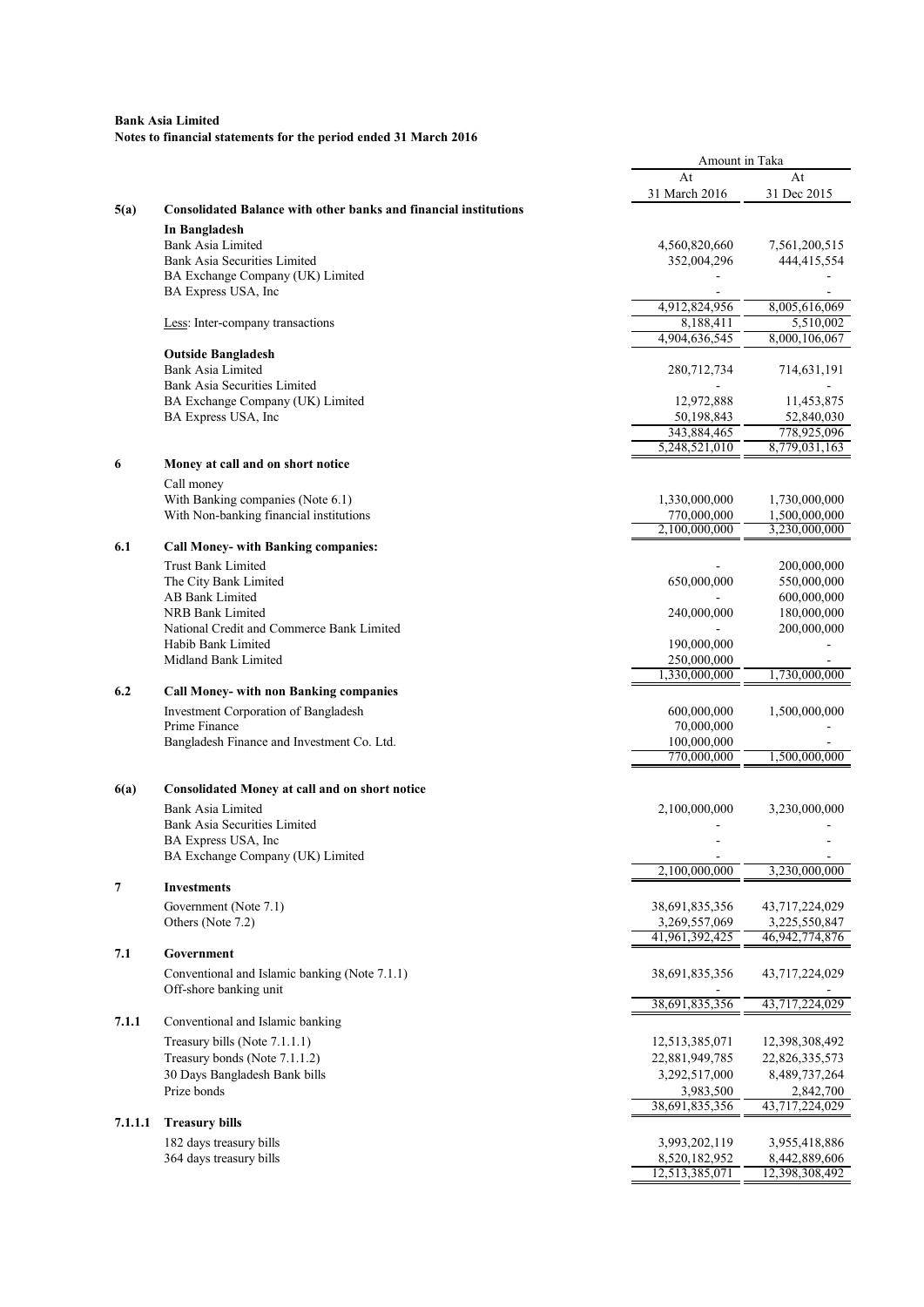|         |               |                                                             | Amount in Taka                |                               |
|---------|---------------|-------------------------------------------------------------|-------------------------------|-------------------------------|
|         |               |                                                             | At                            | At                            |
|         |               |                                                             | 31 March 2016                 | 31 Dec 2015                   |
| 7.1.1.2 |               | <b>Treasury bonds</b>                                       |                               |                               |
|         |               | Bangladesh Bank Islamic bond                                | 342,500,000                   | 316,500,000                   |
|         |               | 2 years Bangladesh Government treasury bonds                | 4,436,750,245                 | 4,423,112,974                 |
|         |               | 5 years Bangladesh Government treasury bonds                | 4,528,748,381                 | 4,504,469,124                 |
|         |               | 10 years Bangladesh Government treasury bonds               | 7,974,082,081                 | 7,982,384,397                 |
|         |               | 15 years Bangladesh Government treasury bonds               | 5,357,143,643                 | 5,357,143,643                 |
|         |               | 20 years Bangladesh Government treasury bonds               | 242,725,435<br>22,881,949,785 | 242,725,435<br>22,826,335,573 |
| 7.2     | <b>Others</b> |                                                             |                               |                               |
|         |               |                                                             |                               |                               |
|         |               | Conventional and Islamic banking (Note 7.2.1)               | 3,269,557,069                 | 3,225,550,847                 |
|         |               | Off-shore banking unit                                      | 401, 367, 725                 | 268,320,000                   |
|         |               | Less: Adjustment with OBU                                   | (401, 367, 725)               | (268,320,000)                 |
|         |               |                                                             | 3,269,557,069                 | 3,225,550,847                 |
| 7.2.1   |               | <b>Conventional and Islamic banking</b>                     |                               |                               |
|         | a)            | <b>Ordinary shares</b>                                      |                               |                               |
|         |               | Quoted shares                                               | 575,133,010                   | 575,132,992                   |
|         |               | Unquoted share                                              | 159,536,084                   | 145,529,880                   |
|         |               |                                                             | 734,669,094                   | 720,662,872                   |
|         | b)            | <b>Mutual Fund</b>                                          |                               |                               |
|         |               | 1st Janata Bank Mutual fund                                 | 50,000,000                    | 50,000,000                    |
|         |               | <b>EBL NRB Ist Mutual Fund</b>                              | 149,665,000                   | 149,665,000                   |
|         |               | Ist Bangladesh Fixed Income Fund                            | 250,000,000                   | 250,000,000                   |
|         |               | MBL 1st Mutual Fund                                         | 50,000,000                    | 50,000,000                    |
|         |               | <b>EXIM Bank 1st Mutual Fund</b>                            | 248,740,000                   | 248,740,000                   |
|         |               |                                                             | 748,405,000                   | 748,405,000                   |
|         | c)            | <b>Debentures</b>                                           |                               |                               |
|         |               | <b>Beximco Denims Limited</b>                               | 9,537,605                     | 9,537,605                     |
|         |               | <b>Beximco Textiles Limited</b>                             | 6,445,370                     | 6,445,370                     |
|         |               |                                                             | 15,982,975                    | 15,982,975                    |
|         | d)            | <b>Bonds</b>                                                |                               |                               |
|         |               | MTBL subordinated bond                                      | 112,500,000                   | 112,500,000                   |
|         |               | MTB Second subordinated bond                                | 400,000,000                   | 400,000,000                   |
|         |               | UCB Second subordinated bond                                | 300,000,000                   | 300,000,000                   |
|         |               | Premier Bank Non-convert subordinated bond                  | 500,000,000                   | 200,000,000                   |
|         |               | Prime Bank Limited                                          | 70,000,000                    | 140,000,000                   |
|         |               | <b>BSRML</b>                                                | 88,000,000                    | 88,000,000                    |
|         |               | SIBL subordinated Mudaraba bond                             | 200,000,000                   | 200,000,000                   |
|         |               |                                                             | 1,670,500,000                 | 1,440,500,000                 |
|         | e)            | Investment in commercial paper                              |                               |                               |
|         |               | Investment in commercial paper                              | 100,000,000                   | 300,000,000                   |
|         |               |                                                             | 100,000,000                   | $\overline{300,000,000}$      |
|         | f)            | <b>Placements</b>                                           |                               |                               |
|         |               | With Banking companies (Note $7.2.1(a)$ )                   |                               |                               |
|         |               | With Non-banking financial institutions (Note 7.2.1(b))     |                               |                               |
|         |               |                                                             |                               |                               |
|         |               |                                                             | 3,269,557,069                 | 3,225,550,847                 |
|         | 7.2.1(a)      | <b>Placement- with Banking companies (Local Currency)</b>   |                               |                               |
|         |               |                                                             |                               |                               |
|         |               |                                                             |                               |                               |
|         | 7.2.1(b)      | <b>Placement- with Banking companies (Foreign Currency)</b> | ä,                            |                               |
|         |               |                                                             |                               |                               |
|         | 7.2.1(b)      | Placement- with Non-banking financial institutions          |                               |                               |
|         |               | Placement with Off-shore Banking Unit                       | 743,375,000                   | 2,028,000,000                 |
|         |               |                                                             | 743,375,000                   | 2,028,000,000                 |
|         |               | Less: Adjustment with OBU                                   | (743, 375, 000)               | (2,028,000,000)               |
|         |               |                                                             | $\overline{\phantom{a}}$      |                               |
| 7.3     |               | Investments classified as per Bangladesh Bank circular:     |                               |                               |
|         |               | Held for trading (HFT)                                      | 18,596,819,921                | 26, 142, 981, 291             |
|         |               | Held to maturity (HTM)                                      | 19,748,531,935                | 17,254,900,038                |
|         |               | Other securities                                            | 3,616,040,569                 | 3,544,893,547                 |
|         |               |                                                             | 41,961,392,425                | 46,942,774,876                |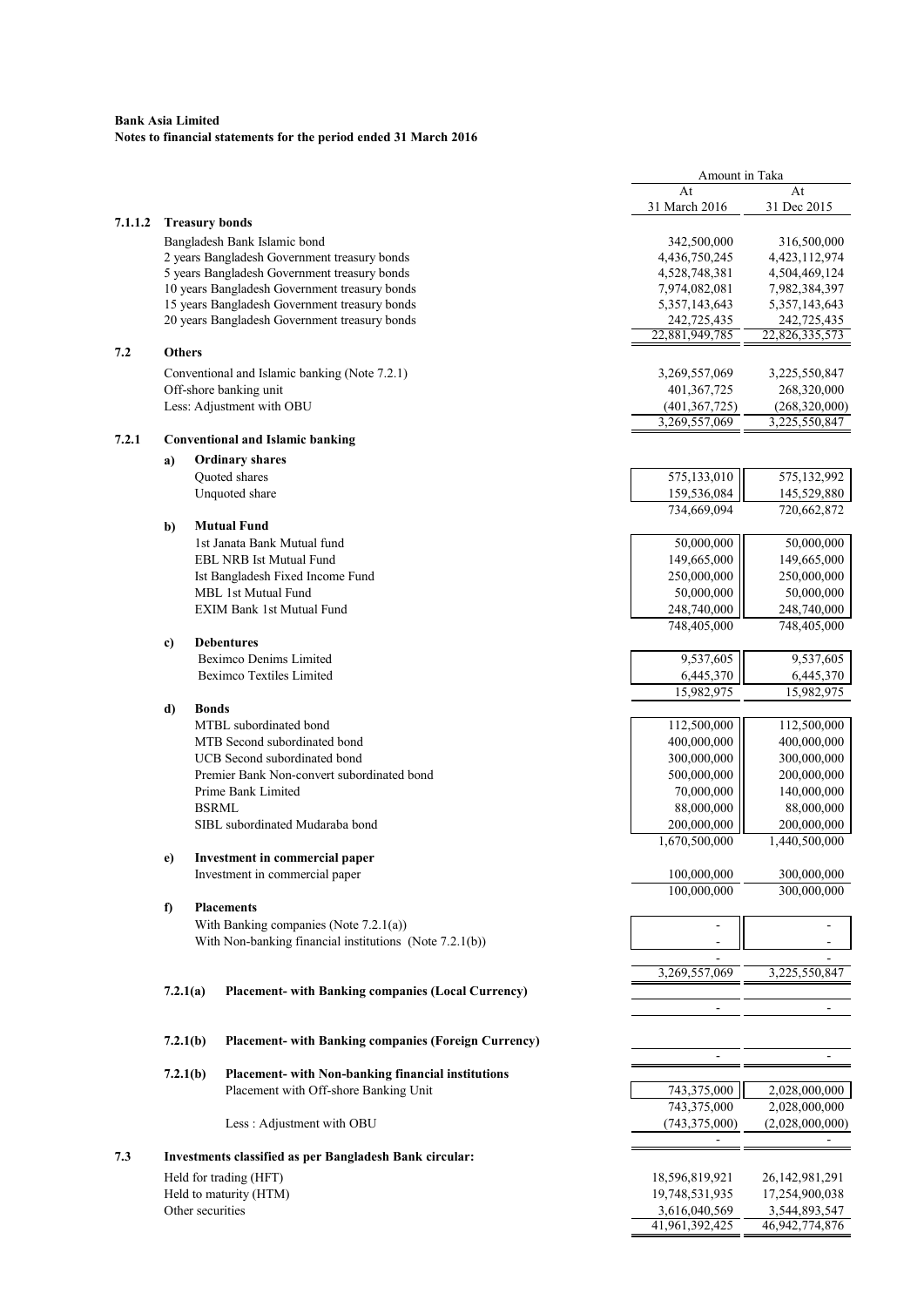|       |                                                                     | Amount in Taka                   |                                  |
|-------|---------------------------------------------------------------------|----------------------------------|----------------------------------|
|       |                                                                     | At                               | At                               |
| 7(a)  | <b>Consolidated Investments</b>                                     | 31 March 2016                    | 31 Dec 2015                      |
|       | Government                                                          |                                  |                                  |
|       | Bank Asia Limited                                                   | 38,691,835,356                   | 43,717,224,029                   |
|       | Bank Asia Securities Limited                                        |                                  |                                  |
|       | BA Express USA, Inc<br>BA Exchange Company (UK) Limited             |                                  |                                  |
|       |                                                                     | 38,691,835,356                   | 43,717,224,029                   |
|       | <b>Others</b>                                                       |                                  |                                  |
|       | Bank Asia Limited<br><b>Bank Asia Securities Limited</b>            | 3,269,557,069<br>291,760,546     | 3,225,550,847<br>219,549,671     |
|       | BA Exchange Company (UK) Limited                                    |                                  |                                  |
|       | BA Express USA, Inc                                                 |                                  |                                  |
|       |                                                                     | 3,561,317,615                    | 3,445,100,518                    |
|       |                                                                     | 42,253,152,971                   | 47,162,324,547                   |
| 8     | Loans and advances/investments                                      |                                  |                                  |
|       | Loans, cash credits, overdrafts, etc/investments (Note 8.1)         | 134,426,985,564                  | 126,986,780,735                  |
|       | Bills purchased and discounted (Note 8.2)                           | 9,984,714,262                    | 9,409,554,946                    |
|       |                                                                     | 144,411,699,826                  | 136, 396, 335, 681               |
| 8.1   | Loans, cash credits, overdrafts, etc/investments                    |                                  |                                  |
|       | <b>Conventional and Islamic banking</b><br><b>Inside Bangladesh</b> |                                  |                                  |
|       | Overdrafts/ Quard against deposit                                   | 25,179,980,906                   | 26,068,572,073                   |
|       | Cash credit/Bai Murabaha (Muajjal)                                  | 2,323,122,939                    | 1,240,217,716                    |
|       | Loans (General)/ Musharaka<br>House building loans                  | 29, 283, 863, 265<br>436,984,906 | 25,657,793,569<br>363,244,511    |
|       | Loan against trust receipts/ Bai Murabaha post import               | 10,397,814,425                   | 9,778,733,091                    |
|       | Payment against documents                                           | 1,343,403,666                    | 83,837,021                       |
|       | Consumer credit scheme<br>Transport loan                            | 5,656,937,868                    | 5,482,235,146                    |
|       | Term loan-industrial                                                | 1,296,595,704<br>7,609,212,433   | 1,372,176,280<br>7,089,737,174   |
|       | Term loan- others/ Hire purchase under Shirkatul Melk               | 37,558,665,967                   | 35,884,085,008                   |
|       | Staff Loan                                                          | 1,208,710,168                    | 1,241,675,689                    |
|       | Credit card<br>Small and medium enterprise (SME)                    | 1,161,499,090<br>3,384,999,389   | 1,147,963,907<br>3,414,655,444   |
|       | <b>Export Development Fund (EDF)</b>                                | 5,902,083,969                    | 6,856,433,607                    |
|       | Credit for poverty alleviation scheme-micro credit                  | 8,324,298                        | 8,306,310                        |
|       | Outside Bangladesh                                                  | 132,752,198,993                  | 125,689,666,546                  |
|       |                                                                     | 132,752,198,993                  | 125,689,666,546                  |
|       | Off-shore banking unit                                              | 1,674,786,571                    | 16,576,539                       |
|       |                                                                     | 134,426,985,564                  | 126,986,780,735                  |
| 8.2   | <b>Bills purchased and discounted</b>                               |                                  |                                  |
|       | Conventional and Islamic banking<br>Off-shore banking unit          | 2,213,045,455<br>7,771,668,807   | 9,314,667,929<br>94,887,017      |
|       |                                                                     | 9,984,714,262                    | 9,409,554,946                    |
| 8.(a) | <b>Consolidated Loans and advances/investments</b>                  |                                  |                                  |
|       | Loans, cash credits, overdrafts, etc/investments                    |                                  |                                  |
|       | Bank Asia Limited<br>Bank Asia Securities Limited                   | 134,426,985,564<br>5,408,998,515 | 126,986,780,735<br>5,488,271,756 |
|       | BA Exchange Company (UK) Limited                                    |                                  |                                  |
|       | BA Express USA, Inc                                                 |                                  |                                  |
|       |                                                                     | 139,835,984,079                  | 132,475,052,491                  |
|       | Less: Inter-companies transactions                                  | 2,807,019,440<br>137,028,964,639 | 2,880,012,102<br>129,595,040,389 |
|       | <b>Bills purchased and discounted</b>                               |                                  |                                  |
|       | <b>Bank Asia Limited</b>                                            | 9,984,714,262                    | 9,409,554,946                    |
|       | Bank Asia Securities Limited<br>BA Exchange Company (UK) Limited    |                                  |                                  |
|       | BA Express USA, Inc                                                 |                                  |                                  |
|       |                                                                     | 9,984,714,262                    | 9,409,554,946                    |
|       |                                                                     | 147,013,678,901                  | 139,004,595,335                  |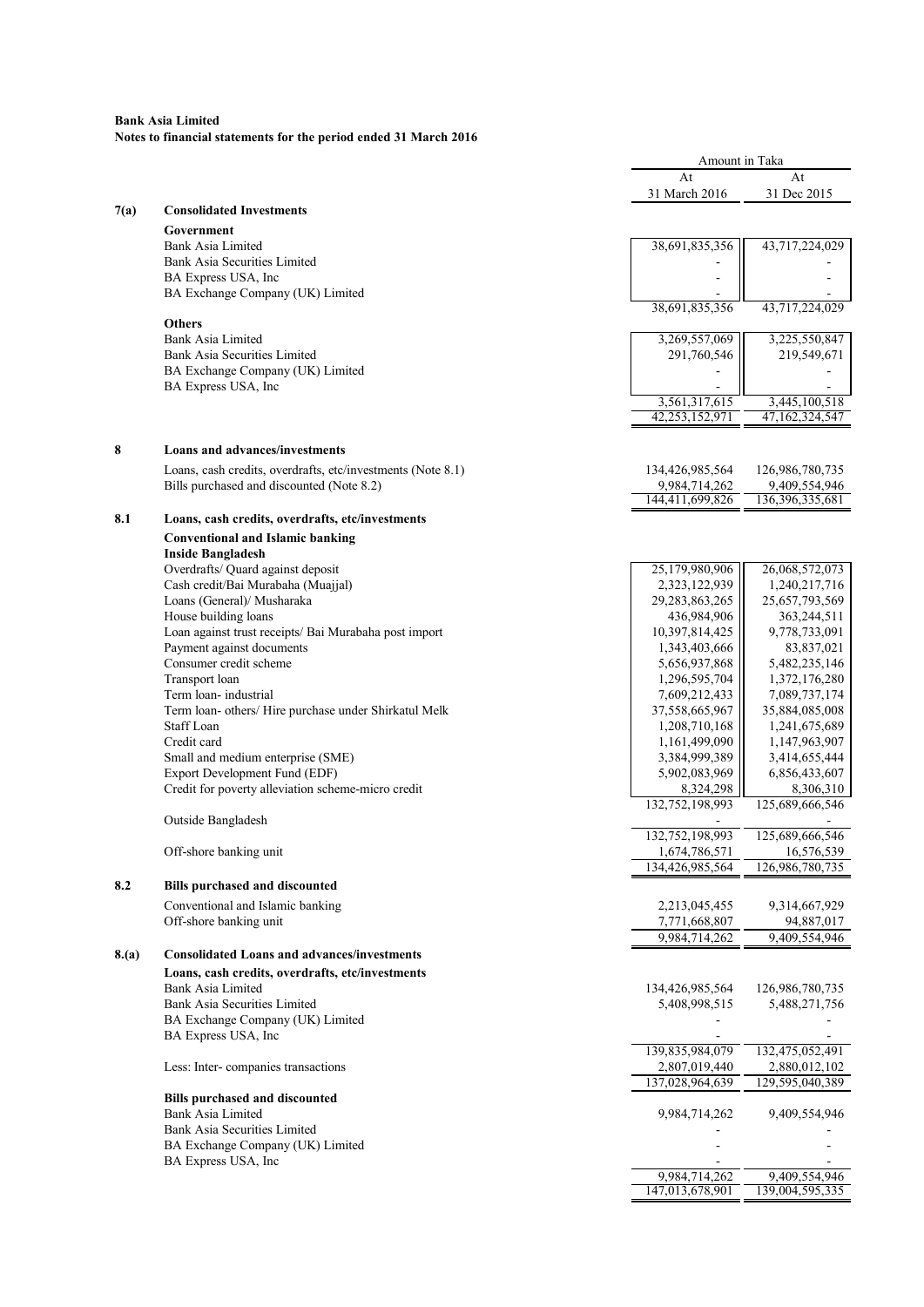|      |                                                                     | Amount in Taka |                |
|------|---------------------------------------------------------------------|----------------|----------------|
|      |                                                                     | At             | At             |
|      |                                                                     | 31 March 2016  | 31 Dec 2015    |
| 9    | Fixed assets including premises, furniture and fixtures             |                |                |
|      | Conventional and Islamic banking                                    | 5,050,321,843  | 5,075,506,799  |
|      | Off-shore banking unit                                              |                |                |
|      |                                                                     | 5,050,321,843  | 5,075,506,799  |
| 9(a) | Fixed assets including premises, furniture and fixtures             |                |                |
|      | Bank Asia Limited                                                   | 5,050,321,843  | 5,075,506,799  |
|      | Bank Asia Securities Limited                                        | 947,020        | 1,071,096      |
|      | BA Exchange Company (UK) Limited                                    | 6,887,985      | 7,479,587      |
|      | BA Express USA, Inc                                                 | 8,740,811      | 8,757,587      |
|      |                                                                     | 5,066,897,659  | 5,092,815,069  |
| 10   | <b>Other assets</b>                                                 |                |                |
|      | Conventional and Islamic banking (Note 10.1)                        | 9,192,713,540  | 11,941,026,682 |
|      | Off-shore banking unit                                              | 14,071,670     | 16,095,737     |
|      |                                                                     | 9,206,785,210  | 11,957,122,419 |
| 10.1 | <b>Conventional and Islamic banking</b>                             |                |                |
|      | Income generating other assets                                      |                |                |
|      | Investment in Bank Asia Securities Ltd - incorporated in Bangladesh | 1,999,990,000  | 1,999,990,000  |
|      | Investment in BA Exchange Company (UK) Limited - incorporated in UK | 33,000,000     | 36,000,000     |
|      | Investment in BA Express USA Inc - incorporated in USA              | 75,245,000     | 74,880,000     |
|      |                                                                     | 2,108,235,000  | 2,110,870,000  |
|      | Non-income generating other assets                                  |                |                |
|      | Income receivable (Note 10.2)                                       | 747,978,811    | 749,621,375    |
|      | Stock of stamps                                                     | 5,157,842      | 4,437,741      |
|      | Stationery, printing materials, etc                                 | 21,817,747     | 24,225,777     |
|      | Prepaid expenses                                                    | 12,477,604     | 4,597,953      |
|      | Deposits and advance rent                                           | 273,059,418    | 286,441,642    |
|      | Due from Capital Market Division of the Bank                        | 5,089,477      | 4,999,998      |
|      | Advances, prepayments and others (Note 10.3)                        | 74,563,497     | 78,979,432     |
|      | Advance income tax                                                  | 5,463,651,258  | 8,232,300,531  |
|      | Receivable against government                                       | 112,946,125    | 192,578,533    |
|      | Sundry debtors                                                      | 180,487,822    | 81,128,329     |
|      | Protested bills                                                     | 73,897,265     | 73,897,265     |
|      | Receivable from BA Exchange Company (UK) Limited                    | 44,382,365     | 38,788,424     |
|      | Receivable from BA Express USA Inc                                  | 66,534,749     | 52,180,322     |
|      | Excise duty recoverable                                             | 2,434,560      | 5,979,360      |
|      |                                                                     | 7,084,478,540  | 9,830,156,682  |
|      |                                                                     | 9,192,713,540  | 11,941,026,682 |

## 10.2 Income receivable

Income receivable consists of interest accrued on investment and other income.

# 10.3 Advances, prepayments and others

Advances, prepayments and others account consists of advance amount paid for purchasing of fixed assets, advance payment of rent for new branches of the Bank, advance against salary and legal expenses, etc.

#### 10.4 Receivable from Government in connection with Rangs Properties:

The Bank has a receivable from Government in connection with demolition of Rangs Bhaban in 2008 situated at 113-116 Old Airport Road, Dhaka-1215. Bank Asia had a purchased floor at 3rd floor of the Building, where from the then Scotia Branch used to run. Total receivable in this regard is Tk. 3,19,52,365.00 (Taka three crore nineteen lac fifty two thousand three hundred sixty five) which was eventually written-off from the Book considering uncertainty and prolonged legal proceedings.

# 10(a) Consolidated Other assets

| Bank Asia Limited                                | 9,206,785,210 | 11,957,122,419    |
|--------------------------------------------------|---------------|-------------------|
| Bank Asia Securities Limited                     | 163,903,367   | 141,764,313       |
| BA Exchange Company (UK) Limited                 | 2,796,359     | 2,541,447         |
| BA Express USA, Inc.                             | 40,997,319    | 29,742,877        |
| Foreign currency effect for subsidiaries         |               |                   |
|                                                  | 9,414,482,255 | 12, 131, 171, 056 |
| Less: Inter-companies transactions               |               |                   |
| Investment in Bank Asia Securities Limited       | 1,999,990,000 | 1,999,990,000     |
| Investment in BA Exchange Company (UK) Limited   | 33,000,000    | 34,248,240        |
| Investment in BA Express USA, Inc.               | 75,245,000    | 75,120,000        |
| Receivable from BASL                             | 5,089,477     | 4.999.998         |
| Receivable from BA Exchange Company (UK) Limited | 44, 382, 365  | 38,788,424        |
| Receivable from BA Exchange USA, Inc.            | 66,534,749    | 52,180,322        |
|                                                  | 7,190,240,664 | 9,925,844,072     |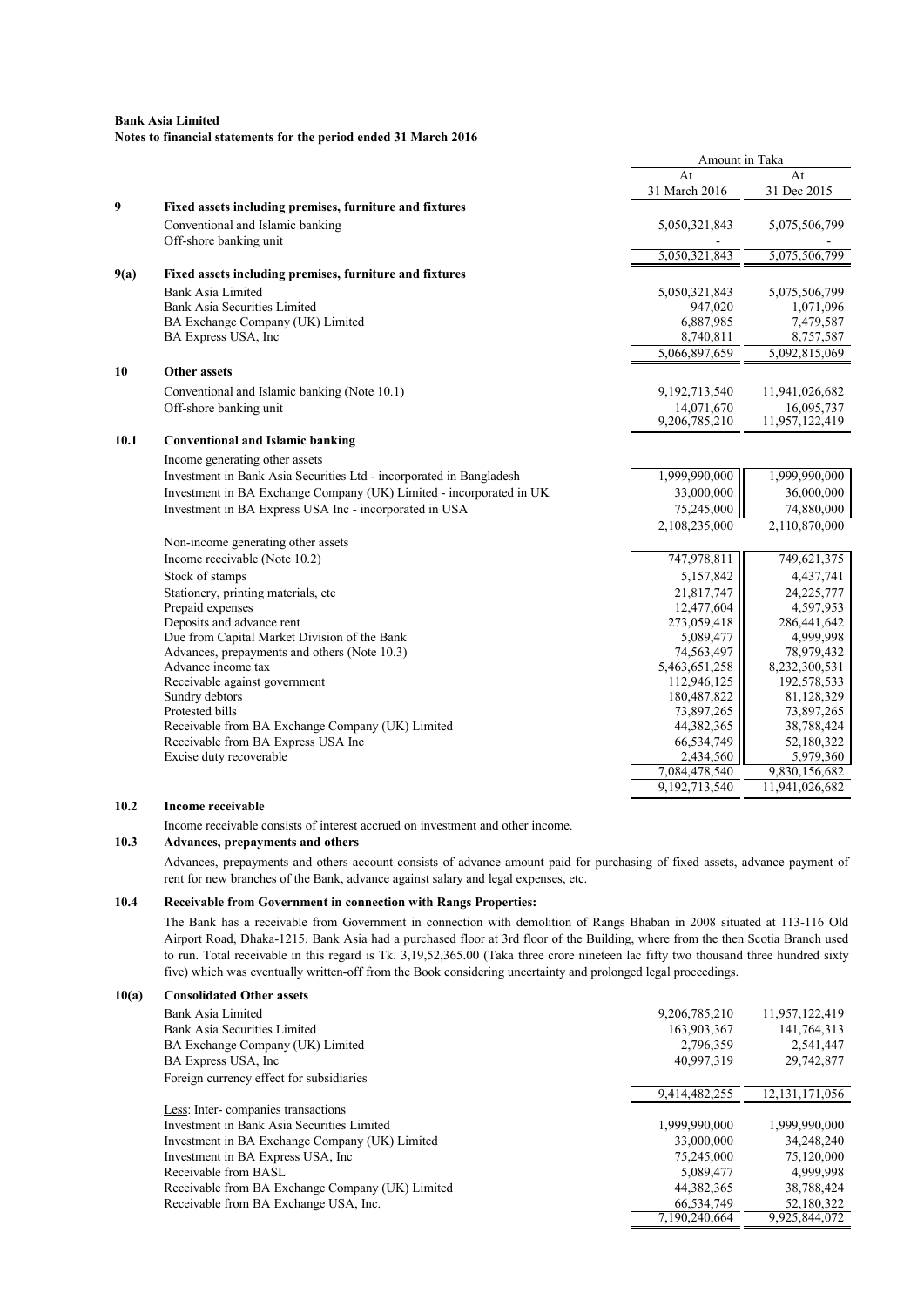|        |                                                                                    | Amount in Taka           |                         |
|--------|------------------------------------------------------------------------------------|--------------------------|-------------------------|
|        |                                                                                    | At                       | At                      |
|        |                                                                                    | 31 March 2016            | 31 Dec 2015             |
| 11     | Borrowings from other banks, financial institutions and agents                     |                          |                         |
|        | Conventional and Islamic banking (Note 11.1)                                       | 6,323,600,363            | 6, 344, 881, 709        |
|        | Off-shore banking unit                                                             | 8,688,105,400            | 7,979,233,839           |
|        | Less: Adjustment with Head Office                                                  | (743, 375, 000)          | (2,028,000,000)         |
|        |                                                                                    | 14,268,330,763           | 12,296,115,548          |
| 11.1   | <b>Conventional and Islamic banking</b>                                            |                          |                         |
|        | In Bangladesh (Note 11.1.1)                                                        | 6,323,600,363            | 6, 344, 881, 709        |
|        | Outside Bangladesh                                                                 |                          |                         |
|        |                                                                                    | 6,323,600,363            | 6,344,881,709           |
| 11.1.1 | In Bangladesh                                                                      |                          |                         |
|        | Secured:                                                                           |                          |                         |
|        | Un secured:                                                                        |                          |                         |
|        | Money at call and on short notice                                                  |                          |                         |
|        | State Bank of India                                                                | 50,000,000               | 150,000,000             |
|        |                                                                                    | 50,000,000               | 150,000,000             |
|        | <b>Term borrowing</b>                                                              |                          |                         |
|        | Bangladesh Bank refinance                                                          | 111,663,096              | 111,663,096             |
|        | <b>SME Foundation Pre Finance</b>                                                  | 45,000,000               | 45,000,000              |
|        | Borrowing A/C (AGRI Taka 10)                                                       | 11,626,628               | 12,534,753              |
|        | Borrowing A/C Jute refinance                                                       | 3,000,000                | 15,000,000              |
|        | Bio-Gas Plant refinance<br>Borrowing- Green finance refinance                      | 1,100,000<br>200,000,000 |                         |
|        | Export development fund                                                            | 5,901,210,639            | 6,010,683,860           |
|        | Onshore export discount fund                                                       | 401, 367, 725            | 268,320,000             |
|        |                                                                                    | 6,674,968,088            | 6,463,201,709           |
|        | Less: Inter borrowings between OBU and Conventional Banking                        | (401, 367, 725)          | (268, 320, 000)         |
|        |                                                                                    | 6,323,600,363            | 6,344,881,709           |
| 11(a)  | <b>Consolidated Borrowings from other banks, financial institutions and agents</b> |                          |                         |
|        | <b>Bank Asia Limited</b>                                                           | 14,268,330,763           | 12,296,115,548          |
|        | Bank Asia Securities Limited                                                       | 2,836,794,833            | 2,919,350,832           |
|        | BA Exchange Company (UK) Limited                                                   |                          |                         |
|        | BA Express USA, Inc                                                                |                          |                         |
|        |                                                                                    | 17,105,125,596           | 15,215,466,380          |
|        | Less: Inter borrowings between OBU and Conventional Banking                        | 2,807,019,440            | 2,880,012,102           |
|        |                                                                                    | 14,298,106,156           | 12,335,454,278          |
| 11(aa) | <b>Subordinated Non-Convertible bonds</b>                                          |                          |                         |
|        | <b>Subordinated Non-Convertible Zero Coupon bond</b>                               |                          |                         |
|        | A.K Khan & Company Limited                                                         | 131,432,375              | 131,432,375             |
|        | AB Bank 1st Mutual Fund<br><b>EBL First Mutual Fund</b>                            | 19,964,080<br>5,252,844  | 19,964,080<br>5,252,844 |
|        | EBL NRB Mutual Fund                                                                | 10,472,960               | 10,472,960              |
|        | <b>EXIM Bank 1st Mutual Fund</b>                                                   | 21,027,740               | 21,027,740              |
|        | First Bangladesh Fixed Income Fund                                                 | 110,375,180              | 110,375,180             |
|        | IFIC Bank 1st Mutual Fund                                                          | 5,236,480                | 5,236,480               |
|        | Industrial and Infrastructure Development Finance Company Limited (IIDFC)          | 6,442,507                | 6,442,507               |
|        | Popular Life 1st Mutual Fund                                                       | 5,236,480                | 5,236,480               |
|        |                                                                                    | 315,440,646              | 315,440,646             |
|        | Subordinated Non-Convertible floating rate bond                                    |                          |                         |
|        | Agrani Bank Limited                                                                | 200,000,000              | 200,000,000             |
|        | <b>BRAC Bank Limited</b>                                                           | 100,000,000              | 100,000,000             |
|        | Janata Bank Limited                                                                | 250,000,000              | 250,000,000             |
|        | Mercantile Bank Limited                                                            | 500,000,000              | 500,000,000             |
|        | One Bank Limited                                                                   | 600,000,000              | 600,000,000             |
|        | Pubali Bank Limited                                                                | 250,000,000              | 250,000,000             |
|        | Rupali Bank Limited                                                                | 600,000,000              | 600,000,000             |
|        | Sonali Bank Limited                                                                | 500,000,000              | 500,000,000             |
|        |                                                                                    | 3,000,000,000            | 3,000,000,000           |
|        |                                                                                    | 3,315,440,646            | 3,315,440,646           |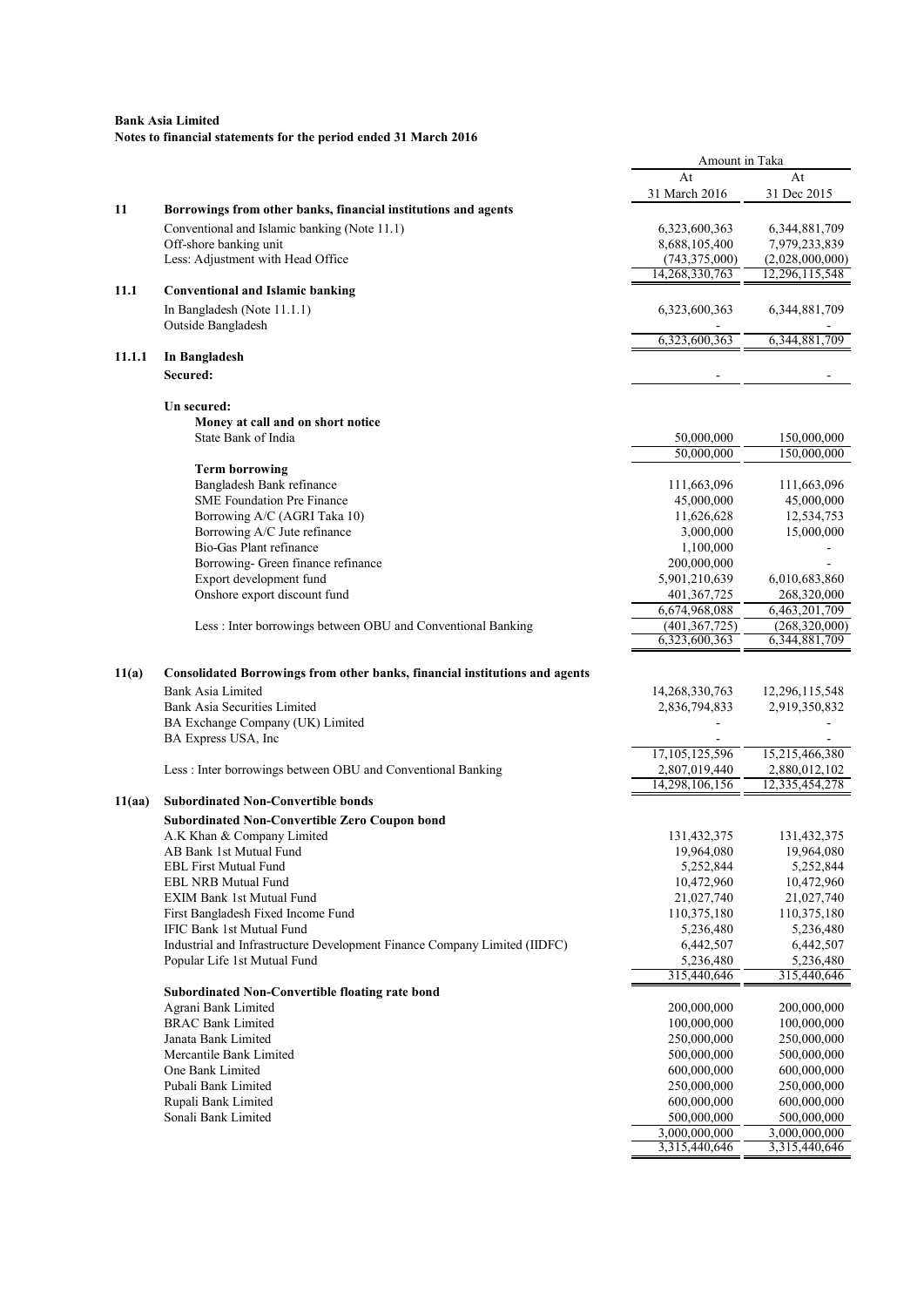|         |                                                                       | Amount in Taka                     |                                    |
|---------|-----------------------------------------------------------------------|------------------------------------|------------------------------------|
|         |                                                                       | At                                 | At                                 |
|         |                                                                       | 31 March 2016                      | 31 Dec 2015                        |
| 12      | Deposits and other accounts                                           |                                    |                                    |
|         | Conventional and Islamic banking (Note 12.1)                          | 165, 737, 898, 376                 | 168,779,426,028                    |
|         | Off-shore banking unit                                                | 1,164,892,504<br>166,902,790,880   | 1,047,914,363<br>169,827,340,391   |
|         | Deposits and other accounts                                           |                                    |                                    |
|         | Current/Al-wadeeah current accounts and other accounts                |                                    |                                    |
|         | Deposits from banks                                                   |                                    |                                    |
|         | Deposits from customers                                               | 29, 351, 570, 318                  | 28,576,124,590                     |
|         | <b>Bills</b> payable                                                  | 29,351,570,318                     | 28,576,124,590                     |
|         | Deposits from banks                                                   |                                    |                                    |
|         | Deposits from customers                                               | 1,968,577,453                      | 3,936,675,238                      |
|         |                                                                       | 1,968,577,453                      | 3,936,675,238                      |
|         | Savings bank/Mudaraba savings bank deposits                           |                                    |                                    |
|         | Deposits from banks                                                   |                                    |                                    |
|         | Deposits from customers                                               | 21,987,990,237                     | 21,174,184,061                     |
|         | Fixed deposits/Mudaraba fixed deposits                                | 21,987,990,237                     | 21,174,184,061                     |
|         | Deposits from banks                                                   | 16,016,974                         | 28,516,974                         |
|         | Deposits from customers                                               | 112,413,743,394                    | 115,063,925,165                    |
|         |                                                                       | 112,429,760,368                    | 115,092,442,139                    |
|         |                                                                       | 165, 737, 898, 376                 | 168,779,426,028                    |
| 12.1    | <b>Conventional and Islamic banking</b>                               |                                    |                                    |
|         | Deposits from banks (Note 12.1.1)                                     | 16,016,974                         | 28,516,974                         |
|         | Deposits from customers (Note 12.1.2)                                 | 165,721,881,402<br>165,737,898,376 | 168,750,909,054<br>168,779,426,028 |
| 12.1.1  | <b>Deposits from banks</b>                                            |                                    |                                    |
|         | <b>Fixed deposit/SND</b>                                              |                                    |                                    |
|         | AB Bank Limited                                                       | 40,218                             | 40,218                             |
|         | <b>EXIM Bank Limited</b>                                              | 7,406,448                          | 19,906,448                         |
|         | Sonali Bank Limited                                                   | 7,500,000                          | 7,500,000                          |
|         | Social Islami Bank Limited                                            | 534,138                            | 534,138                            |
|         | <b>Trust Bank Limited</b>                                             | 536,170<br>16,016,974              | 536,170<br>28,516,974              |
|         | Bangladesh Bank Refinance                                             |                                    |                                    |
|         |                                                                       | 16,016,974                         | 28,516,974                         |
| 12.1.2  | <b>Deposits from customers</b>                                        |                                    |                                    |
|         | Current/Al-wadeeah current accounts and other accounts (Note 12.1.2a) | 29, 351, 570, 318                  | 28,576,124,590                     |
|         | Bills payable (Note 12.1.2b)                                          | 1,968,577,453                      | 3,936,675,238                      |
|         | Savings bank/Mudaraba savings deposits                                | 21,987,990,237                     | 21,174,184,061                     |
|         | Fixed deposits/Mudaraba fixed deposits (Note 12.1.2c)                 | 112,413,743,394                    | 115,063,925,165                    |
|         |                                                                       | 165,721,881,402                    | 168,750,909,054                    |
|         | 12.1.2a Current/Al-wadeeah current accounts and other accounts        |                                    |                                    |
|         | Current/Al-wadeeah current accounts                                   | 10,901,625,880                     | 11,223,610,142                     |
|         | Other demand deposit - Local currency                                 | 13,682,040,385                     | 13, 198, 114, 224                  |
|         | Other demand deposit - Foreign currencies                             | 3,694,529,430                      | 3,397,550,856                      |
|         | Foreign currency deposits                                             | 1,073,374,623                      | 756,849,368                        |
|         |                                                                       | 29, 351, 570, 318                  | 28,576,124,590                     |
| 12.1.2b | <b>Bills</b> payable                                                  |                                    |                                    |
|         | Bills payable - local currency                                        | 1,961,630,543                      | 3,930,474,264                      |
|         | Bills payable - foreign currencies                                    | 6,946,910                          | 6,200,974                          |
|         |                                                                       | 1,968,577,453                      | 3,936,675,238                      |
|         | 12.1.2c Fixed deposits/Mudaraba fixed deposits                        |                                    |                                    |
|         | Fixed deposits/Mudaraba fixed deposits                                | 64, 321, 162, 073                  | 66,067,219,535                     |
|         | Special notice deposit                                                | 15,902,999,825                     | 17,363,342,993                     |
|         | Foreign currency deposits (interest bearing)                          | 3,113,657                          | 3,132,058                          |
|         | Deposit under schemes                                                 | 32,186,467,839                     | 31,630,230,579                     |
|         |                                                                       | 112,413,743,394                    | 115,063,925,165                    |
|         |                                                                       |                                    |                                    |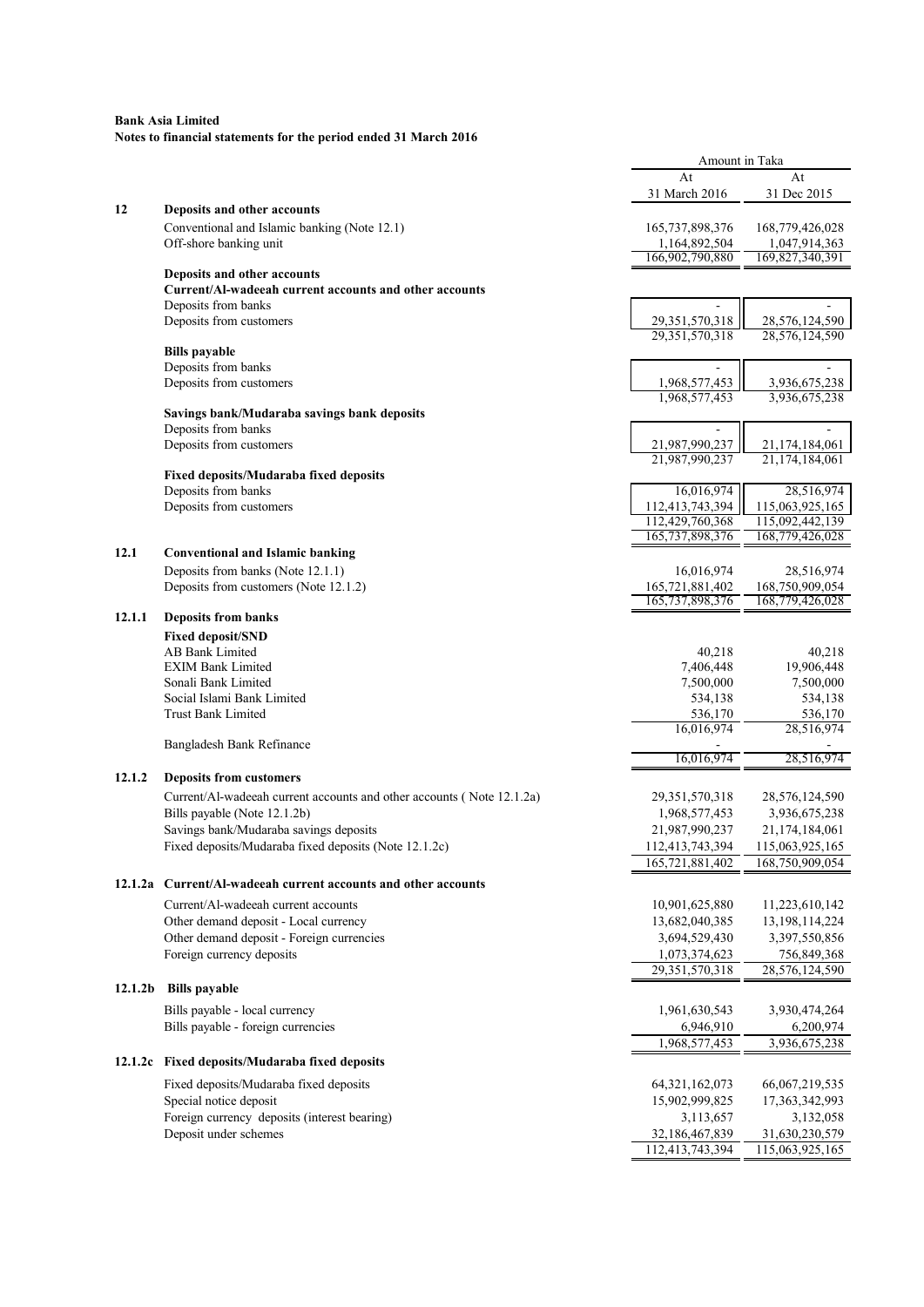|       |                                     |                                                             | Amount in Taka    |                   |
|-------|-------------------------------------|-------------------------------------------------------------|-------------------|-------------------|
|       |                                     |                                                             | At                | At                |
|       |                                     |                                                             | 31 March 2016     | 31 Dec 2015       |
| 12.2  |                                     | Payable on demand and time deposits                         |                   |                   |
|       | a)                                  | <b>Demand deposits</b>                                      |                   |                   |
|       |                                     | Current/Al-wadeeah current accounts and other accounts      | 12,066,518,384    | 12,257,959,194    |
|       |                                     | Savings bank/Mudaraba savings deposits                      | 1,978,919,121     | 1,905,676,565     |
|       |                                     | Foreign currency deposits (non interest bearing)            | 4,767,904,053     | 4,154,400,224     |
|       |                                     | Sundry deposits                                             | 13,682,040,385    | 13, 198, 114, 224 |
|       |                                     | Bills payable                                               | 1,968,577,453     | 3,936,675,238     |
|       |                                     |                                                             | 34,463,959,396    | 35,452,825,445    |
|       |                                     |                                                             |                   |                   |
|       | b)                                  | <b>Time deposits</b>                                        |                   |                   |
|       |                                     | Savings bank/Mudaraba savings deposits                      | 20,009,071,116    | 19,268,507,496    |
|       |                                     | Fixed deposits/Mudaraba fixed deposits                      | 64, 337, 179, 047 | 66,109,301,820    |
|       |                                     | Foreign currency deposits (interest bearing)                | 3,113,657         | 3,132,058         |
|       |                                     | Special notice deposit                                      | 15,902,999,825    | 17,363,342,993    |
|       |                                     | Security deposits                                           |                   |                   |
|       |                                     | Deposits under schemes                                      | 32,186,467,839    | 31,630,230,579    |
|       |                                     |                                                             | 132,438,831,484   | 134,374,514,946   |
|       |                                     |                                                             | 166,902,790,880   | 169,827,340,391   |
| 12(a) |                                     | <b>Consolidated Deposits and other accounts</b>             |                   |                   |
|       |                                     | Current/Al-wadeeah current accounts and other accounts      |                   |                   |
|       |                                     | <b>Bank Asia Limited</b>                                    | 30,516,462,822    | 29,610,473,642    |
|       |                                     | <b>Bank Asia Securities Limited</b>                         | 250,394,598       | 323,995,932       |
|       |                                     | BA Exchange Company (UK) Limited                            |                   |                   |
|       |                                     | BA Express USA, Inc                                         |                   |                   |
|       |                                     |                                                             | 30,766,857,420    | 29,934,469,574    |
|       |                                     | Less: Inter-company transactions                            | 8,188,411         | 5,510,002         |
|       |                                     |                                                             | 30,758,669,009    | 29,928,959,572    |
|       |                                     | <b>Bills</b> payable                                        |                   |                   |
|       |                                     | <b>Bank Asia Limited</b>                                    | 1,968,577,453     | 3,936,675,238     |
|       | <b>Bank Asia Securities Limited</b> |                                                             |                   |                   |
|       |                                     | BA Exchange Company (UK) Limited                            |                   |                   |
|       |                                     | BA Express USA, Inc                                         |                   |                   |
|       |                                     |                                                             | 1,968,577,453     | 3,936,675,238     |
|       |                                     | Savings bank/Mudaraba savings bank deposits                 |                   |                   |
|       |                                     | <b>Bank Asia Limited</b>                                    | 21,987,990,237    | 21,174,184,061    |
|       |                                     | <b>Bank Asia Securities Limited</b>                         |                   |                   |
|       |                                     | BA Exchange Company (UK) Limited                            |                   |                   |
|       |                                     |                                                             | 21,987,990,237    | 21,174,184,061    |
|       |                                     | <b>Fixed deposits/Mudaraba fixed deposits</b>               |                   |                   |
|       |                                     | <b>Bank Asia Limited</b>                                    | 112,429,760,368   | 115,106,007,450   |
|       |                                     | Bank Asia Securities Limited                                |                   |                   |
|       |                                     | BA Exchange Company (UK) Limited                            |                   |                   |
|       |                                     |                                                             | 112,429,760,368   | 115,106,007,450   |
| 13    |                                     | <b>Other liabilities</b>                                    |                   |                   |
|       |                                     |                                                             |                   |                   |
|       |                                     | Conventional and Islamic banking (Note 13.1)                | 17,576,090,889    | 19,901,699,382    |
|       |                                     | Off-shore banking unit                                      |                   | 27,381,536        |
|       |                                     |                                                             | 17,576,090,889    | 19,929,080,918    |
| 13.1  |                                     | Conventional and Islamic banking                            |                   |                   |
|       |                                     | Provision for loans and advances/investments (Note 13.2)    | 6,188,201,954     | 5,996,663,988     |
|       |                                     | Provision on off-balance sheet exposures (Note 13.3)        | 1,003,170,568     | 968,170,568       |
|       |                                     | Interest suspense account                                   | 1,403,210,133     | 1,329,213,289     |
|       |                                     | Provision for income tax including deferred tax (Note 13.4) | 7,068,292,466     | 10,199,628,405    |
|       |                                     | Provision for performance and festival bonus                | 287,942,239       | 227,942,238       |
|       |                                     | Master card and Visa card payables                          | 3,485,328         | 852,192           |
|       |                                     | Expenditures and other payables                             | 107,828,893       | 69,672,602        |
|       |                                     | Obligation under finance lease (Note 13.5)                  | 1,493,738         | 2,137,300         |
|       |                                     | Provision for nostro accounts (Note 13.6)                   |                   |                   |
|       |                                     | Other payable                                               | 72,188,040        | 58,670,181        |
|       |                                     | Provision for profit equalisation                           | 20,790,112        | 21,128,871        |
|       |                                     | Provison for Smart Junior Saver A/c                         |                   | 101,196           |
|       |                                     | Provision for diminution in value of shares (Note 13.7)     | 143,383,553       | 143,383,553       |
|       |                                     | Payable to Government                                       | 121,707,621       | 61,196,920        |
|       |                                     |                                                             |                   |                   |
|       |                                     | Provision for others (Note 13.8)                            | 134,822,336       | 134,822,336       |
|       |                                     | Unearned income                                             | 331,802,958       | 181,953,218       |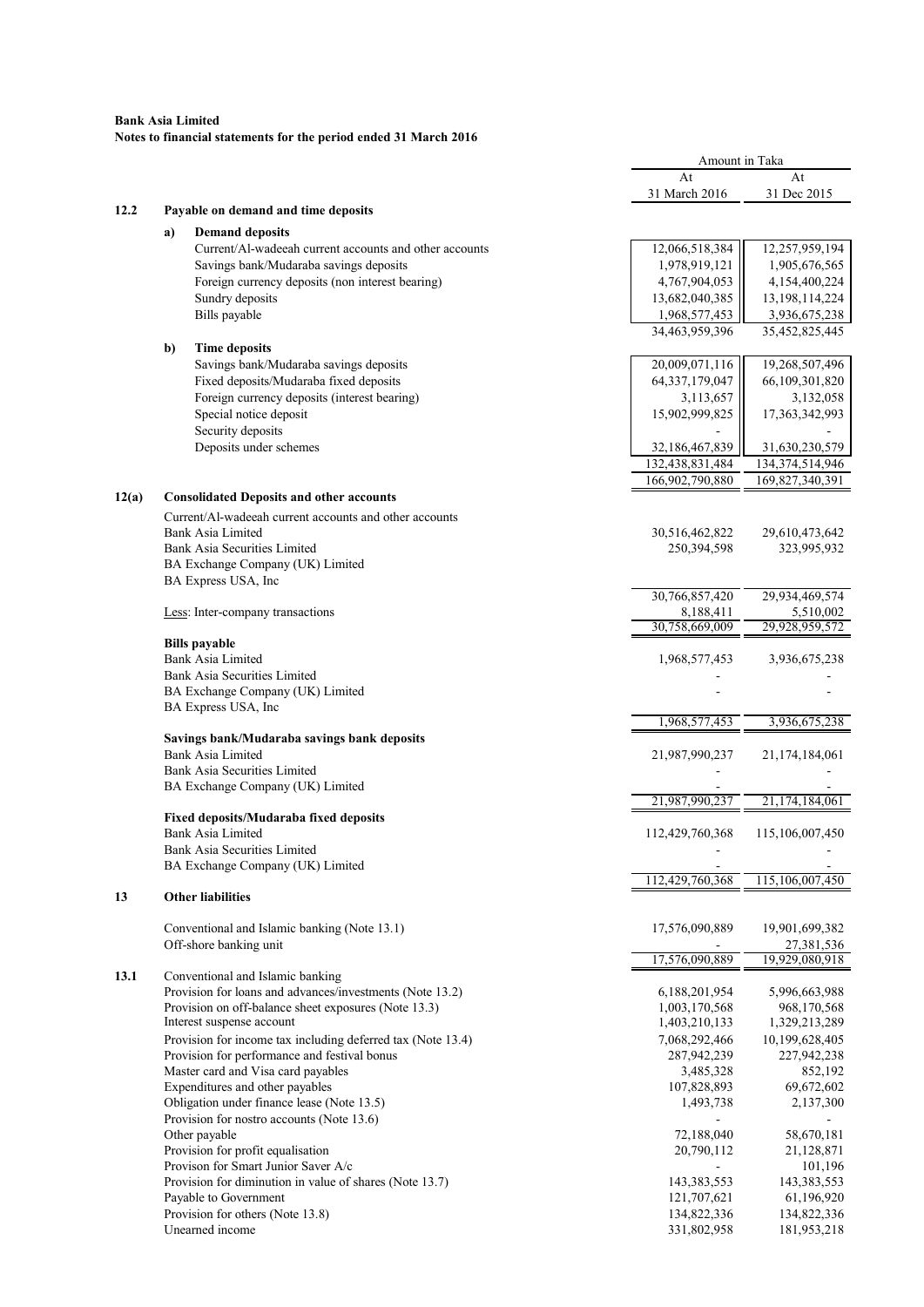|        |    |                                                                                                | Amount in Taka                 |                                |
|--------|----|------------------------------------------------------------------------------------------------|--------------------------------|--------------------------------|
|        |    |                                                                                                | At<br>31 March 2016            | At<br>31 Dec 2015              |
|        |    |                                                                                                |                                |                                |
|        |    | Clearing adjustment account                                                                    | 86,519,584                     | 63,374,050                     |
|        |    | Interest payable on subordinated non-covertable zero coupon bond                               | 86,668,015                     | 155,988,585                    |
|        |    | Branch adjustment account credit balance<br>Nostro account credit balance                      | 327,408,516                    | 286,799,890                    |
|        |    | Adjustment account credit balance                                                              | 178,925,457                    |                                |
|        |    |                                                                                                | 8,249,378<br>17,576,090,889    | 19,901,699,382                 |
| 13.2   |    | Provision for loans and advances/investments                                                   |                                |                                |
|        | А. | General                                                                                        |                                |                                |
|        |    | Balance at the beginning of the year<br>Add: Provision made during the period                  | 2,997,793,755                  | 1,090,135,458                  |
|        |    | On general loans and advances/investments etc.                                                 |                                | 1,517,658,297                  |
|        |    | Transfer from Provision for diminution in value of shares                                      |                                | 160,000,000                    |
|        |    | Transfer from Specific Provision                                                               | $\overline{\phantom{a}}$       | 230,000,000<br>1,907,658,297   |
|        |    | Less: Provision no longer required                                                             |                                |                                |
|        |    | Specific provision                                                                             | (177, 244, 321)                |                                |
|        |    | Written off                                                                                    | (541, 374, 539)                |                                |
|        |    |                                                                                                | (718, 618, 860)                |                                |
|        |    | Balance at the end of the period                                                               | 2,279,174,895                  | 2,997,793,755                  |
|        | В. | Specific                                                                                       |                                |                                |
|        |    | Balance at the beginning of the year                                                           | 2,911,650,000                  | 3,981,260,000                  |
|        |    | Less:<br>Transfer to General Provision                                                         |                                | (230,000,000)                  |
|        |    | Write off/amicable settlement during the period                                                |                                | (974, 270, 489)                |
|        |    |                                                                                                | $\overline{a}$                 | (1,204,270,489)                |
|        |    | Add/ Back: Recoveries of amounts previously written off                                        | 17,912,505                     | 55,044,236                     |
|        |    | Transfer from General Provision                                                                | 170,000,000                    |                                |
|        |    | Specific provision made during the period                                                      | 715,000,000                    | 79,616,253                     |
|        |    |                                                                                                | 902,912,505                    | 134,660,489                    |
|        | C. | Balance at the end of the period<br>Total provision on loans and advances/investments (A+B)    | 3,814,562,505<br>6,093,737,400 | 2,911,650,000<br>5,909,443,755 |
|        |    |                                                                                                |                                |                                |
|        | D. | General provision maintained for OBU as at 01 January                                          | 87,220,233                     | 65, 651, 343                   |
|        |    | Add: Provision made during the period                                                          | 7,244,321                      | 21,568,890                     |
|        |    | Provision on loans and advances for OBU                                                        | 94,464,554                     | 87,220,233                     |
|        | Е. | Total provision on loans and advances/investments $(C+D)$                                      | 6,188,201,954                  | 5,996,663,988                  |
| 13.3   |    | Provision on off-balance sheet exposures                                                       |                                |                                |
|        |    | Balance at 1 January                                                                           | 966,878,338                    | 713,516,428                    |
|        |    | Add: Provision made during the period                                                          | 34,761,149                     | 253,361,910                    |
|        |    |                                                                                                | 1,001,639,487                  | 966,878,338                    |
|        |    | Less: Adjustments made during the period<br>Balance at the end of the year                     | 1,001,639,487                  | 966,878,338                    |
|        |    |                                                                                                |                                |                                |
|        |    | General provision maintained for OBU as at 01 January<br>Add: Provision made during the period | 1,292,230<br>238,851           | 1,755,118                      |
|        |    | Less: Adjustments made during the period                                                       |                                | (462, 888)                     |
|        |    |                                                                                                | 1,531,081                      | 1,292,230                      |
|        |    | Balance at the end of the period                                                               | 1,003,170,568                  | 968,170,568                    |
| 13.4   |    | Provision for taxation                                                                         |                                |                                |
|        |    | Current tax (Note 13.4.1)                                                                      | 6,700,771,101                  | 9,832,107,040                  |
|        |    | Deferred tax (Note 13.4.2)                                                                     | 367,521,365                    | 367,521,365                    |
|        |    |                                                                                                | 7,068,292,466                  | 10,199,628,405                 |
| 13.4.1 |    | Provision for current tax                                                                      |                                |                                |
|        |    | Balance at 1 January<br>Add: Provision made during the period                                  | 9,832,107,040<br>225,000,000   | 8,297,368,394<br>1,534,738,646 |
|        |    |                                                                                                | 10,057,107,040                 | 9,832,107,040                  |
|        |    | Less: Adjustments made during the period                                                       | 3,356,335,939                  |                                |
|        |    |                                                                                                | 6,700,771,101                  | 9,832,107,040                  |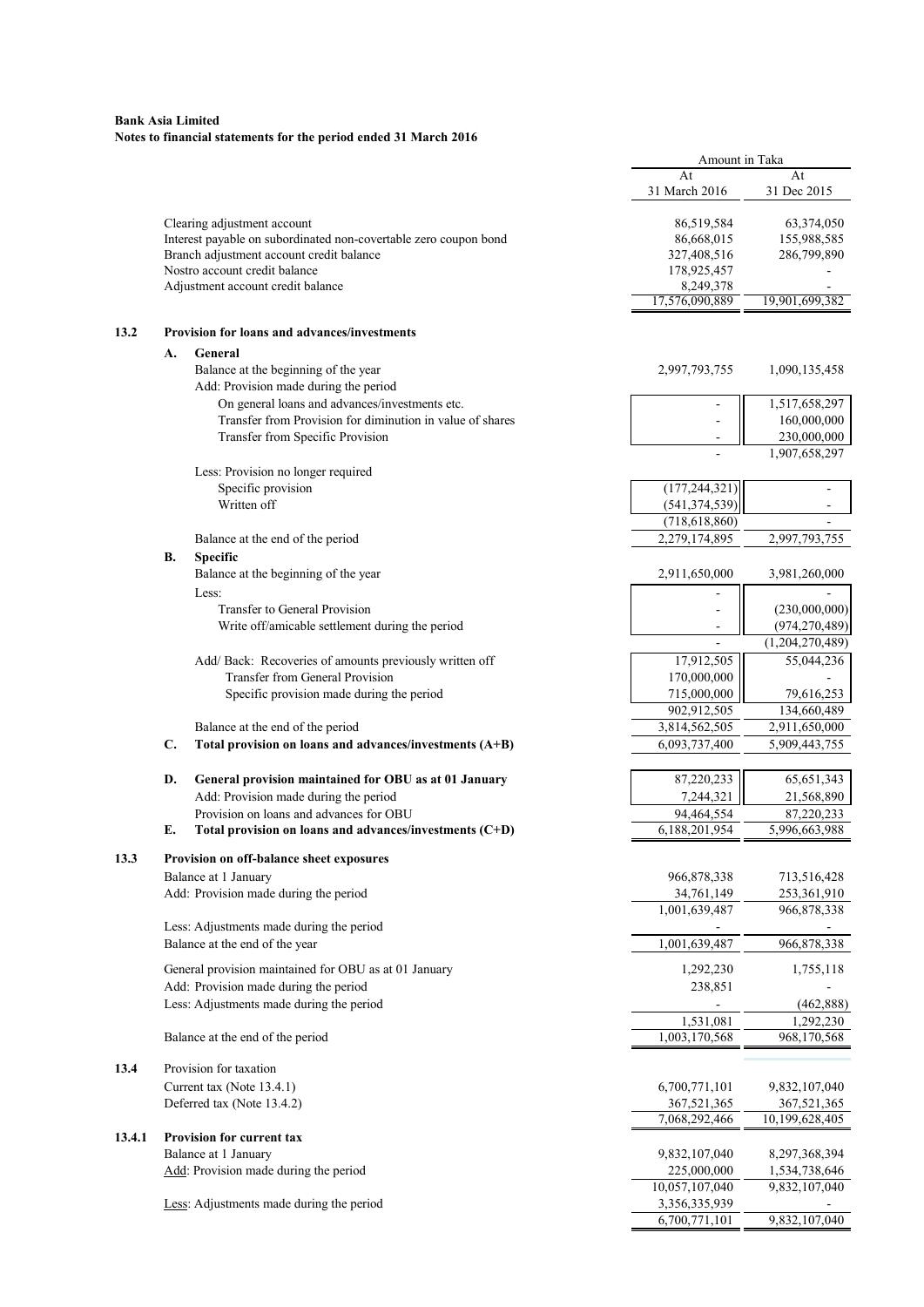|        |                                                                                                                                                                                                                                                                                                                                                                                                                                           | Amount in Taka |               |
|--------|-------------------------------------------------------------------------------------------------------------------------------------------------------------------------------------------------------------------------------------------------------------------------------------------------------------------------------------------------------------------------------------------------------------------------------------------|----------------|---------------|
|        |                                                                                                                                                                                                                                                                                                                                                                                                                                           | At             | At            |
|        |                                                                                                                                                                                                                                                                                                                                                                                                                                           | 31 March 2016  | 31 Dec 2015   |
| 13.4.2 | <b>Provision for deferred tax</b>                                                                                                                                                                                                                                                                                                                                                                                                         |                |               |
|        | Balance at 1 January                                                                                                                                                                                                                                                                                                                                                                                                                      | 367,521,365    | 352,260,011   |
|        | Provision made for deferred tax liabilities:                                                                                                                                                                                                                                                                                                                                                                                              |                |               |
|        | Charged/(credited) to profit and loss statement                                                                                                                                                                                                                                                                                                                                                                                           |                | 15,261,354    |
|        | Charged/(credited) to revaluation reserve                                                                                                                                                                                                                                                                                                                                                                                                 |                |               |
|        |                                                                                                                                                                                                                                                                                                                                                                                                                                           |                | 15,261,354    |
|        |                                                                                                                                                                                                                                                                                                                                                                                                                                           | 367,521,365    | 367,521,365   |
|        | Provision made for deferred tax assets                                                                                                                                                                                                                                                                                                                                                                                                    |                |               |
|        |                                                                                                                                                                                                                                                                                                                                                                                                                                           | 367,521,365    | 367,521,365   |
|        | 13.4.1(a) Consolidated Provision for current tax                                                                                                                                                                                                                                                                                                                                                                                          |                |               |
|        | Current Tax                                                                                                                                                                                                                                                                                                                                                                                                                               |                |               |
|        | Bank Asia Limited                                                                                                                                                                                                                                                                                                                                                                                                                         | 225,000,000    | 1,534,738,646 |
|        | <b>Bank Asia Securities Limited</b>                                                                                                                                                                                                                                                                                                                                                                                                       | 4,180,836      | 15,183,964    |
|        | BA Exchange Company (UK) Limited                                                                                                                                                                                                                                                                                                                                                                                                          |                |               |
|        | BA Express USA, Inc.                                                                                                                                                                                                                                                                                                                                                                                                                      | 46,030         | 150,625       |
|        |                                                                                                                                                                                                                                                                                                                                                                                                                                           | 229,226,866    | 1,550,073,235 |
|        | 13.4.2(a) Consolidated provision for deferred tax                                                                                                                                                                                                                                                                                                                                                                                         |                |               |
|        | Bank Asia Limited                                                                                                                                                                                                                                                                                                                                                                                                                         |                | 15,261,354    |
|        | Bank Asia Securities Limited                                                                                                                                                                                                                                                                                                                                                                                                              |                |               |
|        | BA Exchange Company (UK) Limited                                                                                                                                                                                                                                                                                                                                                                                                          |                |               |
|        |                                                                                                                                                                                                                                                                                                                                                                                                                                           |                | 15,261,354    |
| 13.5   | <b>Obligation under finance lease</b>                                                                                                                                                                                                                                                                                                                                                                                                     |                |               |
|        | Motor vehicles                                                                                                                                                                                                                                                                                                                                                                                                                            | 1,493,738      | 2,137,300     |
|        |                                                                                                                                                                                                                                                                                                                                                                                                                                           | 1,493,738      | 2,137,300     |
| 13.6   | <b>Provision for nostro accounts</b>                                                                                                                                                                                                                                                                                                                                                                                                      |                |               |
|        | As per instructions contained in the circular letter no. FEPD (FEMO)/01/2005-677 dated 13 September 2005 issued by Foreign<br>$\mathbf{r}$ , $\mathbf{r}$ , $\mathbf{r}$ , $\mathbf{r}$ , $\mathbf{r}$ , $\mathbf{r}$ , $\mathbf{r}$ , $\mathbf{r}$ , $\mathbf{r}$ , $\mathbf{r}$ , $\mathbf{r}$ , $\mathbf{r}$ , $\mathbf{r}$ , $\mathbf{r}$ , $\mathbf{r}$ , $\mathbf{r}$ , $\mathbf{r}$ , $\mathbf{r}$ , $\mathbf{r}$ , $\mathbf{r}$ , |                |               |

Exchange Policy Department of Bangladesh Bank, Bank is required to make provision regarding the un-reconciled debit balance of nostro account as at balance sheet date. Adequate provision has been made for debit entries which are outstanding for more than 3 months.

## 13.7 Provision for diminution in value of shares

| Balance at the beginning of the year                                                                            | 143,383,553 | 303,383,553                                       |
|-----------------------------------------------------------------------------------------------------------------|-------------|---------------------------------------------------|
| Less: Transfer to general provision for loans and advances/investments<br>Add: Provision made during the period |             | (160,000,000)                                     |
| Balance at the end of the period                                                                                | 143,383,553 | 143,383,553                                       |
|                                                                                                                 |             |                                                   |
| Provision requirement                                                                                           | 91,515,063  | 96,659,798                                        |
| Provision maintained                                                                                            | 143,383,553 | 143,383,553                                       |
| Surplus provison maintained                                                                                     | 51,868,490  | 46,723,755                                        |
| <b>Provion for others:</b>                                                                                      |             |                                                   |
| Balance at the beginning of the year                                                                            | 134,822,336 | 124,822,336                                       |
| Adjustment                                                                                                      |             |                                                   |
| Add: Provision made during the period                                                                           |             | 10,000,000                                        |
| Balance at the end of the year                                                                                  | 134,822,336 | 134,822,336                                       |
| Provision requirement                                                                                           | 115,696,500 | 108,844,000                                       |
| Provision maintained                                                                                            | 134,822,336 | 134,822,336                                       |
| Surplus provison maintained                                                                                     | 19,125,836  | 25,978,336                                        |
| .                                                                                                               | $\sim$      | $\mathcal{A}$ and $\mathcal{A}$ and $\mathcal{A}$ |

(Provision for others made for legal expenses, protested bills, expenditure related unreconciled entries and other assets that classified as bad and loss as per Bangladesh Bank BRPD Circular 14 dated June 25, 2001.)

#### 13(a) Consolidated Other liabilities

 $13.8$ 

| Bank Asia Limited                        | 17,576,090,889           | 19,929,080,918 |
|------------------------------------------|--------------------------|----------------|
| Bank Asia Securities Limited             | 1,291,092,510            | 1,234,291,546  |
| BA Exchange Company (UK) Limited         | 48,512,991               | 47,822,793     |
| BA Express USA, Inc.                     | 68,975,984               | 57,414,346     |
| Foreign currency effect for subsidiaries | $\overline{\phantom{a}}$ |                |
|                                          | 18,984,672,374           | 21,268,609,603 |
| Less: Inter-companies transactions       |                          |                |
| Receivable from BASL                     | 5,089,477                | 4,999,998      |
| Receivable from BA Exchange (UK) Limited | 44, 382, 365             | 38,788,424     |
| BA Express USA, Inc.                     | 66,534,749               | 52,180,322     |
|                                          | 18,868,665,783           | 21.172.640.859 |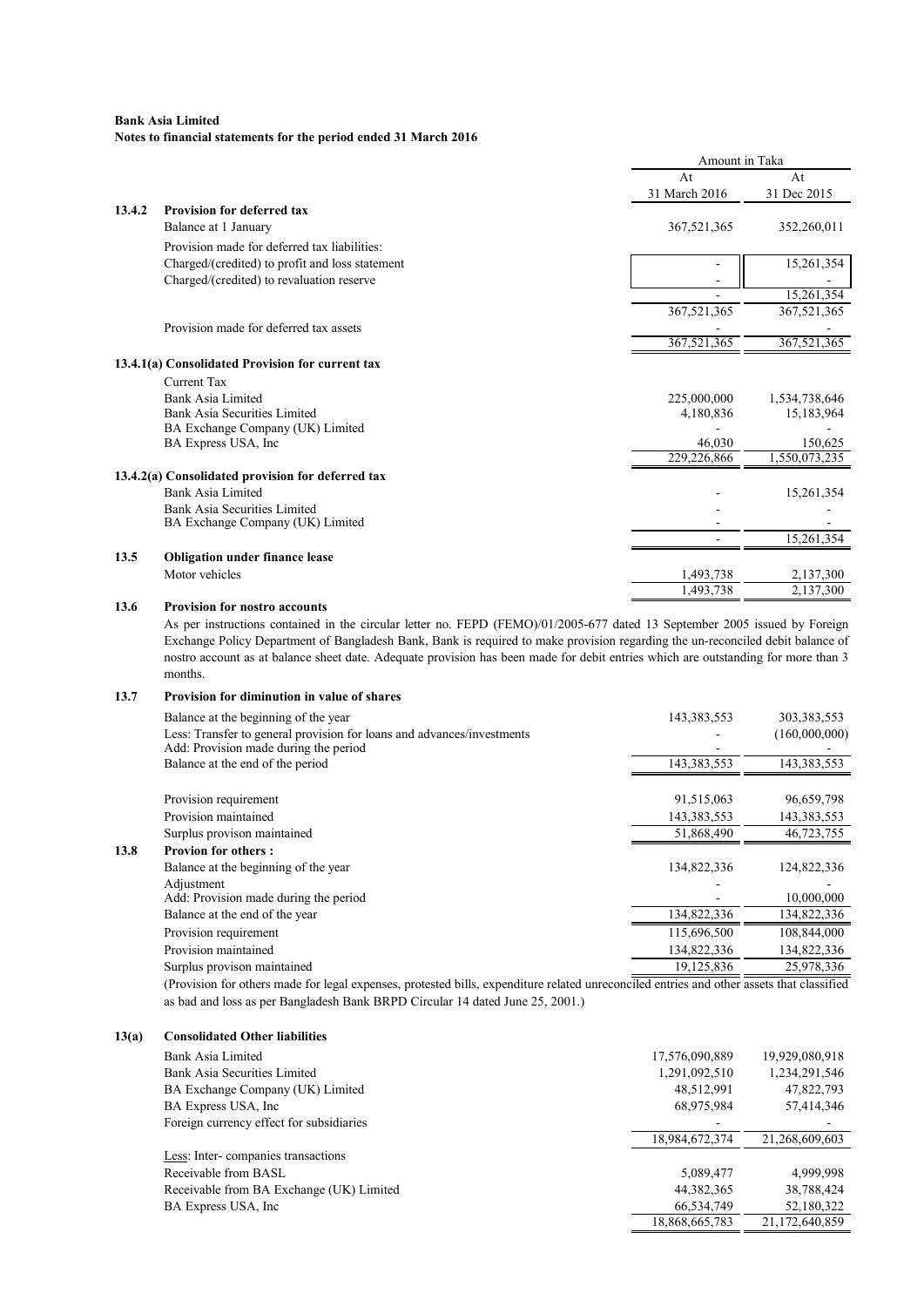|       |                                                                                                                                                                                                             | Amount in Taka  |                 |
|-------|-------------------------------------------------------------------------------------------------------------------------------------------------------------------------------------------------------------|-----------------|-----------------|
|       |                                                                                                                                                                                                             | At              | At              |
|       |                                                                                                                                                                                                             | 31 March 2016   | 31 Dec 2015     |
| 14    | Share capital                                                                                                                                                                                               |                 |                 |
| 14.1  | <b>Authorized capital</b>                                                                                                                                                                                   |                 |                 |
|       | 1,500,000,000 ordinary shares of Taka 10 each                                                                                                                                                               | 15,000,000,000  | 15,000,000,000  |
| 14.2  | Issued, subscribed and fully paid up capital                                                                                                                                                                |                 |                 |
|       | 56,372,480 ordinary shares of Taka 10 each issued for cash                                                                                                                                                  | 563,724,800     | 563,724,800     |
|       | 364,010,770 (2010: 243,901,270) ordinary shares of Taka 10 each                                                                                                                                             |                 |                 |
|       | issued as bonus shares                                                                                                                                                                                      | 3,640,107,700   | 3,640,107,700   |
|       | Right shares issued 25% for the year 2011                                                                                                                                                                   | 1,050,958,100   | 1,050,958,100   |
|       | Issued as bonus shares 20% for the year 2011                                                                                                                                                                | 1,050,958,120   | 1,050,958,120   |
|       | Issued as bonus shares 10% for the year 2012                                                                                                                                                                | 630,574,870     | 630,574,870     |
|       | Issued as bonus shares 10% for the year 2013                                                                                                                                                                | 693, 632, 350   | 693,632,350     |
|       | Issued as bonus shares 10% for the year 2014                                                                                                                                                                | 762,995,590     | 762,995,590     |
| 14.3  | Initial public offer (IPO)                                                                                                                                                                                  | 8,392,951,530   | 8,392,951,530   |
|       | Out of the total issued, subscribed and fully paid up capital of the Bank 2,000,000 ordinary shares of Taka 100 each amounting to<br>Taka 200,000,000 was raised through public offering of shares in 2003. |                 |                 |
| 15    | <b>Statutory reserve</b>                                                                                                                                                                                    |                 |                 |
|       | Balance at 1 January                                                                                                                                                                                        | 5,876,250,921   | 5,051,466,882   |
|       | Add: Addition during the year (20% of pre-tax profit)                                                                                                                                                       | 77,341,558      | 824,784,039     |
|       | Balance at 31 March 2016                                                                                                                                                                                    | 5,953,592,479   | 5,876,250,921   |
| 16    | <b>Revaluation reserve</b>                                                                                                                                                                                  |                 |                 |
|       | HTM securities (Note 16.1)                                                                                                                                                                                  | 2,016,673       | 3,305,385       |
|       | HFT securities (Note 16.2)                                                                                                                                                                                  | 307,784,502     | 264,905,490     |
|       | Fixed Assets revaluation (Note 16.3)                                                                                                                                                                        | 2,281,418,967   | 2,281,418,967   |
|       |                                                                                                                                                                                                             | 2,591,220,142   | 2,549,629,842   |
| 16.1  | <b>Revaluation reserve on HTM securities</b>                                                                                                                                                                |                 |                 |
|       | Balance at 1 January                                                                                                                                                                                        | 3,305,385       | 1,502,377       |
|       | Gain from revaluation on investments                                                                                                                                                                        |                 | 1,808,365       |
|       | Adjustment for sale/maturity of securities                                                                                                                                                                  | (1, 288, 712)   | (5,357)         |
|       |                                                                                                                                                                                                             | 2,016,673       | 3,305,385       |
|       |                                                                                                                                                                                                             |                 |                 |
| 16.2  | <b>Revaluation reserve on HFT securities</b>                                                                                                                                                                |                 |                 |
|       | Balance at 1 January                                                                                                                                                                                        | 264,905,490     | 344,223,506     |
|       | Gain from revaluation on investments                                                                                                                                                                        | 1,106,672,179   | 2,757,754,279   |
|       | Adjustment for sale/maturity of securities                                                                                                                                                                  | (1,063,793,167) | (2,837,072,295) |
|       |                                                                                                                                                                                                             | 307,784,502     | 264,905,490     |
| 16.3  | <b>Revaluation reserve on Fixed Assets</b>                                                                                                                                                                  |                 |                 |
|       | Balance at 1 January                                                                                                                                                                                        | 2,281,418,967   | 2,336,866,550   |
|       | Depreciation charged during the period                                                                                                                                                                      |                 | (55, 447, 583)  |
|       |                                                                                                                                                                                                             | 2,281,418,967   | 2,281,418,967   |
| 16(a) | <b>Consolidated Revaluation reserve</b>                                                                                                                                                                     |                 |                 |
|       | <b>Bank Asia Limited</b>                                                                                                                                                                                    | 2,591,220,142   | 2,549,629,842   |
|       | <b>Bank Asia Securities Limited</b>                                                                                                                                                                         |                 |                 |
|       | BA Exchange Company (UK) Limited                                                                                                                                                                            |                 |                 |
|       | BA Exchange Company (UK) Limited<br>BA Express USA, Inc                                                                                                                                                     |                 |                 |
|       |                                                                                                                                                                                                             | 2,591,220,142   | 2,549,629,842   |
| 17    |                                                                                                                                                                                                             |                 |                 |
|       | <b>Retained earnings</b>                                                                                                                                                                                    |                 |                 |
|       | Balance at 1 January                                                                                                                                                                                        | 2,152,333,448   | 1,492,242,767   |
|       | Add: Post - tax profit fot the year                                                                                                                                                                         | 161,707,789     | 2,573,920,194   |
|       | Revaluation reserve transferred to retained earnings                                                                                                                                                        |                 | 55,447,583      |
|       | Transfer from share premium account                                                                                                                                                                         |                 | 330             |
|       | Less: Issue of bonus shares                                                                                                                                                                                 |                 | 762,995,590     |
|       | Less: Issue of cash dividend                                                                                                                                                                                |                 | 381,497,797     |
|       | Less: Transfer to statutory reserve                                                                                                                                                                         | 77,341,558      | 824,784,039     |
|       |                                                                                                                                                                                                             | 2,236,699,679   | 2,152,333,448   |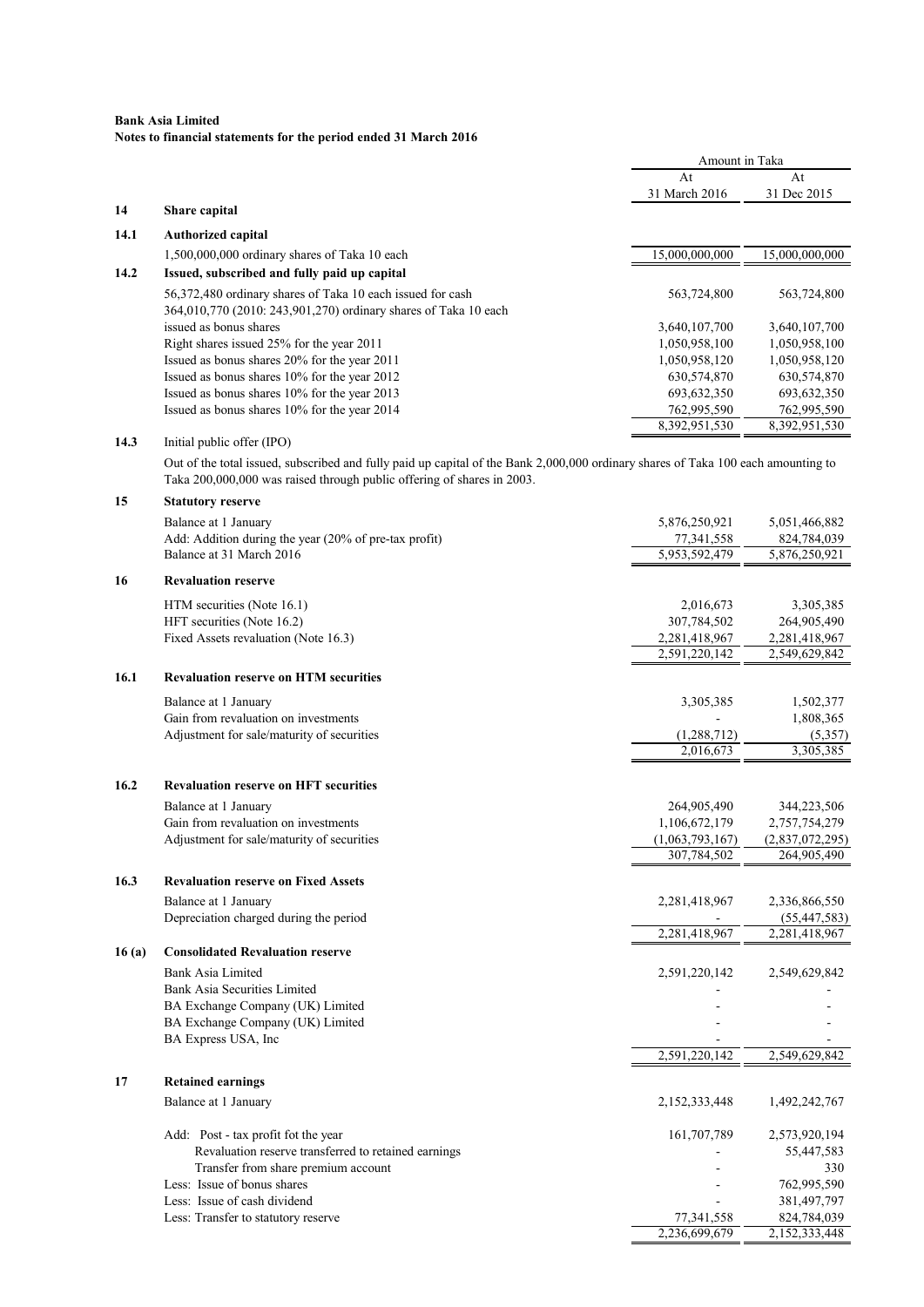|       |                                                                        | Amount in Taka                 |                               |
|-------|------------------------------------------------------------------------|--------------------------------|-------------------------------|
|       |                                                                        | At                             | At                            |
|       |                                                                        | 31 March 2016                  | 31 Dec 2015                   |
|       |                                                                        |                                |                               |
| 17(a) | <b>Consolidated Retained earnings</b>                                  |                                |                               |
|       | Balance at 1 January                                                   | 1,867,693,933                  | 1,229,245,329                 |
|       | Add:Foreign exchange revaluation reserve for opening retained earnings | 2,089,452                      | 2,208,087                     |
|       | Add:Transfer from share premium account                                |                                | 330                           |
|       | Revaluation reserve transferred to retained earnings                   |                                | 55,447,583                    |
|       | Post- tax profit for the year<br>Less: Non controlling interest        | 181,004,700<br>109             | 2,550,070,034<br>4            |
|       |                                                                        |                                | 3,836,971,359                 |
|       |                                                                        | 2,050,787,976                  |                               |
|       | Less: Issue of bonus shares                                            |                                | 762,995,590                   |
|       | Less: Issue of cash dividend                                           |                                | 381,497,797                   |
|       | Less: Transferred to statutory reserve                                 | 77,341,558                     | 824,784,039                   |
|       |                                                                        | 77,341,558                     | 1,969,277,426                 |
|       |                                                                        | 1,973,446,418                  | 1,867,693,933                 |
|       |                                                                        |                                |                               |
| 17(b) | <b>Non-controlling (Minority) interest</b>                             |                                |                               |
|       | Bank Asia Securities Limited                                           | 10,894                         | 10,785                        |
|       | BA Exchange Company (UK) Limited                                       |                                |                               |
|       |                                                                        | 10,894                         | 10,785                        |
| 18    | <b>Contingent liabilities</b>                                          |                                |                               |
|       | Conventional and Islamic banking                                       | 100,085,683,937                | 96,687,833,782                |
|       | Off-shore banking unit                                                 | 153,108,098<br>100,238,792,035 | 129,223,047<br>96,817,056,829 |
|       | Acceptances and endorsements (Note 18.1)                               |                                |                               |
|       | Conventional and Islamic banking                                       | 34,013,499,882                 | 33,090,944,368                |
|       | Off-shore banking unit                                                 | 86,465,837                     | 87,746,341                    |
|       |                                                                        | 34,099,965,719                 | 33,178,690,709                |
|       | Letters of guarantee                                                   |                                |                               |
|       | Conventional and Islamic banking (Note 18.2)                           | 30,842,020,062                 | 29,263,667,968                |
|       | Off-shore banking unit                                                 | 30,842,020,062                 | 29,263,667,968                |
|       | Irrevocable letters of credit                                          |                                |                               |
|       | Conventional and Islamic banking (Note 18.3)                           | 24,339,590,315                 | 23,063,033,545                |
|       | Off-shore banking unit                                                 | 59,274,620                     | 30,116,156                    |
|       |                                                                        | 24,398,864,935                 | 23,093,149,701                |
|       | Bills for collection                                                   |                                |                               |
|       | Conventional and Islamic banking (Note 18.4)                           | 10,890,573,678                 | 9,032,813,966                 |
|       | Off-shore banking unit                                                 | 7,367,641<br>10,897,941,319    | 11,360,550<br>9,044,174,516   |
|       | Other commitments                                                      |                                |                               |
|       | Conventional and Islamic banking (Note 18.5)                           |                                | 2,237,373,935                 |
|       | Off-shore banking unit                                                 | $\blacksquare$                 |                               |
|       |                                                                        |                                | 2,237,373,935                 |
|       |                                                                        | 100,238,792,035                | 96,817,056,829                |
| 18.1  | Acceptances and endorsements                                           |                                |                               |
|       | Conventional and Islamic banking                                       | 34,013,499,882                 | 33,090,944,368                |
|       | Off-shore banking unit                                                 | 86,465,837                     | 87,746,341                    |
|       |                                                                        | 34,099,965,719                 | 33,178,690,709                |
| 18.2  | <b>Letters of guarantee</b>                                            |                                |                               |
|       | Letters of guarantee (Local)                                           | 30,842,020,062                 | 29, 263, 667, 968             |
|       | Letters of guarantee (Foreign)                                         |                                |                               |
|       |                                                                        | 30,842,020,062                 | 29,263,667,968                |
| 18.3  | <b>Irrevocable letters of credit</b>                                   |                                |                               |
|       | Letters of credit Back to Back (Inland)                                | 2,704,510,427                  | 2,758,335,159                 |
|       | Letters of credit (General)                                            | 19,128,680,311                 | 18, 156, 171, 640             |
|       | Back to back L/C                                                       | 2,506,399,577                  | 2,148,526,746                 |
|       |                                                                        | 24,339,590,315                 | 23,063,033,545                |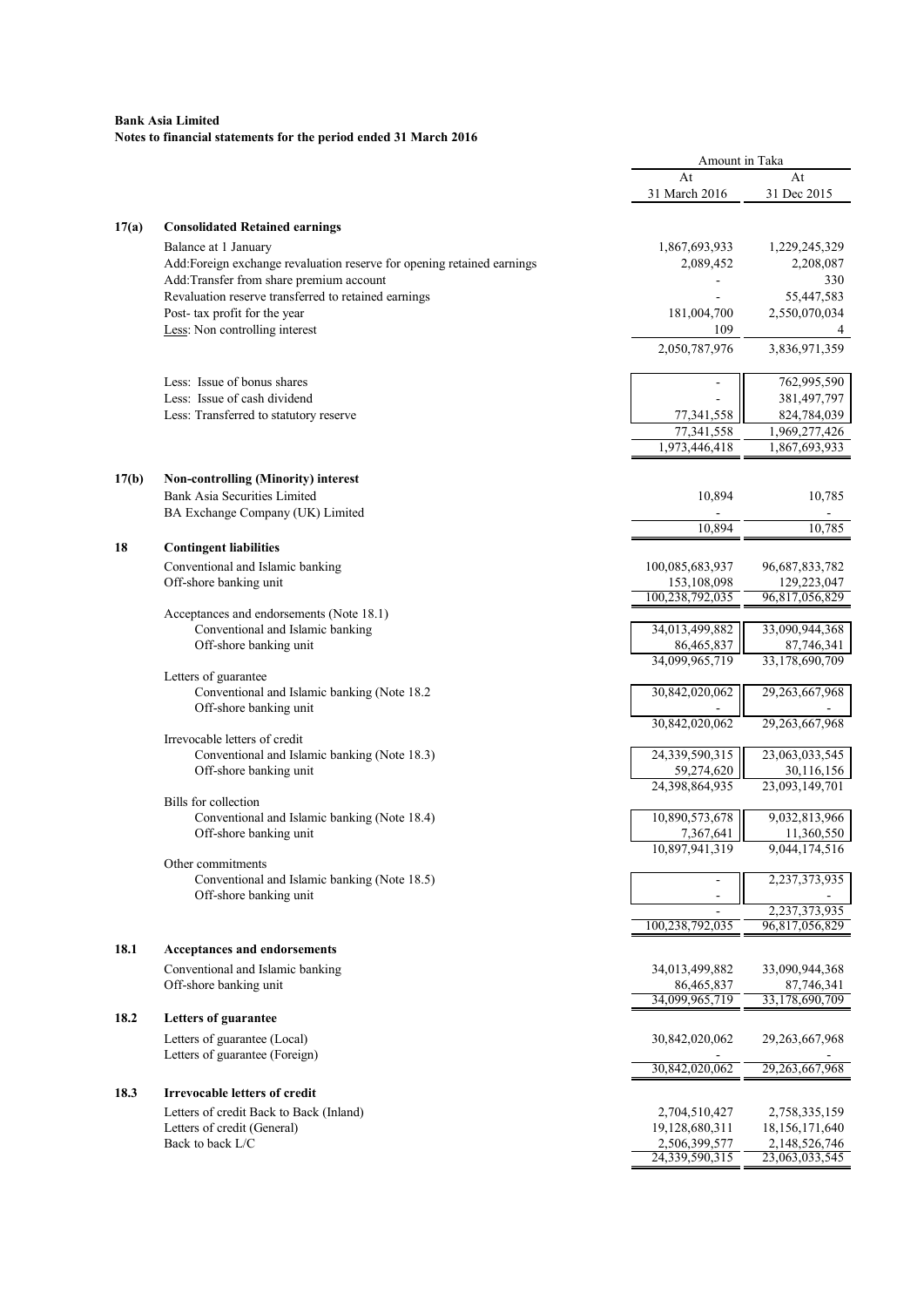|      |                                                      | Amount in Taka |                  |
|------|------------------------------------------------------|----------------|------------------|
|      |                                                      | At             | At               |
|      |                                                      | 31 March 2016  | 31 Dec 2015      |
| 18.4 | <b>Bills for collection</b>                          |                |                  |
|      | Local bills for collection                           | 4,581,455,637  | 4,236,763,760    |
|      | Foreign bills for collection                         | 6,309,118,041  | 4,796,050,206    |
|      |                                                      | 10,890,573,678 | 9,032,813,966    |
| 18.5 | <b>Other commitments</b>                             |                |                  |
|      | Forward Assets Purchased and Forward Deposits Placed |                | 2, 237, 373, 935 |
|      |                                                      |                | 2,237,373,935    |

# 18.6 Workers' profit participation fund (WPPF)

As per Bangladesh Labour Act 2006 and SRO no. 336/Law/2010, all companies falling within the scope of WPPF are required to provide 5% of its profit before charging such expense to their eligible employees within the stipulated time. Bank obtained opinion from its legal advisor regarding this issue which stated that the Bank is not required to make provision for WPPF as it is not within the scope of WPPF. As such the Bank did not make any provision during the year for WPPF.

# 19 Income statement

|      | Income:                                                                  |               |               |
|------|--------------------------------------------------------------------------|---------------|---------------|
|      | Interest, discount and similar income (Note 19.1)                        | 4,063,600,919 | 4,259,210,449 |
|      | Dividend income (Note 22)                                                | 6,355,902     | 1,500,217     |
|      | Fees, commission and brokerage (Note 19.2)                               | 297,910,789   | 243,611,957   |
|      | Interest on bonds and commercial paper                                   | 21,240,011    | 320,833       |
|      | Interest on reverse repo                                                 | 338,220       |               |
|      | Interest on ACI Convertible zero coupon bonds                            |               | 766,139       |
|      | Interest on Bangladesh Steel Re-rolling Mills                            | 2,860,000     | 3,250,002     |
|      | MTBL unsecured subordinated convertible bonds                            | 3,365,753     | 4,500,000     |
|      | Prime Bank Ltd unsecured non-convertible subordinated bonds              | 2,690,685     |               |
|      | Interest on placements                                                   | 50,280,349    | 3,155,680     |
|      | Gains less losses arising from dealing in foreign currencies (Note 23.1) | 295,608,054   | 174,489,885   |
|      | Interest on Premier Bank non-convertible subordinated bonds              | 5,293,151     |               |
|      | Other operating income (Note 24)                                         | 119,453,516   | 107,348,677   |
|      |                                                                          | 4,868,997,349 | 4,798,153,839 |
|      | Expenses:                                                                |               |               |
|      | Interest paid/profit shared on deposits and borrowings, etc (Note 21)    | 2,639,259,645 | 2,689,830,481 |
|      | Administrative expenses (Note 19.3)                                      | 745,874,578   | 689,556,841   |
|      | Other expenses (Note 34)                                                 | 265,529,676   | 244,870,987   |
|      | Depreciation on banks assets (Note 33.1)                                 | 81,625,661    | 90,909,387    |
|      |                                                                          | 3,732,289,560 | 3,715,167,696 |
|      |                                                                          | 1,136,707,789 | 1,082,986,143 |
| 19.1 | Interest, discount and similar income                                    |               |               |
|      | Interest income/profit on investments                                    | 3,362,712,119 | 3,288,430,468 |
|      | Interest on treasury bills                                               | 184,083,477   | 260,661,459   |
|      | Interest on treasury bonds                                               | 515,865,654   | 622,947,449   |
|      | Interest on debentures                                                   |               | 1,443,750     |
|      | Income from investment in shares                                         |               | 6,644,396     |
|      | Capital gain on Government securities and assets                         | 939,669       | 79,082,927    |
|      |                                                                          | 4,063,600,919 | 4,259,210,449 |
|      |                                                                          |               |               |

Figures of previous year have been rearranged, wherever considered necessary, to conform the current year's presentation.

| 19.2 | Fees, commission and brokerage                     |               |             |
|------|----------------------------------------------------|---------------|-------------|
|      | Commission                                         | 297,910,789   | 243,611,957 |
|      | <b>Brokerage</b>                                   |               |             |
|      |                                                    | 297,910,789   | 243,611,957 |
| 19.3 | <b>Administrative expenses</b>                     |               |             |
|      | Salaries and allowances (Note 25)                  | 554, 130, 783 | 494,626,114 |
|      | Rent, taxes, insurance, electricity, etc (Note 26) | 126,215,471   | 132,057,040 |
|      | Legal expenses (Note 27)                           | 3,163,877     | 2,720,934   |
|      | Postage, stamp, telecommunication, etc (Note 28)   | 17,172,920    | 18,240,252  |
|      | Stationery, printing, advertisement, etc (Note 29) | 26.377.212    | 24,842,402  |
|      | Managing Director's salary and fees (Note 30)      | 3,060,000     | 3,060,000   |
|      | Directors' fees (Note 31)                          | 696,000       | 465,000     |
|      | Auditors' fees (Note 32)                           |               | 57,500      |
|      | Repair of Bank's assets (Note 33.1)                | 15,058,315    | 13,487,599  |
|      |                                                    | 745,874,578   | 689,556,841 |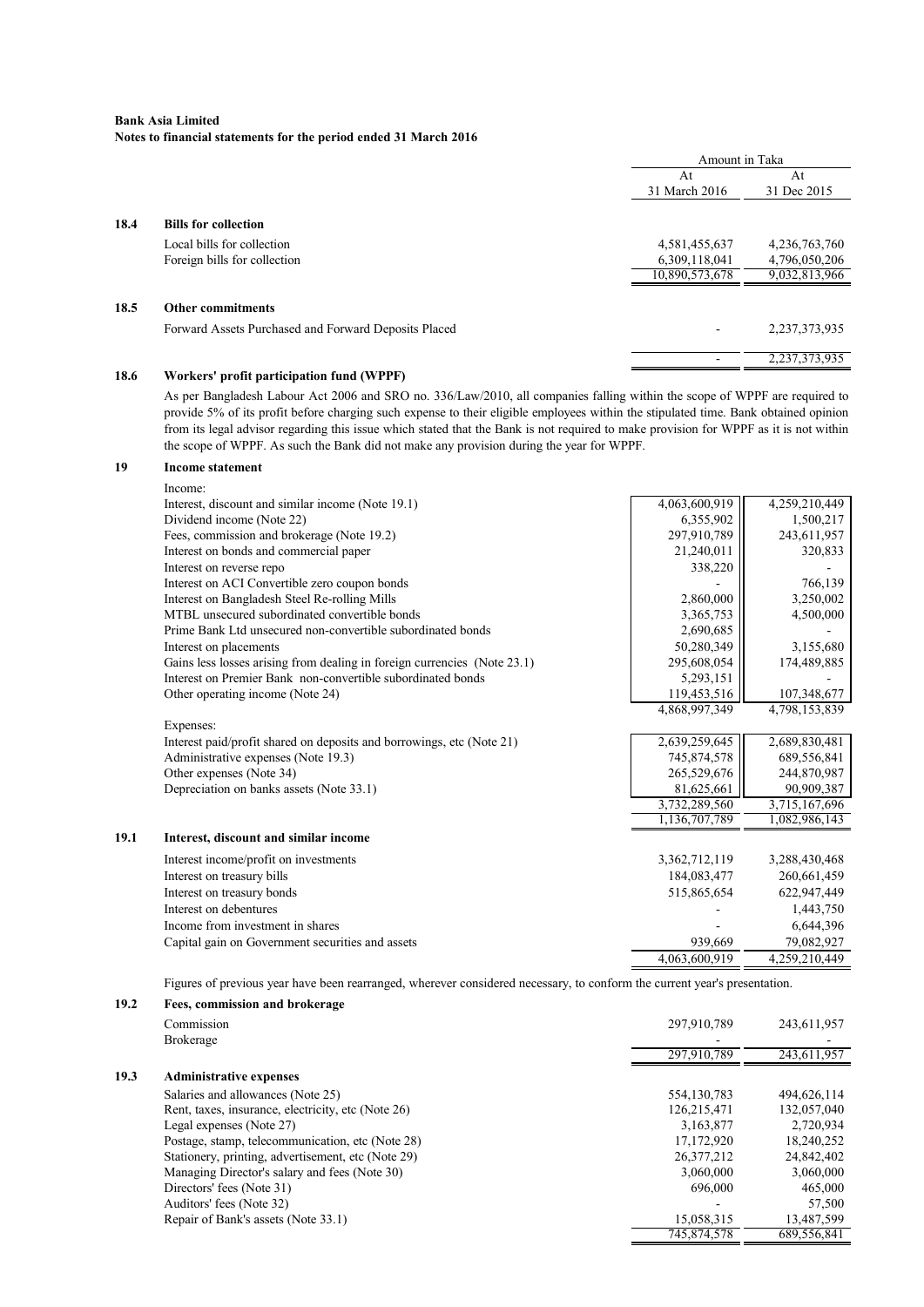|       |                                                                         | Amount in Taka              |                             |
|-------|-------------------------------------------------------------------------|-----------------------------|-----------------------------|
|       |                                                                         | At<br>31 March 2016         | At<br>31 March 2015         |
| 20    | Interest income/profit on investments                                   |                             |                             |
|       | Conventional and Islamic banking (Note 20.1)                            | 3,253,563,604               | 3,199,461,955               |
|       | Off-shore banking unit                                                  | 125,319,311                 | 109,639,947                 |
|       |                                                                         | 3,378,882,915               | 3,309,101,902               |
|       | Less: inter transaction between OBU and Conventional banking            | 16,170,796<br>3,362,712,119 | 20,671,434<br>3,288,430,468 |
|       |                                                                         |                             |                             |
| 20.1  | <b>Conventional and Islamic banking</b>                                 |                             |                             |
|       | Loans (General)/Musharaka                                               | 2,891,165                   | 334,989                     |
|       | Loans against trust receipts/ Bai Murabaha post import                  | 239,133,356                 | 306,701,682                 |
|       | Packing credit                                                          | 8,538,522                   | 5,493,283                   |
|       | House building loan<br>Payment against documents                        | 12,477,450                  | 5,995,094                   |
|       | Cash credit/Bai-Muajjal                                                 | 48,017,535<br>49,725,128    | 7,807,821<br>67,778,809     |
|       | Overdraft/ Quard against deposit                                        | 127,722,066                 | 127,990,516                 |
|       | Consumer credit scheme                                                  | 187, 118, 503               | 3,999,824                   |
|       | Staff loan                                                              | 16,050,439                  | 16,098,340                  |
|       | Local bills purchased                                                   | 24,081,957                  | 42,724,535                  |
|       | Foreign bills purchased                                                 | 2,325,809                   | 2,508,870                   |
|       | Interest income from credit card                                        | 53,021,201                  | 49,494,143                  |
|       | Term loan- others/ Hire purchase Shirkatul Melk                         | 730,072,336                 | 716,747,781                 |
|       | Term loan-industrial                                                    | 241,805,023                 | 226,210,252                 |
|       | Demand loan                                                             | 377,179,853                 | 426,975,210                 |
|       | Transport loan                                                          | 38,584,690                  | 43,436,992                  |
|       | Sachsondo - SME                                                         | 123,785,322                 | 98,069,369                  |
|       | Other loans and advances                                                | 901,020,804                 | 1,009,825,591               |
|       | Total interest/profit on loans and advances/investments                 | 3,183,551,159               | 3,158,193,101               |
|       | Interest/profit on balance with other banks and financial institutions  | 69,453,840                  | 40,953,735                  |
|       | Interest/profit received from foreign banks                             | 558,605                     | 315,119                     |
|       |                                                                         | 3,253,563,604               | 3,199,461,955               |
|       |                                                                         |                             |                             |
| 20(a) | Consolidated Interest income/profit on investments<br>Bank Asia limited |                             |                             |
|       |                                                                         | 3,362,712,119               | 3,288,430,468               |
|       | BA Exchange Company (UK) Limited<br><b>Bank Asia Securities Ltd</b>     |                             |                             |
|       |                                                                         | 66,585,806                  | 73,102,619                  |
|       | BA Express USA, Inc                                                     | 3,429,297,925               | 3,361,533,087               |
|       | Less: Inter-company transactions                                        | $\blacksquare$              |                             |
|       |                                                                         | 3,429,297,925               | 3,361,533,087               |
|       |                                                                         |                             |                             |
| 21    | Interest paid/profit shared on deposits and borrowings etc.             |                             |                             |
|       | Conventional and Islamic banking (Note 21.1)                            | 2,568,417,009               | 2,634,015,368               |
|       | Off-shore banking unit                                                  | 87,013,432                  | 76,486,547                  |
|       |                                                                         | 2,655,430,441               | 2,710,501,915               |
|       | Less: inter transaction with OBU                                        | 16,170,796                  | 20,671,434                  |
|       |                                                                         | 2,639,259,645               | 2,689,830,481               |
| 21.1  | <b>Conventional and Islamic banking</b>                                 |                             |                             |
|       | Interest paid/profit shared on deposits                                 |                             |                             |
|       | Fixed deposits/ Mudaraba Fixed deposit                                  | 1,048,207,601               | 1,290,485,300               |
|       | Scheme deposits                                                         | 1,085,140,571               | 884,475,846                 |
|       | Sanchaya plus                                                           | 39,100,603                  | 34,024,917                  |
|       | Savings deposits/ Mudaraba Savings bank                                 | 162,266,277                 | 146,463,707                 |
|       | Special notice deposits                                                 | 127,799,528                 | 114,709,514                 |
|       |                                                                         | 2,462,514,580               | 2,470,159,284               |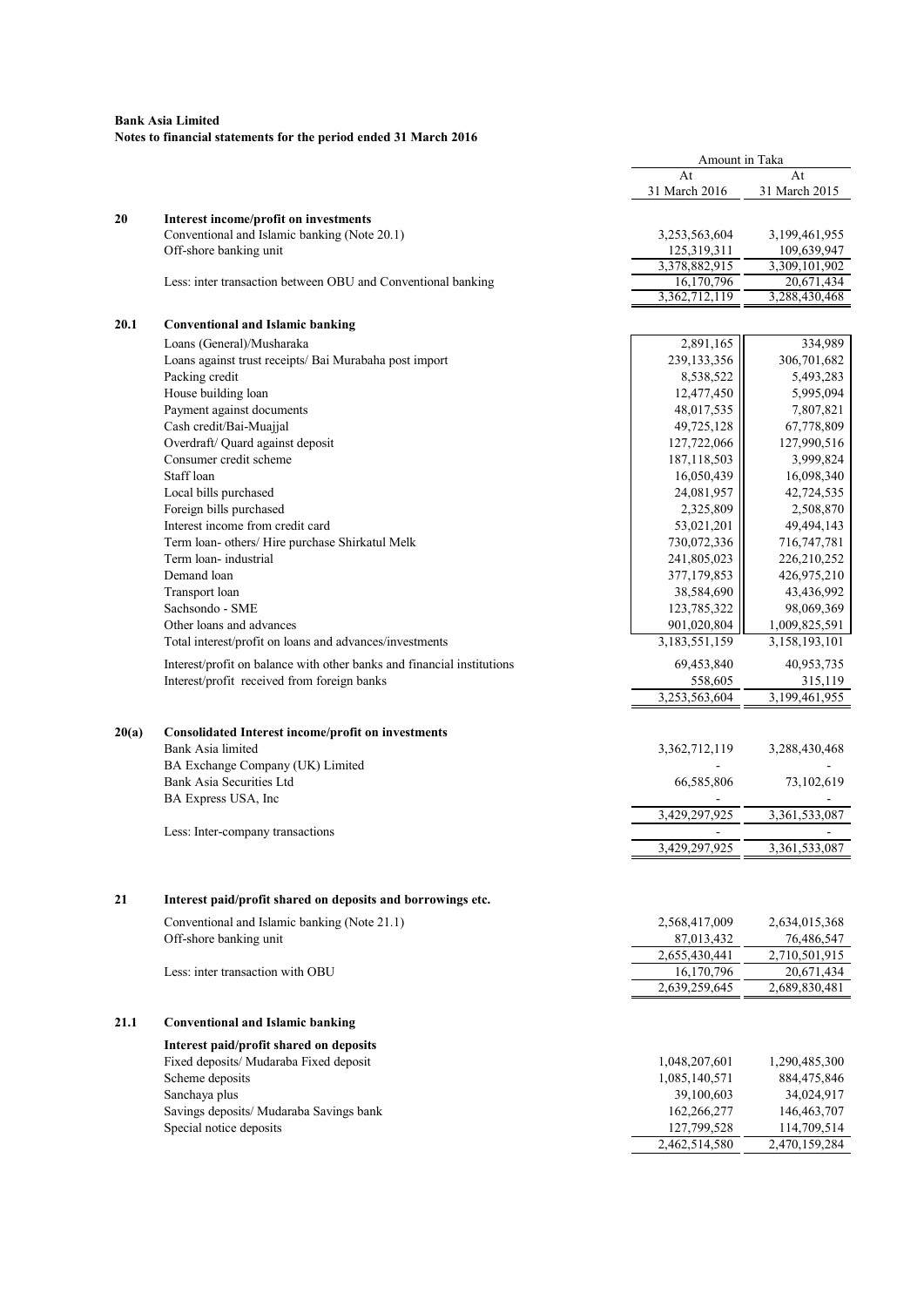|       |                                                                        | Amount in Taka |               |
|-------|------------------------------------------------------------------------|----------------|---------------|
|       |                                                                        | At             | At            |
|       |                                                                        | 31 March 2016  | 31 March 2015 |
|       | Interest on borrowings and others                                      |                |               |
|       |                                                                        |                |               |
|       | Local banks including Bangladesh Bank                                  | 1,261,575      | 109,742,246   |
|       | Interest on subordinated non-covertable bond                           | 104,597,238    | 54,083,962    |
|       | Foreign banks                                                          | 43,616         | 29,876        |
|       |                                                                        | 105,902,429    | 163,856,084   |
|       |                                                                        | 2,568,417,009  | 2,634,015,368 |
| 21(a) | <b>Consolidated Interest Expenses/profit paid on Deposits</b>          |                |               |
|       | Bank Asia limited                                                      | 2,639,259,645  | 2,689,830,481 |
|       | BA Exchange Company (UK) Limited                                       |                |               |
|       | <b>Bank Asia Securities Ltd</b>                                        | 696,174        | 92,438,496    |
|       | BA Express USA, Inc                                                    |                |               |
|       |                                                                        | 2,639,955,819  | 2,782,268,977 |
|       | Less: Inter-company transactions                                       |                |               |
|       |                                                                        | 2,639,955,819  | 2,782,268,977 |
| 22    | <b>Investment income</b>                                               |                |               |
|       | Conventional and Islamic banking (Note 22.1)<br>Off-shore banking unit | 793,312,871    | 984,272,852   |
|       |                                                                        | 793,312,871    | 984,272,852   |
| 22.1  | <b>Conventional and Islamic Banking</b>                                |                |               |
|       | Interest on treasury bills                                             | 184,083,477    | 260,661,459   |
|       | Interest on treasury bonds                                             | 511,433,645    | 622,947,449   |
|       | Interest on Islamic bonds                                              | 4,432,009      |               |
|       | Prime Bank Ltd unsecured non-convertible subordinated bonds            | 2,690,685      |               |
|       | Interest on ACI Convertible zero coupon bonds                          |                | 766,139       |
|       | MTBL unsecured subordinated convertible bonds                          | 3,365,753      | 4,500,000     |
|       | Interest on placement                                                  | 50,280,349     | 3,155,680     |
|       | Capital gain from investment in shares                                 |                | 6,644,396     |
|       | Dividend on shares                                                     | 6,355,902      | 1,500,217     |
|       | Interest on debentures                                                 |                | 1,443,750     |
|       | Capital gain on Government securities                                  | 939,669        | 79,082,927    |
|       | Interest on Bangladesh Steel Re-rolling Mills                          | 2,860,000      | 3,250,002     |
|       | Interest on commercial paper                                           | 3,495,833      | 320,833       |
|       | MTBL second subordinated bond                                          | 10,471,233     |               |
|       | Interest on reverse repo                                               | 338,220        |               |
|       | UCB second subordinated bond                                           | 7,272,945      |               |
|       | Interest on Premier Bank non-convertible subordinated bonds            | 5,293,151      |               |
|       |                                                                        | 793,312,871    | 984,272,852   |
| 22(a) | <b>Consolidated investment income</b>                                  |                |               |
|       | Bank Asia Limited                                                      | 793,312,871    | 984,272,852   |
|       | Bank Asia Securities Limited                                           |                |               |
|       | BA Exchange Company (UK) Limited                                       |                |               |
|       | BA Express USA, Inc                                                    |                |               |
|       | Less: Inter-company transactions                                       | 793,312,871    | 984,272,852   |
|       |                                                                        | 793,312,871    | 984,272,852   |
| 23    | Commission, exchange and brokerage                                     |                |               |
|       | Conventional and Islamic banking (Note 23.1)                           | 592,779,231    | 419,703,069   |
|       | Off-shore banking unit                                                 | 739,612        | (1,601,227)   |
|       |                                                                        | 593,518,843    | 418, 101, 842 |
| 23.1  | <b>Conventional and Islamic Banking</b>                                |                |               |
|       | Commission on L/C                                                      | 196,988,887    | 179,440,551   |
|       | Fees and commission                                                    | 26,567,757     | 14,471,735    |
|       | Commission on L/G                                                      | 65,070,976     | 43,547,327    |
|       | Commission on export                                                   | 2,152,457      | 2,109,736     |
|       | Commission on PO, DD, TT, TC, etc                                      | 3,851,147      | 3,113,648     |
|       | Other commission                                                       | 2,539,953      | 2,530,187     |
|       |                                                                        | 297, 171, 177  | 245, 213, 184 |
|       | Foreign exchange gain                                                  | 295,608,054    | 174,489,885   |
|       |                                                                        | 592,779,231    | 419,703,069   |
|       |                                                                        |                |               |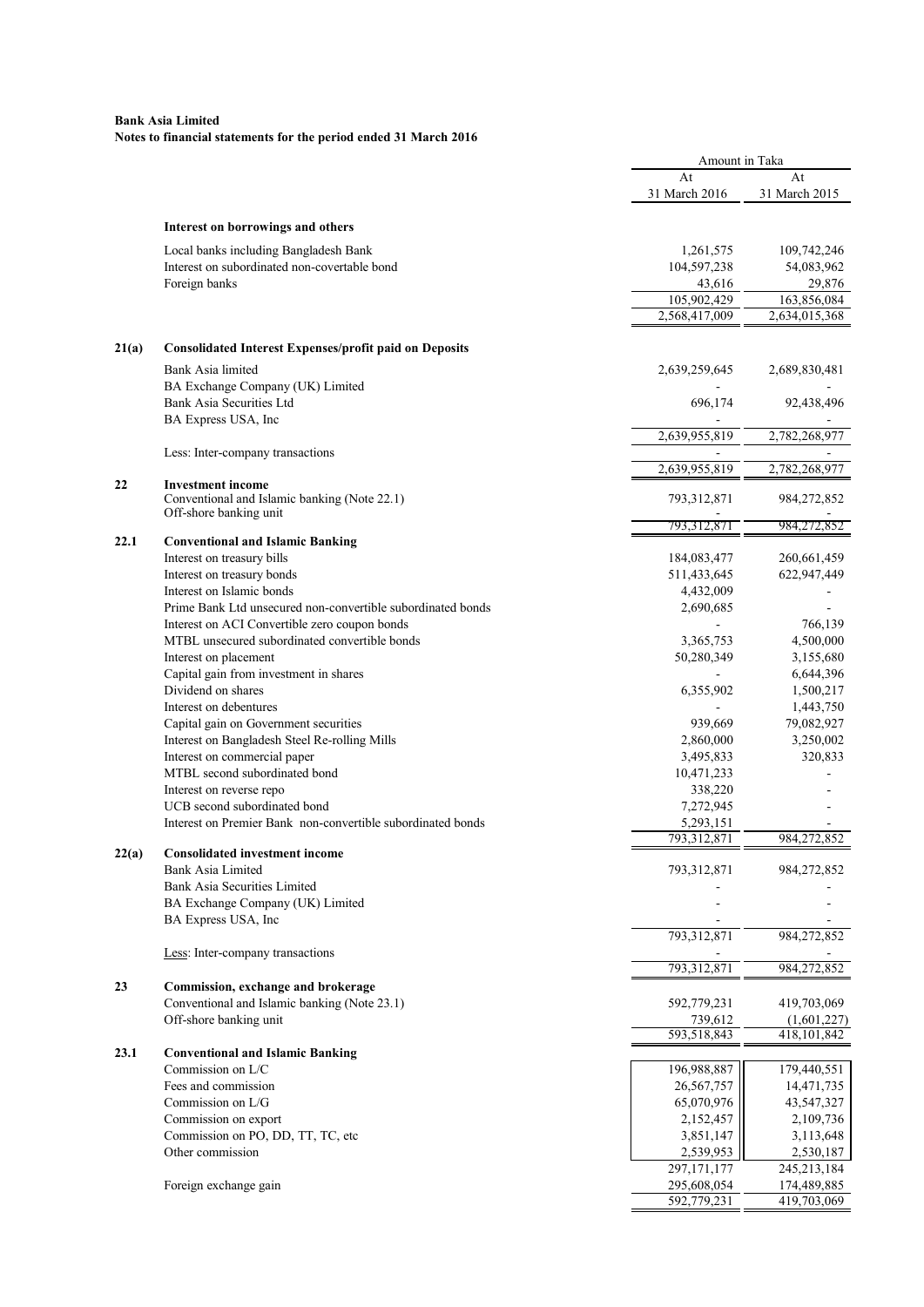|       |                                                                             | Amount in Taka            |                           |
|-------|-----------------------------------------------------------------------------|---------------------------|---------------------------|
|       |                                                                             | At                        | At                        |
|       |                                                                             | 31 March 2016             | 31 March 2015             |
| 23(a) | <b>Consolidated Commission, exchange and brokerage</b><br>Bank Asia limited |                           |                           |
|       | Bank Asia Securities Ltd                                                    | 593,518,843<br>25,680,727 | 418,101,842<br>14,836,505 |
|       | BA Exchange Company (UK) Limited                                            | 4,537,157                 | 707,810                   |
|       | BA Express USA, Inc                                                         | 6,354,309                 | 7,062,016                 |
|       |                                                                             | 630,091,036               | 440,708,173               |
| 24    | Other operating income                                                      |                           |                           |
|       | Conventional and Islamic banking (Note 24.1)                                | 115,194,894               | 105,216,009               |
|       | Off-shore banking unit                                                      | 4,258,622                 | 2,132,668                 |
|       |                                                                             | 119,453,516               | 107,348,677               |
| 24.1  | <b>Conventional and Islamic banking</b>                                     |                           |                           |
|       | Locker charge                                                               | 6,477,849                 | 2,792,900                 |
|       | Service and other charges<br>Master/Visa card fees and charges              | 41,582,939<br>26,157,610  | 36,261,305<br>23,419,275  |
|       | Postage/telex/SWIFT/fax recoveries                                          | 29,367,358                | 25,072,244                |
|       | Non-operating income                                                        | 440,250                   | 3,816,809                 |
|       | Rebate on nostro account                                                    | 9,906,318                 | 12,840,294                |
|       | Other income from brokerage                                                 | 1,262,570                 | 1,013,182                 |
|       |                                                                             | 115,194,894               | 105,216,009               |
| 24(a) | Consolidated other operating income                                         |                           |                           |
|       | Bank Asia Limited                                                           | 119,453,516               | 107,348,677               |
|       | Bank Asia Securities Ltd                                                    | 1,797,913                 | 72,106                    |
|       | BA Exchange Company (UK) Limited                                            |                           |                           |
|       | BA Express USA, Inc                                                         |                           |                           |
|       |                                                                             | 121,251,429               | 107,420,783               |
| 25    | <b>Salaries and allowances</b>                                              |                           |                           |
|       | Conventional and Islamic banking (Note 25.1)                                | 554,130,783               | 494,626,114               |
|       | Off-shore banking unit                                                      |                           |                           |
|       |                                                                             | 554,130,783               | 494,626,114               |
| 25.1  | <b>Conventional and Islamic banking</b>                                     |                           |                           |
|       | Basic salary                                                                | 204,236,656               | 187,092,105               |
|       | Allowances                                                                  | 230,867,960               | 187,500,807               |
|       | <b>Festival</b> bonus                                                       |                           | 10,110,000                |
|       | Gratuity                                                                    | 39,000,000                | 33,568,379                |
|       | Provident fund contribution                                                 | 20,026,167                | 16,354,823                |
|       | Performance bonus                                                           | 60,000,000                | 60,000,000                |
|       |                                                                             | 554,130,783               | 494,626,114               |
| 25(a) | <b>Consolidated Salaries and allowances</b>                                 |                           |                           |
|       | Bank Asia Limited                                                           | 554,130,783               | 494,626,114               |
|       | Bank Asia Securities Ltd                                                    | 9,482,997                 | 9,440,709                 |
|       | BA Exchange Company (UK) Limited                                            | 1,625,933                 | 1,616,982                 |
|       | BA Express USA, Inc                                                         | 4,385,394                 | 5,100,992                 |
|       |                                                                             | 569,625,107               | 510,784,797               |
| 26    | Rent, taxes, insurance, electricity etc.                                    |                           |                           |
|       | Conventional and Islamic banking (Note 26.1)                                | 126,149,810               | 131,991,019               |
|       | Off-shore banking unit                                                      | 65,661                    | 66,021                    |
|       |                                                                             | 126,215,471               | 132,057,040               |
| 26.1  | <b>Conventional and Islamic banking</b>                                     |                           |                           |
|       | Rent, rate and taxes                                                        | 72,862,268                | 69,423,697                |
|       | Insurance                                                                   | 38,794,537                | 49,699,001                |
|       | Power and electricity                                                       | 14,493,005                | 12,868,321                |
|       |                                                                             | 126,149,810               | 131,991,019               |
| 26(a) | Consolidated Rent, taxes, insurance, electricity etc.                       |                           |                           |
|       | <b>Bank Asia Limited</b>                                                    |                           |                           |
|       | Bank Asia Securities Ltd                                                    | 126,215,471<br>2,995,754  | 132,057,040<br>3,018,365  |
|       | BA Exchange Company (UK) Limited                                            | 1,737,593                 | 1,814,779                 |
|       | BA Express USA, Inc                                                         | 1,566,106                 | 1,593,024                 |
|       |                                                                             | 132,514,924               | 138,483,208               |
|       |                                                                             |                           |                           |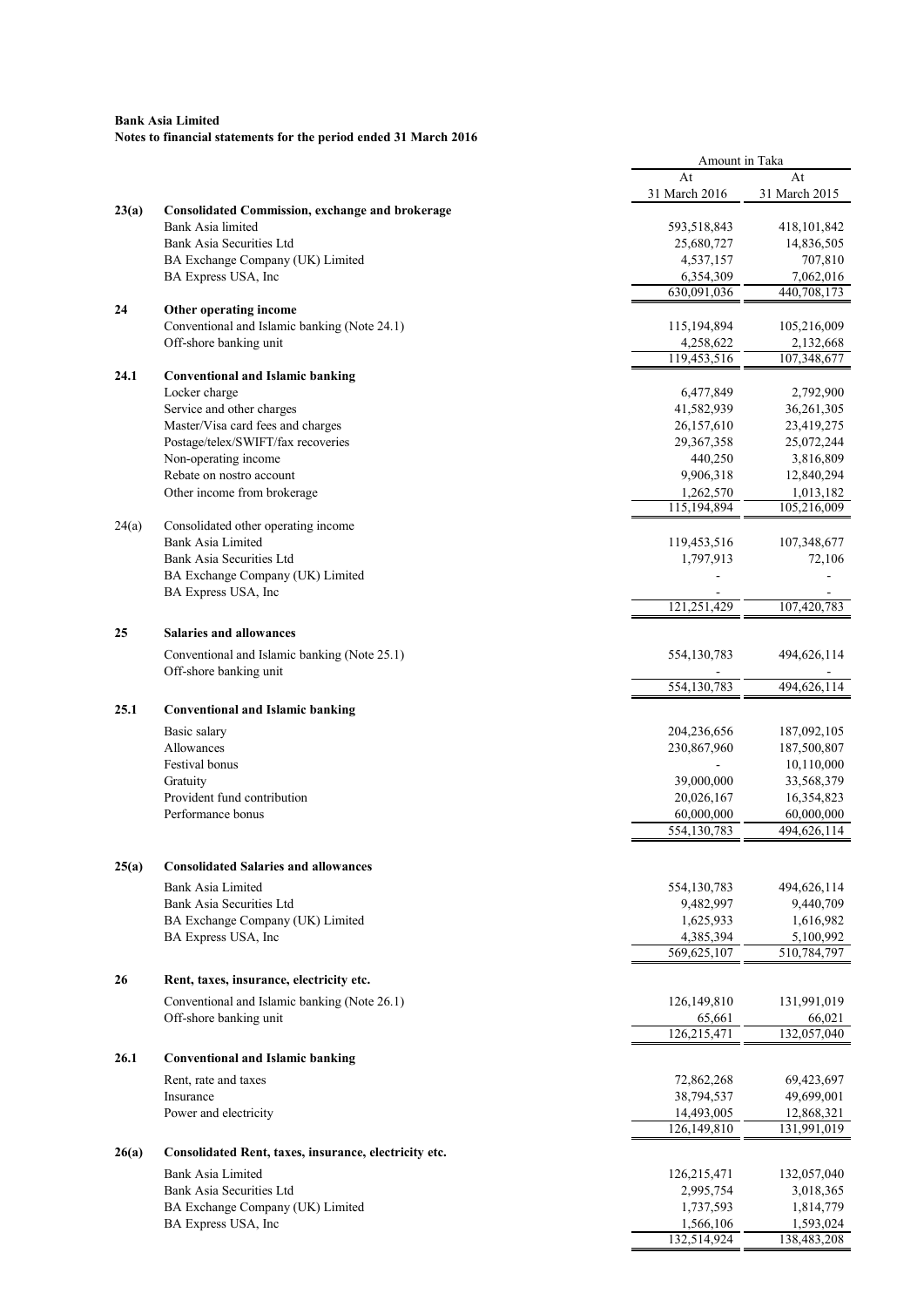|       |                                                                        | Amount in Taka       |                      |  |
|-------|------------------------------------------------------------------------|----------------------|----------------------|--|
|       |                                                                        | At                   | At                   |  |
|       |                                                                        | 31 March 2016        | 31 March 2015        |  |
| 27    | <b>Legal expenses</b>                                                  |                      |                      |  |
|       | Conventional and Islamic banking (Note 27.1)<br>Off-shore banking unit | 3,163,877            | 2,720,934            |  |
|       |                                                                        | 3,163,877            | 2,720,934            |  |
| 27.1  | <b>Conventional and Islamic Banking</b>                                |                      |                      |  |
|       |                                                                        |                      |                      |  |
|       | Legal expenses<br>Other professional charges                           | 3,163,877            | 2,720,934            |  |
|       |                                                                        | 3,163,877            | 2.720.934            |  |
| 27(a) | <b>Consolidated Legal expenses</b>                                     |                      |                      |  |
|       | Bank Asia Limited                                                      | 3,163,877            | 2,720,934            |  |
|       | Bank Asia Securities Ltd                                               |                      |                      |  |
|       | BA Exchange Company (UK) Limited                                       | 36,458               | 15,046               |  |
|       | BA Express USA, Inc                                                    | 478,278              | 545,199              |  |
|       |                                                                        | 3,678,613            | 3,281,179            |  |
| 28    | Postage, stamps, telecommunication etc.                                |                      |                      |  |
|       | Conventional and Islamic banking (Note 28.1)                           | 17,100,649           | 18,094,849           |  |
|       | Off-shore banking unit                                                 | 72,271               | 145,403              |  |
|       |                                                                        | 17,172,920           | 18,240,252           |  |
| 28.1  | <b>Conventional and Islamic banking</b>                                |                      |                      |  |
|       | Telephone, courier and postage                                         | 13,776,292           | 12,811,950           |  |
|       | Master/VISA card process fee                                           | 777,783              | 701,037              |  |
|       | ATM charge                                                             | 114,335              | 113,270              |  |
|       | SWIFT and Reuter charge                                                | 2,042,006            | 3,933,935            |  |
|       | Internet                                                               | 390,233              | 534,657              |  |
|       |                                                                        | 17,100,649           | 18,094,849           |  |
|       |                                                                        |                      |                      |  |
| 28(a) | Consolidated Postage, stamps, telecommunication etc.                   |                      |                      |  |
|       | <b>Bank Asia Limited</b>                                               | 17,172,920           | 18,240,252           |  |
|       | Bank Asia Securities Ltd                                               | 457,456              | 550,298              |  |
|       | BA Exchange Company (UK) Limited                                       | 53,218               | 67,476               |  |
|       | BA Express USA, Inc                                                    | 79,993<br>17,763,587 | 39,493<br>18,897,519 |  |
|       |                                                                        |                      |                      |  |
| 29    | Stationery, printing, advertisements etc.                              |                      |                      |  |
|       | Conventional and Islamic banking (Note 29.1)                           | 26,377,212           | 24,842,402           |  |
|       | Off-shore banking unit                                                 | 26,377,212           | 24,842,402           |  |
|       |                                                                        |                      |                      |  |
| 29.1  | <b>Conventional and Islamic banking</b>                                |                      |                      |  |
|       | Office and security stationery                                         | 12,034,808           | 7,828,058            |  |
|       | Calendar, diary, souvenir, etc                                         | 3,953,990            | 5,075,250            |  |
|       | ATM card                                                               | 1,182,062            |                      |  |
|       | Books and periodicals                                                  | 338,126              | 469,985              |  |
|       | Publicity and advertisement                                            | 8,868,226            | 11,469,109           |  |
|       |                                                                        | 26,377,212           | 24,842,402           |  |
| 29(a) | Consolidated Stationery, printing, advertisements etc.                 |                      |                      |  |
|       | Bank Asia Limited                                                      | 26, 377, 212         | 24,842,402           |  |
|       | Bank Asia Securities Ltd                                               | 68,068               | 97,715               |  |
|       | BA Exchange Company (UK) Limited                                       | 10,665               | 36,689               |  |
|       | BA Express USA, Inc                                                    | 87,076               | 321,850              |  |
|       |                                                                        | 26,543,021           | 25,298,656           |  |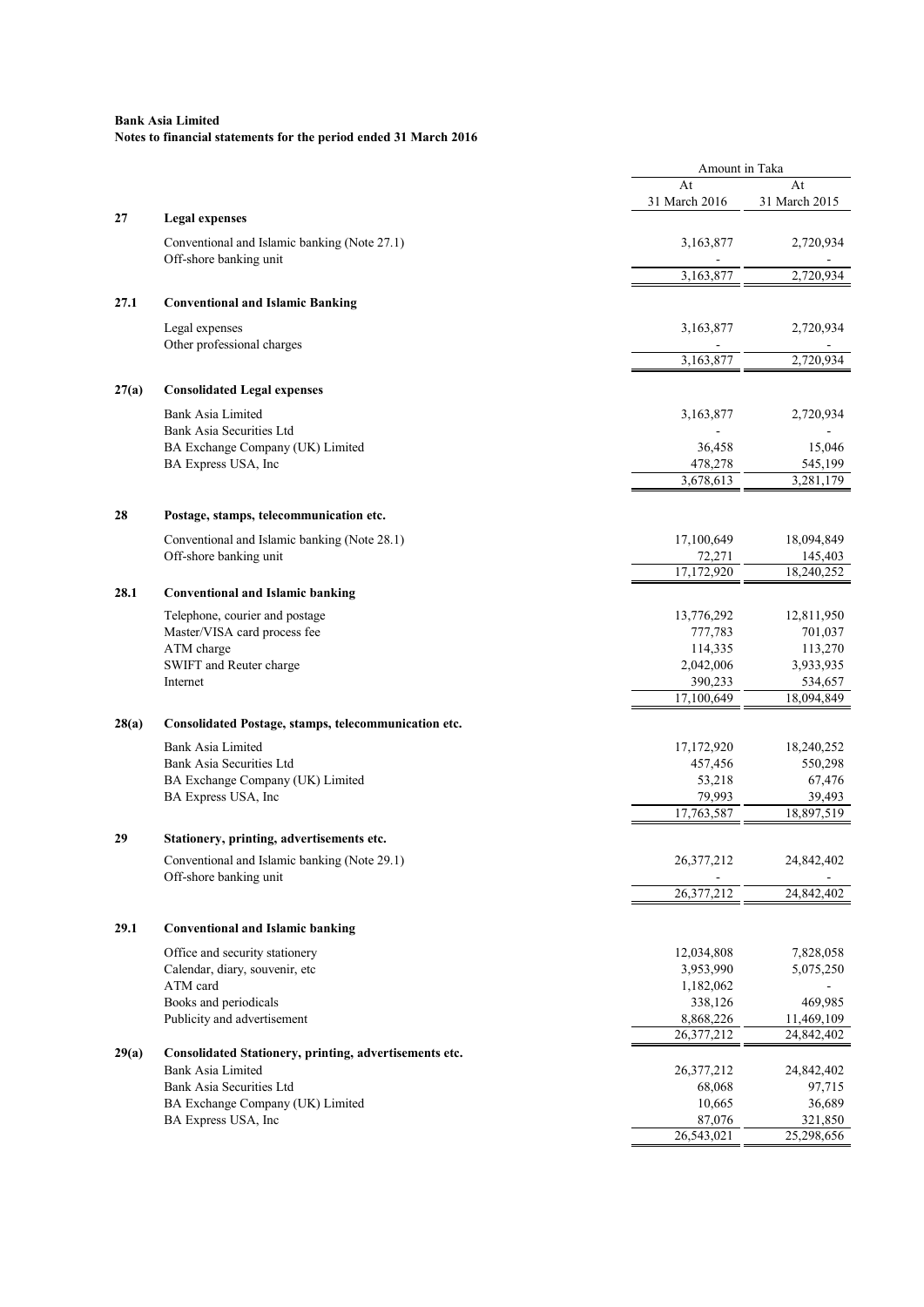|       |                                                               | Amount in Taka |               |
|-------|---------------------------------------------------------------|----------------|---------------|
|       |                                                               | At             | At            |
|       |                                                               | 31 March 2016  | 31 March 2015 |
|       | 30 Managing Director's salary and fees                        |                |               |
|       | Basic salary                                                  | 2,100,000      | 2,100,000     |
|       | House rent allowance                                          | 225,000        | 225,000       |
|       | Entertainment allowances                                      | 45,000         | 45,000        |
|       | Utility allowance and others                                  | 375,000        | 375,000       |
|       | House maintenance allowance                                   | 105,000        | 105,000       |
|       | Provident fund                                                | 210,000        | 210,000       |
|       |                                                               | 3,060,000      | 3,060,000     |
| 31    | <b>Directors' fees</b>                                        |                |               |
|       | Directors' fees                                               | 696,000        | 465,000       |
|       |                                                               | 696,000        | 465,000       |
|       |                                                               |                |               |
| 31(a) | <b>Consolidated Directors' fees</b>                           |                |               |
|       | <b>Bank Asia Limited</b>                                      | 696,000        | 465,000       |
|       | Bank Asia Securities Ltd.                                     | 64,400         | 40,250        |
|       | BA Exchange Company (UK) Limited                              |                |               |
|       | BA Express USA, Inc                                           | L,             |               |
|       |                                                               | 760,400        | 505,250       |
| 32    | <b>Auditors' fees</b>                                         |                |               |
|       | Statutory audit fees                                          |                | 57,500        |
|       | Others                                                        |                |               |
|       |                                                               | $\blacksquare$ | 57,500        |
| 32(a) | <b>Consolidated Auditors fees</b>                             |                |               |
|       | Bank Asia Limited                                             |                | 57,500        |
|       | Bank Asia Securities Ltd                                      |                |               |
|       | BA Exchange Company (UK) Limited                              | 145,398        | 173,608       |
|       | BA Express USA, Inc                                           | 250,080        | 263,670       |
|       |                                                               | 395,478        | 494,778       |
|       |                                                               |                |               |
|       |                                                               |                |               |
| 33    | Depreciation and repair of Bank's assets                      |                |               |
|       | Conventional and Islamic banking (Note 33.1)                  | 96,683,976     | 104,378,296   |
|       | Off-shore banking unit                                        |                | 18,690        |
|       |                                                               | 96,683,976     | 104,396,986   |
|       |                                                               |                |               |
| 33.1  | Conventional and Islamic banking                              |                |               |
|       | Depreciation                                                  |                |               |
|       | Owned assets                                                  | 81,425,660     | 89,745,696    |
|       | Leased assets                                                 | 200,001        | 1,145,001     |
|       |                                                               | 81,625,661     | 90,890,697    |
|       | Repairs                                                       |                |               |
|       | <b>Building</b>                                               | 2,814,637      | 2,829,383     |
|       | Furniture and fixtures                                        | 52,972         | 163,438       |
|       | Equipments                                                    | 1,110,269      | 826,719       |
|       |                                                               | 3,977,878      | 3,819,540     |
|       | Maintenance                                                   | 11,080,437     | 9,668,059     |
|       |                                                               | 96,683,976     |               |
|       |                                                               |                | 104,378,296   |
| 33(a) | <b>Consolidated Depreciation and repairs of Bank's assets</b> |                |               |
|       |                                                               |                |               |
|       | <b>Bank Asia Limited</b>                                      | 96,683,976     | 104,396,986   |
|       | Bank Asia Securities Ltd                                      | 124,076        | 1,203,771     |
|       | BA Exchange Company (UK) Limited                              | 376,337        | 538,068       |
|       | BA Express USA, Inc                                           |                |               |
|       |                                                               | 97,184,389     | 106,138,825   |
| 34    | Other expenses                                                |                |               |
|       |                                                               |                |               |
|       | Conventional and Islamic banking (Note 34.1)                  | 263,520,104    | 244,870,987   |
|       | Off-shore banking unit                                        | 2,009,572      |               |
|       |                                                               | 265,529,676    | 244,870,987   |
|       |                                                               |                |               |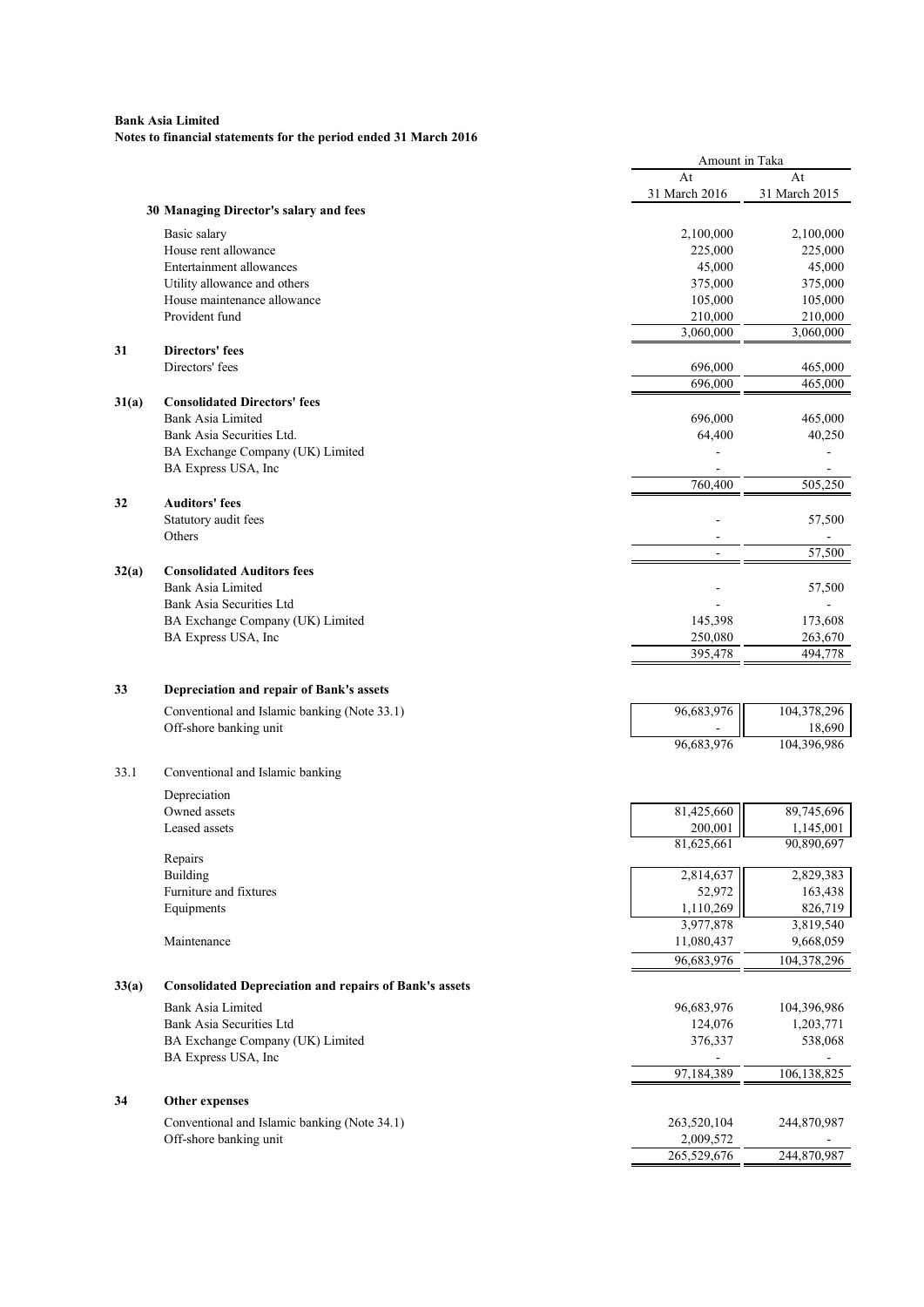| At<br>At<br>31 March 2016<br>31 March 2015<br>34.1<br><b>Conventional and Islamic banking</b><br>67, 355, 837<br>58,570,431<br>Car expenses<br>Contractual service expenses<br>84,966,588<br>66,045,927<br>Computer expenses<br>26,066,303<br>24,788,145<br>Other management and administrative expenses<br>35,293,971<br>62,235,028<br>Entertainment<br>11,272,725<br>6,863,681<br>AGM/EGM expenses<br>4,000,000<br>81,250<br>Office plantation<br>1,228,722<br>1,152,944<br>Payment to superannuation fund<br>600,000<br>600,000<br>Finance charge for lease assets<br>74,495<br>223,320<br>Donation and subscription to institutions<br>25,985,652<br>20,481,841<br>Travelling expenses<br>3,060,483<br>5,172,921<br>Training and internship<br>1,481,190<br>726,737<br>Directors' travelling expenses<br>21,700<br>41,200<br>263,520,104<br>244,870,987<br>34(a)<br><b>Consolidated other expenses</b><br>Bank Asia Limited<br>265,529,676<br>244,870,987<br>Bank Asia Securities Ltd<br>4,081,974<br>2,926,644<br>BA Exchange Company (UK) Limited<br>245,631<br>467,236<br>BA Express USA, Inc<br>2,365,799<br>2,262,309<br>272,223,080<br>250,527,176<br>Receipts from other operating activities<br>35<br>Conventional and Islamic banking (Note 35.1)<br>122,427,466<br>192,443,549<br>4,258,622<br>Off-shore banking unit<br>2,132,668<br>126,686,088<br>194,576,217<br>35.1<br><b>Conventional and Islamic banking</b><br>6,477,849<br>2,792,900<br>Locker charge<br>Service and other charges<br>41,582,939<br>36,261,305<br>Master card fees and charges<br>26,157,610<br>23,419,275<br>Postage/telex/SWIFT/ fax recoveries<br>29,367,358<br>25,072,244<br>Non-operating income<br>18,841,710<br>104,897,825<br>122,427,466<br>192,443,549<br>35(a)<br><b>Consolidated Receipts from other operating activities</b><br>Bank Asia Limited<br>126,686,088<br>194,576,217<br>Bank Asia Securities Ltd<br>72,106<br>1,797,913<br>BA Exchange Company (UK) Limited<br>BA Express USA, Inc<br>128,484,001<br>194,648,323<br>36<br>Payments for other operating activities<br>Conventional and Islamic banking (Note 36.1)<br>413,688,216<br>401,248,393<br>Off-shore banking unit<br>2,075,233<br>66,021<br>401,314,414<br>415,763,449<br>36.1<br><b>Conventional and Islamic banking</b><br>Rent, rates and taxes<br>126,149,810<br>132,057,040<br>Legal expenses<br>3,163,877<br>2,720,934<br>Directors' fees<br>696,000<br>465,000<br>Postage, stamp, telecommunication, etc<br>17,172,920<br>18,240,252<br>Other expenses<br>263,445,609<br>244,647,667<br>Managing Director's salary<br>3,060,000<br>3,060,000<br>Auditors' fee<br>57,500 |  | Amount in Taka |             |
|-------------------------------------------------------------------------------------------------------------------------------------------------------------------------------------------------------------------------------------------------------------------------------------------------------------------------------------------------------------------------------------------------------------------------------------------------------------------------------------------------------------------------------------------------------------------------------------------------------------------------------------------------------------------------------------------------------------------------------------------------------------------------------------------------------------------------------------------------------------------------------------------------------------------------------------------------------------------------------------------------------------------------------------------------------------------------------------------------------------------------------------------------------------------------------------------------------------------------------------------------------------------------------------------------------------------------------------------------------------------------------------------------------------------------------------------------------------------------------------------------------------------------------------------------------------------------------------------------------------------------------------------------------------------------------------------------------------------------------------------------------------------------------------------------------------------------------------------------------------------------------------------------------------------------------------------------------------------------------------------------------------------------------------------------------------------------------------------------------------------------------------------------------------------------------------------------------------------------------------------------------------------------------------------------------------------------------------------------------------------------------------------------------------------------------------------------------------------------------------------------------------------------------------------------------------------------------------------------------------------------------------------------------|--|----------------|-------------|
|                                                                                                                                                                                                                                                                                                                                                                                                                                                                                                                                                                                                                                                                                                                                                                                                                                                                                                                                                                                                                                                                                                                                                                                                                                                                                                                                                                                                                                                                                                                                                                                                                                                                                                                                                                                                                                                                                                                                                                                                                                                                                                                                                                                                                                                                                                                                                                                                                                                                                                                                                                                                                                                       |  |                |             |
|                                                                                                                                                                                                                                                                                                                                                                                                                                                                                                                                                                                                                                                                                                                                                                                                                                                                                                                                                                                                                                                                                                                                                                                                                                                                                                                                                                                                                                                                                                                                                                                                                                                                                                                                                                                                                                                                                                                                                                                                                                                                                                                                                                                                                                                                                                                                                                                                                                                                                                                                                                                                                                                       |  |                |             |
|                                                                                                                                                                                                                                                                                                                                                                                                                                                                                                                                                                                                                                                                                                                                                                                                                                                                                                                                                                                                                                                                                                                                                                                                                                                                                                                                                                                                                                                                                                                                                                                                                                                                                                                                                                                                                                                                                                                                                                                                                                                                                                                                                                                                                                                                                                                                                                                                                                                                                                                                                                                                                                                       |  |                |             |
|                                                                                                                                                                                                                                                                                                                                                                                                                                                                                                                                                                                                                                                                                                                                                                                                                                                                                                                                                                                                                                                                                                                                                                                                                                                                                                                                                                                                                                                                                                                                                                                                                                                                                                                                                                                                                                                                                                                                                                                                                                                                                                                                                                                                                                                                                                                                                                                                                                                                                                                                                                                                                                                       |  |                |             |
|                                                                                                                                                                                                                                                                                                                                                                                                                                                                                                                                                                                                                                                                                                                                                                                                                                                                                                                                                                                                                                                                                                                                                                                                                                                                                                                                                                                                                                                                                                                                                                                                                                                                                                                                                                                                                                                                                                                                                                                                                                                                                                                                                                                                                                                                                                                                                                                                                                                                                                                                                                                                                                                       |  |                |             |
|                                                                                                                                                                                                                                                                                                                                                                                                                                                                                                                                                                                                                                                                                                                                                                                                                                                                                                                                                                                                                                                                                                                                                                                                                                                                                                                                                                                                                                                                                                                                                                                                                                                                                                                                                                                                                                                                                                                                                                                                                                                                                                                                                                                                                                                                                                                                                                                                                                                                                                                                                                                                                                                       |  |                |             |
|                                                                                                                                                                                                                                                                                                                                                                                                                                                                                                                                                                                                                                                                                                                                                                                                                                                                                                                                                                                                                                                                                                                                                                                                                                                                                                                                                                                                                                                                                                                                                                                                                                                                                                                                                                                                                                                                                                                                                                                                                                                                                                                                                                                                                                                                                                                                                                                                                                                                                                                                                                                                                                                       |  |                |             |
|                                                                                                                                                                                                                                                                                                                                                                                                                                                                                                                                                                                                                                                                                                                                                                                                                                                                                                                                                                                                                                                                                                                                                                                                                                                                                                                                                                                                                                                                                                                                                                                                                                                                                                                                                                                                                                                                                                                                                                                                                                                                                                                                                                                                                                                                                                                                                                                                                                                                                                                                                                                                                                                       |  |                |             |
|                                                                                                                                                                                                                                                                                                                                                                                                                                                                                                                                                                                                                                                                                                                                                                                                                                                                                                                                                                                                                                                                                                                                                                                                                                                                                                                                                                                                                                                                                                                                                                                                                                                                                                                                                                                                                                                                                                                                                                                                                                                                                                                                                                                                                                                                                                                                                                                                                                                                                                                                                                                                                                                       |  |                |             |
|                                                                                                                                                                                                                                                                                                                                                                                                                                                                                                                                                                                                                                                                                                                                                                                                                                                                                                                                                                                                                                                                                                                                                                                                                                                                                                                                                                                                                                                                                                                                                                                                                                                                                                                                                                                                                                                                                                                                                                                                                                                                                                                                                                                                                                                                                                                                                                                                                                                                                                                                                                                                                                                       |  |                |             |
|                                                                                                                                                                                                                                                                                                                                                                                                                                                                                                                                                                                                                                                                                                                                                                                                                                                                                                                                                                                                                                                                                                                                                                                                                                                                                                                                                                                                                                                                                                                                                                                                                                                                                                                                                                                                                                                                                                                                                                                                                                                                                                                                                                                                                                                                                                                                                                                                                                                                                                                                                                                                                                                       |  |                |             |
|                                                                                                                                                                                                                                                                                                                                                                                                                                                                                                                                                                                                                                                                                                                                                                                                                                                                                                                                                                                                                                                                                                                                                                                                                                                                                                                                                                                                                                                                                                                                                                                                                                                                                                                                                                                                                                                                                                                                                                                                                                                                                                                                                                                                                                                                                                                                                                                                                                                                                                                                                                                                                                                       |  |                |             |
|                                                                                                                                                                                                                                                                                                                                                                                                                                                                                                                                                                                                                                                                                                                                                                                                                                                                                                                                                                                                                                                                                                                                                                                                                                                                                                                                                                                                                                                                                                                                                                                                                                                                                                                                                                                                                                                                                                                                                                                                                                                                                                                                                                                                                                                                                                                                                                                                                                                                                                                                                                                                                                                       |  |                |             |
|                                                                                                                                                                                                                                                                                                                                                                                                                                                                                                                                                                                                                                                                                                                                                                                                                                                                                                                                                                                                                                                                                                                                                                                                                                                                                                                                                                                                                                                                                                                                                                                                                                                                                                                                                                                                                                                                                                                                                                                                                                                                                                                                                                                                                                                                                                                                                                                                                                                                                                                                                                                                                                                       |  |                |             |
|                                                                                                                                                                                                                                                                                                                                                                                                                                                                                                                                                                                                                                                                                                                                                                                                                                                                                                                                                                                                                                                                                                                                                                                                                                                                                                                                                                                                                                                                                                                                                                                                                                                                                                                                                                                                                                                                                                                                                                                                                                                                                                                                                                                                                                                                                                                                                                                                                                                                                                                                                                                                                                                       |  |                |             |
|                                                                                                                                                                                                                                                                                                                                                                                                                                                                                                                                                                                                                                                                                                                                                                                                                                                                                                                                                                                                                                                                                                                                                                                                                                                                                                                                                                                                                                                                                                                                                                                                                                                                                                                                                                                                                                                                                                                                                                                                                                                                                                                                                                                                                                                                                                                                                                                                                                                                                                                                                                                                                                                       |  |                |             |
|                                                                                                                                                                                                                                                                                                                                                                                                                                                                                                                                                                                                                                                                                                                                                                                                                                                                                                                                                                                                                                                                                                                                                                                                                                                                                                                                                                                                                                                                                                                                                                                                                                                                                                                                                                                                                                                                                                                                                                                                                                                                                                                                                                                                                                                                                                                                                                                                                                                                                                                                                                                                                                                       |  |                |             |
|                                                                                                                                                                                                                                                                                                                                                                                                                                                                                                                                                                                                                                                                                                                                                                                                                                                                                                                                                                                                                                                                                                                                                                                                                                                                                                                                                                                                                                                                                                                                                                                                                                                                                                                                                                                                                                                                                                                                                                                                                                                                                                                                                                                                                                                                                                                                                                                                                                                                                                                                                                                                                                                       |  |                |             |
|                                                                                                                                                                                                                                                                                                                                                                                                                                                                                                                                                                                                                                                                                                                                                                                                                                                                                                                                                                                                                                                                                                                                                                                                                                                                                                                                                                                                                                                                                                                                                                                                                                                                                                                                                                                                                                                                                                                                                                                                                                                                                                                                                                                                                                                                                                                                                                                                                                                                                                                                                                                                                                                       |  |                |             |
|                                                                                                                                                                                                                                                                                                                                                                                                                                                                                                                                                                                                                                                                                                                                                                                                                                                                                                                                                                                                                                                                                                                                                                                                                                                                                                                                                                                                                                                                                                                                                                                                                                                                                                                                                                                                                                                                                                                                                                                                                                                                                                                                                                                                                                                                                                                                                                                                                                                                                                                                                                                                                                                       |  |                |             |
|                                                                                                                                                                                                                                                                                                                                                                                                                                                                                                                                                                                                                                                                                                                                                                                                                                                                                                                                                                                                                                                                                                                                                                                                                                                                                                                                                                                                                                                                                                                                                                                                                                                                                                                                                                                                                                                                                                                                                                                                                                                                                                                                                                                                                                                                                                                                                                                                                                                                                                                                                                                                                                                       |  |                |             |
|                                                                                                                                                                                                                                                                                                                                                                                                                                                                                                                                                                                                                                                                                                                                                                                                                                                                                                                                                                                                                                                                                                                                                                                                                                                                                                                                                                                                                                                                                                                                                                                                                                                                                                                                                                                                                                                                                                                                                                                                                                                                                                                                                                                                                                                                                                                                                                                                                                                                                                                                                                                                                                                       |  |                |             |
|                                                                                                                                                                                                                                                                                                                                                                                                                                                                                                                                                                                                                                                                                                                                                                                                                                                                                                                                                                                                                                                                                                                                                                                                                                                                                                                                                                                                                                                                                                                                                                                                                                                                                                                                                                                                                                                                                                                                                                                                                                                                                                                                                                                                                                                                                                                                                                                                                                                                                                                                                                                                                                                       |  |                |             |
|                                                                                                                                                                                                                                                                                                                                                                                                                                                                                                                                                                                                                                                                                                                                                                                                                                                                                                                                                                                                                                                                                                                                                                                                                                                                                                                                                                                                                                                                                                                                                                                                                                                                                                                                                                                                                                                                                                                                                                                                                                                                                                                                                                                                                                                                                                                                                                                                                                                                                                                                                                                                                                                       |  |                |             |
|                                                                                                                                                                                                                                                                                                                                                                                                                                                                                                                                                                                                                                                                                                                                                                                                                                                                                                                                                                                                                                                                                                                                                                                                                                                                                                                                                                                                                                                                                                                                                                                                                                                                                                                                                                                                                                                                                                                                                                                                                                                                                                                                                                                                                                                                                                                                                                                                                                                                                                                                                                                                                                                       |  |                |             |
|                                                                                                                                                                                                                                                                                                                                                                                                                                                                                                                                                                                                                                                                                                                                                                                                                                                                                                                                                                                                                                                                                                                                                                                                                                                                                                                                                                                                                                                                                                                                                                                                                                                                                                                                                                                                                                                                                                                                                                                                                                                                                                                                                                                                                                                                                                                                                                                                                                                                                                                                                                                                                                                       |  |                |             |
|                                                                                                                                                                                                                                                                                                                                                                                                                                                                                                                                                                                                                                                                                                                                                                                                                                                                                                                                                                                                                                                                                                                                                                                                                                                                                                                                                                                                                                                                                                                                                                                                                                                                                                                                                                                                                                                                                                                                                                                                                                                                                                                                                                                                                                                                                                                                                                                                                                                                                                                                                                                                                                                       |  |                |             |
|                                                                                                                                                                                                                                                                                                                                                                                                                                                                                                                                                                                                                                                                                                                                                                                                                                                                                                                                                                                                                                                                                                                                                                                                                                                                                                                                                                                                                                                                                                                                                                                                                                                                                                                                                                                                                                                                                                                                                                                                                                                                                                                                                                                                                                                                                                                                                                                                                                                                                                                                                                                                                                                       |  |                |             |
|                                                                                                                                                                                                                                                                                                                                                                                                                                                                                                                                                                                                                                                                                                                                                                                                                                                                                                                                                                                                                                                                                                                                                                                                                                                                                                                                                                                                                                                                                                                                                                                                                                                                                                                                                                                                                                                                                                                                                                                                                                                                                                                                                                                                                                                                                                                                                                                                                                                                                                                                                                                                                                                       |  |                |             |
|                                                                                                                                                                                                                                                                                                                                                                                                                                                                                                                                                                                                                                                                                                                                                                                                                                                                                                                                                                                                                                                                                                                                                                                                                                                                                                                                                                                                                                                                                                                                                                                                                                                                                                                                                                                                                                                                                                                                                                                                                                                                                                                                                                                                                                                                                                                                                                                                                                                                                                                                                                                                                                                       |  |                |             |
|                                                                                                                                                                                                                                                                                                                                                                                                                                                                                                                                                                                                                                                                                                                                                                                                                                                                                                                                                                                                                                                                                                                                                                                                                                                                                                                                                                                                                                                                                                                                                                                                                                                                                                                                                                                                                                                                                                                                                                                                                                                                                                                                                                                                                                                                                                                                                                                                                                                                                                                                                                                                                                                       |  |                |             |
|                                                                                                                                                                                                                                                                                                                                                                                                                                                                                                                                                                                                                                                                                                                                                                                                                                                                                                                                                                                                                                                                                                                                                                                                                                                                                                                                                                                                                                                                                                                                                                                                                                                                                                                                                                                                                                                                                                                                                                                                                                                                                                                                                                                                                                                                                                                                                                                                                                                                                                                                                                                                                                                       |  |                |             |
|                                                                                                                                                                                                                                                                                                                                                                                                                                                                                                                                                                                                                                                                                                                                                                                                                                                                                                                                                                                                                                                                                                                                                                                                                                                                                                                                                                                                                                                                                                                                                                                                                                                                                                                                                                                                                                                                                                                                                                                                                                                                                                                                                                                                                                                                                                                                                                                                                                                                                                                                                                                                                                                       |  |                |             |
|                                                                                                                                                                                                                                                                                                                                                                                                                                                                                                                                                                                                                                                                                                                                                                                                                                                                                                                                                                                                                                                                                                                                                                                                                                                                                                                                                                                                                                                                                                                                                                                                                                                                                                                                                                                                                                                                                                                                                                                                                                                                                                                                                                                                                                                                                                                                                                                                                                                                                                                                                                                                                                                       |  |                |             |
|                                                                                                                                                                                                                                                                                                                                                                                                                                                                                                                                                                                                                                                                                                                                                                                                                                                                                                                                                                                                                                                                                                                                                                                                                                                                                                                                                                                                                                                                                                                                                                                                                                                                                                                                                                                                                                                                                                                                                                                                                                                                                                                                                                                                                                                                                                                                                                                                                                                                                                                                                                                                                                                       |  |                |             |
|                                                                                                                                                                                                                                                                                                                                                                                                                                                                                                                                                                                                                                                                                                                                                                                                                                                                                                                                                                                                                                                                                                                                                                                                                                                                                                                                                                                                                                                                                                                                                                                                                                                                                                                                                                                                                                                                                                                                                                                                                                                                                                                                                                                                                                                                                                                                                                                                                                                                                                                                                                                                                                                       |  |                |             |
|                                                                                                                                                                                                                                                                                                                                                                                                                                                                                                                                                                                                                                                                                                                                                                                                                                                                                                                                                                                                                                                                                                                                                                                                                                                                                                                                                                                                                                                                                                                                                                                                                                                                                                                                                                                                                                                                                                                                                                                                                                                                                                                                                                                                                                                                                                                                                                                                                                                                                                                                                                                                                                                       |  |                |             |
|                                                                                                                                                                                                                                                                                                                                                                                                                                                                                                                                                                                                                                                                                                                                                                                                                                                                                                                                                                                                                                                                                                                                                                                                                                                                                                                                                                                                                                                                                                                                                                                                                                                                                                                                                                                                                                                                                                                                                                                                                                                                                                                                                                                                                                                                                                                                                                                                                                                                                                                                                                                                                                                       |  |                |             |
|                                                                                                                                                                                                                                                                                                                                                                                                                                                                                                                                                                                                                                                                                                                                                                                                                                                                                                                                                                                                                                                                                                                                                                                                                                                                                                                                                                                                                                                                                                                                                                                                                                                                                                                                                                                                                                                                                                                                                                                                                                                                                                                                                                                                                                                                                                                                                                                                                                                                                                                                                                                                                                                       |  |                |             |
|                                                                                                                                                                                                                                                                                                                                                                                                                                                                                                                                                                                                                                                                                                                                                                                                                                                                                                                                                                                                                                                                                                                                                                                                                                                                                                                                                                                                                                                                                                                                                                                                                                                                                                                                                                                                                                                                                                                                                                                                                                                                                                                                                                                                                                                                                                                                                                                                                                                                                                                                                                                                                                                       |  |                |             |
|                                                                                                                                                                                                                                                                                                                                                                                                                                                                                                                                                                                                                                                                                                                                                                                                                                                                                                                                                                                                                                                                                                                                                                                                                                                                                                                                                                                                                                                                                                                                                                                                                                                                                                                                                                                                                                                                                                                                                                                                                                                                                                                                                                                                                                                                                                                                                                                                                                                                                                                                                                                                                                                       |  |                |             |
|                                                                                                                                                                                                                                                                                                                                                                                                                                                                                                                                                                                                                                                                                                                                                                                                                                                                                                                                                                                                                                                                                                                                                                                                                                                                                                                                                                                                                                                                                                                                                                                                                                                                                                                                                                                                                                                                                                                                                                                                                                                                                                                                                                                                                                                                                                                                                                                                                                                                                                                                                                                                                                                       |  |                |             |
|                                                                                                                                                                                                                                                                                                                                                                                                                                                                                                                                                                                                                                                                                                                                                                                                                                                                                                                                                                                                                                                                                                                                                                                                                                                                                                                                                                                                                                                                                                                                                                                                                                                                                                                                                                                                                                                                                                                                                                                                                                                                                                                                                                                                                                                                                                                                                                                                                                                                                                                                                                                                                                                       |  |                |             |
|                                                                                                                                                                                                                                                                                                                                                                                                                                                                                                                                                                                                                                                                                                                                                                                                                                                                                                                                                                                                                                                                                                                                                                                                                                                                                                                                                                                                                                                                                                                                                                                                                                                                                                                                                                                                                                                                                                                                                                                                                                                                                                                                                                                                                                                                                                                                                                                                                                                                                                                                                                                                                                                       |  |                |             |
|                                                                                                                                                                                                                                                                                                                                                                                                                                                                                                                                                                                                                                                                                                                                                                                                                                                                                                                                                                                                                                                                                                                                                                                                                                                                                                                                                                                                                                                                                                                                                                                                                                                                                                                                                                                                                                                                                                                                                                                                                                                                                                                                                                                                                                                                                                                                                                                                                                                                                                                                                                                                                                                       |  |                |             |
|                                                                                                                                                                                                                                                                                                                                                                                                                                                                                                                                                                                                                                                                                                                                                                                                                                                                                                                                                                                                                                                                                                                                                                                                                                                                                                                                                                                                                                                                                                                                                                                                                                                                                                                                                                                                                                                                                                                                                                                                                                                                                                                                                                                                                                                                                                                                                                                                                                                                                                                                                                                                                                                       |  |                |             |
|                                                                                                                                                                                                                                                                                                                                                                                                                                                                                                                                                                                                                                                                                                                                                                                                                                                                                                                                                                                                                                                                                                                                                                                                                                                                                                                                                                                                                                                                                                                                                                                                                                                                                                                                                                                                                                                                                                                                                                                                                                                                                                                                                                                                                                                                                                                                                                                                                                                                                                                                                                                                                                                       |  |                |             |
|                                                                                                                                                                                                                                                                                                                                                                                                                                                                                                                                                                                                                                                                                                                                                                                                                                                                                                                                                                                                                                                                                                                                                                                                                                                                                                                                                                                                                                                                                                                                                                                                                                                                                                                                                                                                                                                                                                                                                                                                                                                                                                                                                                                                                                                                                                                                                                                                                                                                                                                                                                                                                                                       |  |                |             |
|                                                                                                                                                                                                                                                                                                                                                                                                                                                                                                                                                                                                                                                                                                                                                                                                                                                                                                                                                                                                                                                                                                                                                                                                                                                                                                                                                                                                                                                                                                                                                                                                                                                                                                                                                                                                                                                                                                                                                                                                                                                                                                                                                                                                                                                                                                                                                                                                                                                                                                                                                                                                                                                       |  |                |             |
|                                                                                                                                                                                                                                                                                                                                                                                                                                                                                                                                                                                                                                                                                                                                                                                                                                                                                                                                                                                                                                                                                                                                                                                                                                                                                                                                                                                                                                                                                                                                                                                                                                                                                                                                                                                                                                                                                                                                                                                                                                                                                                                                                                                                                                                                                                                                                                                                                                                                                                                                                                                                                                                       |  |                |             |
|                                                                                                                                                                                                                                                                                                                                                                                                                                                                                                                                                                                                                                                                                                                                                                                                                                                                                                                                                                                                                                                                                                                                                                                                                                                                                                                                                                                                                                                                                                                                                                                                                                                                                                                                                                                                                                                                                                                                                                                                                                                                                                                                                                                                                                                                                                                                                                                                                                                                                                                                                                                                                                                       |  |                |             |
|                                                                                                                                                                                                                                                                                                                                                                                                                                                                                                                                                                                                                                                                                                                                                                                                                                                                                                                                                                                                                                                                                                                                                                                                                                                                                                                                                                                                                                                                                                                                                                                                                                                                                                                                                                                                                                                                                                                                                                                                                                                                                                                                                                                                                                                                                                                                                                                                                                                                                                                                                                                                                                                       |  |                |             |
|                                                                                                                                                                                                                                                                                                                                                                                                                                                                                                                                                                                                                                                                                                                                                                                                                                                                                                                                                                                                                                                                                                                                                                                                                                                                                                                                                                                                                                                                                                                                                                                                                                                                                                                                                                                                                                                                                                                                                                                                                                                                                                                                                                                                                                                                                                                                                                                                                                                                                                                                                                                                                                                       |  | 413,688,216    | 401,248,393 |